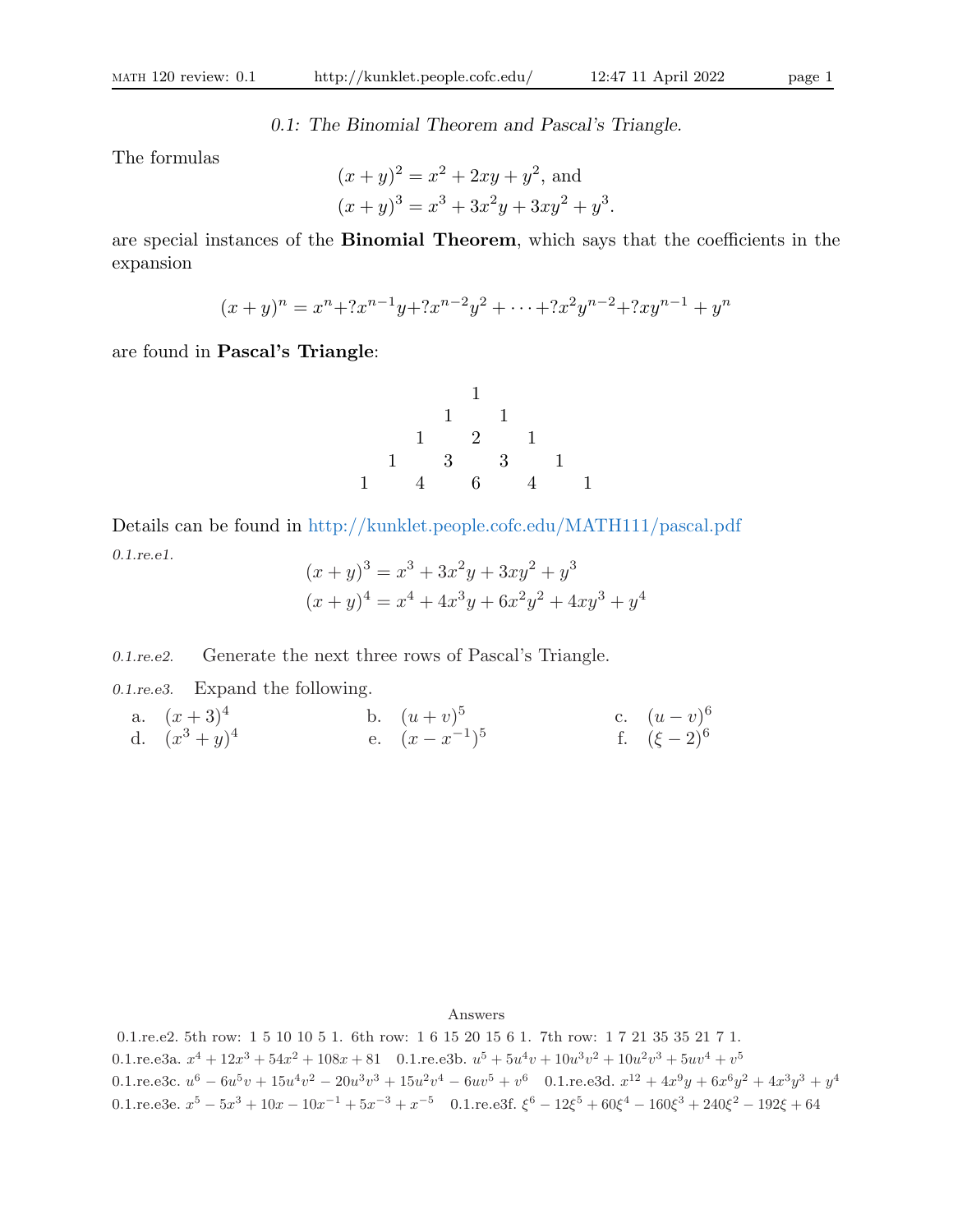# Ap.D: Trigonometry

For a more complete review of trignometry, see Appendix D of our text. The two basic functions in trigonometry are the sine and cosine, graphed here:



The other four trig functions are defined using sine and cosine:

| $\tan x = \frac{\sin x}{x}$<br>$\cos x$ | $\cot x = \frac{\cos x}{\sin x}$ |
|-----------------------------------------|----------------------------------|
| $\sec x =$<br>$\cos x$                  | $\csc x =$ —<br>$\sin x$         |

 $\sin x$  and  $\cos x$  are defined for all real numbers x, but  $\tan x$  and  $\sec x$  are undefined whenever  $\cos x = 0$ , and  $\cot x$  and  $\csc x$  are undefined whenever  $\sin x = 0$ .

By definition,  $\cos x$  and  $\sin x$  are the coordinates of the point on the **unit circle** (i.e., the circle of radius one centered at the origin)  $x$  radians counterclockwise from the positive horizontal axis.



Consequently, the ray through the origin  $x$  radians from the positive horizontal axis has slope tan x, and, when x is an acute angle,  $\cos x$  and  $\sin x$  are the legs of this right triangle with hypotenuse 1 and interior angle  $x$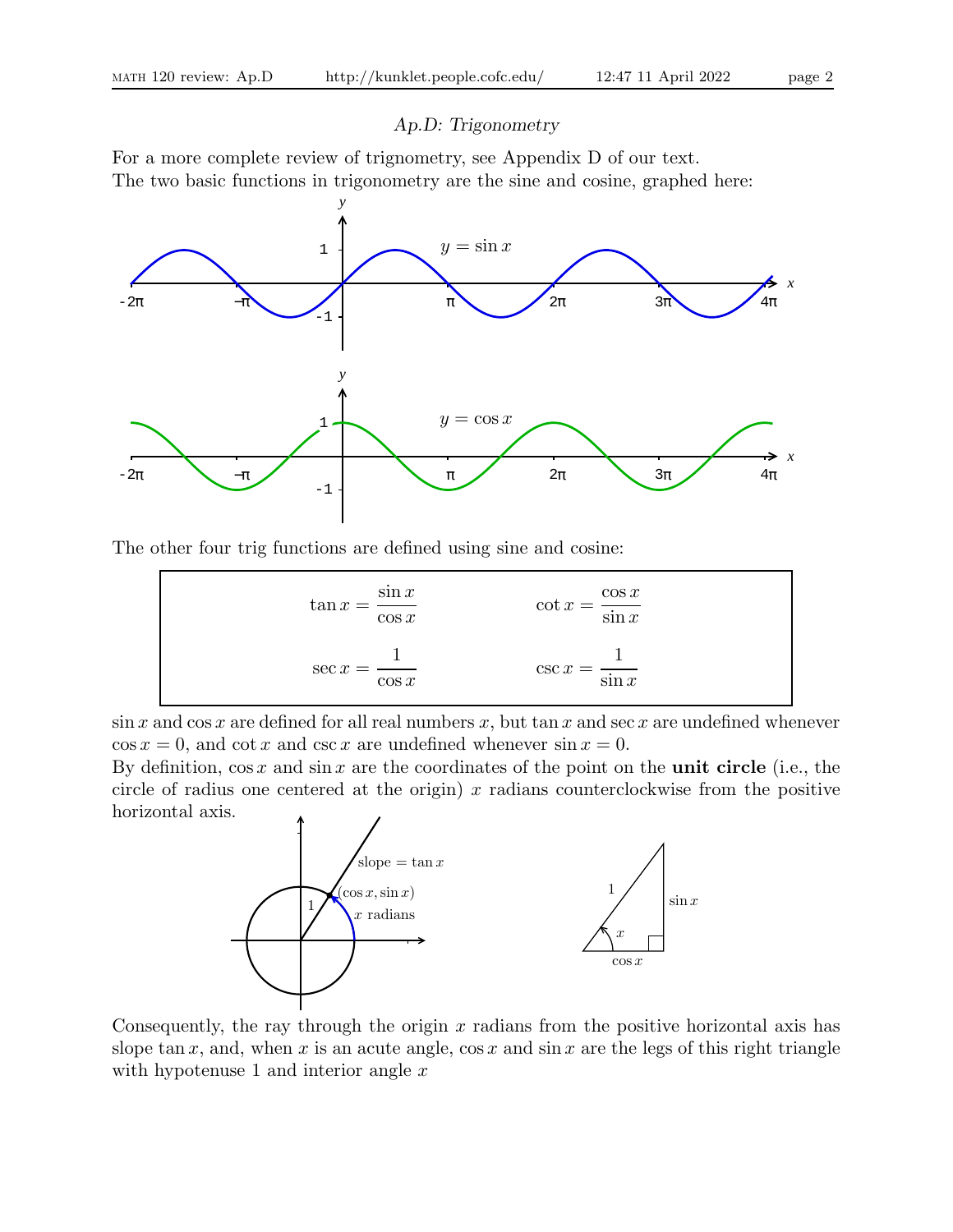| PYTHAGOREAN IDENTITES |                           |  |
|-----------------------|---------------------------|--|
|                       | $\sin^2 x + \cos^2 x = 1$ |  |
|                       | $\tan^2 x + 1 = \sec^2 x$ |  |
|                       | $1+\cot^2 x=\csc^2 x$     |  |
| EVEN & ODD IDENTITIES |                           |  |
|                       | $\cos(-x) = \cos x$       |  |
|                       | $\sin(-x) = -\sin x$      |  |

These basic trigonometric identities follow from the definitions of sine and cosine.

## Sketching the sine and cosine

The sine and cosine are periodic functions having period  $2\pi$ , meaning

$$
\sin(x + 2\pi) = \sin x \qquad \text{and} \qquad \cos(x + 2\pi) = \cos x.
$$

To sketch one cycle of the sine, plot the vertical coordinates on the unit circle at the angles 0,  $\pi/2$ ,  $\pi$ ,  $3\pi/2$ , and  $2\pi$ . Be careful to make these five points equally spaced horizontally and vertically. Then connect them with a smooth curve.



To sketch the cosine, start by plotting the horizontal coordinates on the unit circle at the same five angles.



Ap.D.re.e1. Sketch the graphs of the sine and cosine on the given interval. Label hashmarks so as to clearly indicate all points where  $y = -1, 0, 1$  along your curve. (You can check your answers using Desmos.com.)

a. 
$$
[0, 2\pi]
$$
 b.  $[0, 3\pi]$  c.  $[-\pi, \pi]$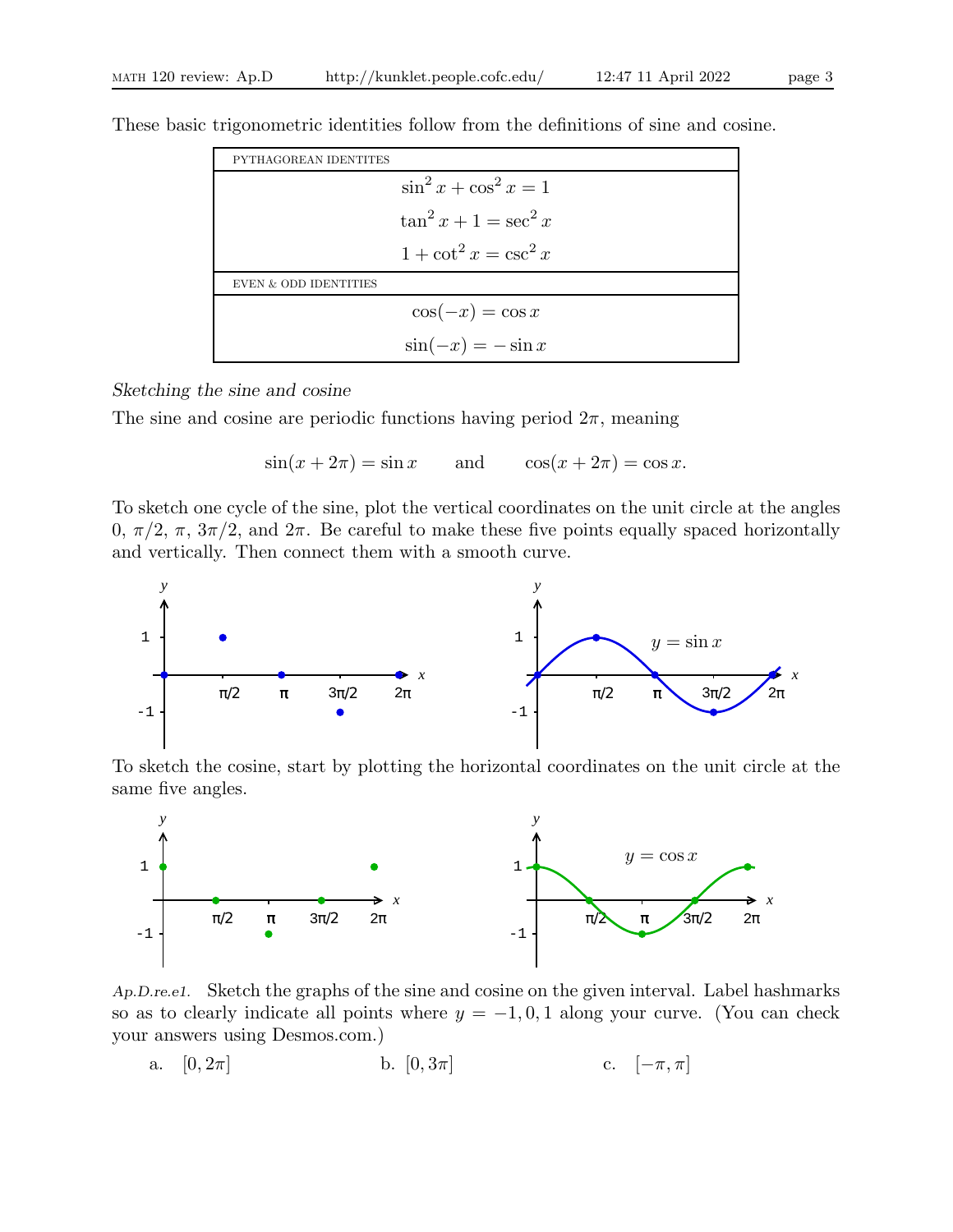Known values of sine and cosine

We already know the values of sine and cosine at the four points where the unit circle intersects the  $x$  and  $y$  axes. By placing these two triangles:



around the unit circle like this:



we find the sines and cosines at 12 more points on the unit circle (and the infinitely many angles that reach those points).

Ap.D.re.e2. Find all angles whose cosine is  $-\frac{1}{2}$  $\frac{1}{2}$ .

We recognize 1/2 as the short side of the 30-60-90 triangle, so for the cosine to be  $-1/2$ , the angle must be one of the two pictured at right. Find one angle that matches each drawing, for instance,

$$
x = \pi - \pi/3 = 2\pi/3
$$
 and  $x = \pi + \pi/3 = 4\pi/3$ .

Then add all multiples of  $2\pi$  to describe all angles that fit the drawings:

 $x = 2\pi/3 + 2\pi n$  and  $x = 4\pi/3 + 2\pi n$  (where *n* is any integer).

Ap.D.re.e3. Find all solutions  $x$  to the given equation.

| a. $\sin x = -1/\sqrt{2}$ | b. $\cos x = 0$          | c. $\tan x = -1$       |
|---------------------------|--------------------------|------------------------|
| d. $\sec x = -2$          | e. $\csc x = 2/\sqrt{3}$ | f. $\cot x = \sqrt{3}$ |

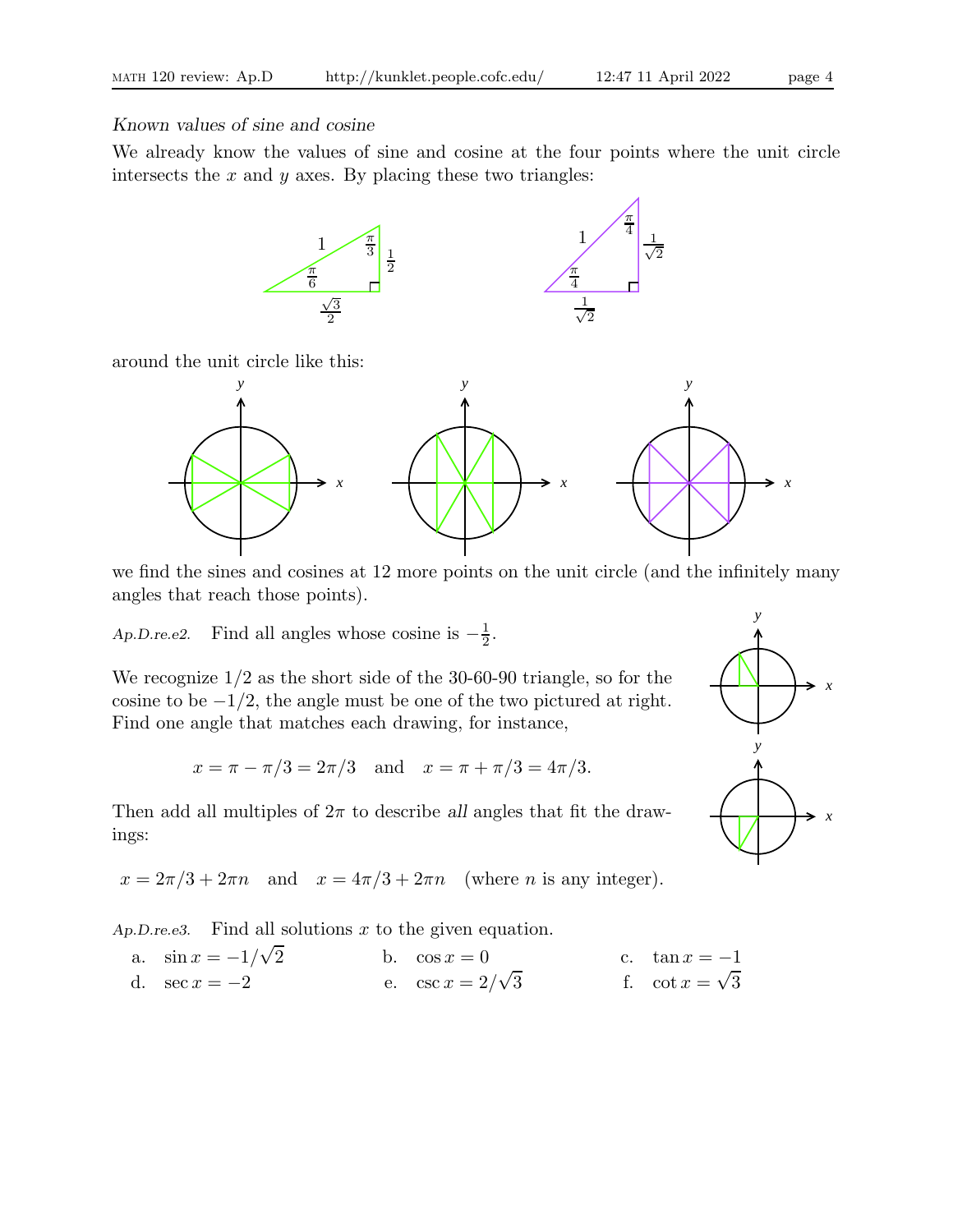## Solving trigonometric equations

When the variable of the equation appears inside a trig function, first solve for the function, and then solve for the variable.

Ap.D.re.e4. Solve for x in the equation  $4\sin^2 x - 8\sin x + 3 = 0$ 

Solution: This is a quadratic equation in  $\sin x$  which can be solved by factoring:

$$
(2\sin x - 3)(2\sin x - 1) = 0
$$

which implies either  $\sin x = \frac{3}{2}$  $\frac{3}{2}$  or  $\sin x = \frac{1}{2}$  $\frac{1}{2}$ . The first of these has no real solutions, so the solution set of the original equation is the same as the solution set of  $\sin x = \frac{1}{2}$  $\frac{1}{2}$ , namely  $x = \pi/6 + 2\pi n$  or  $x = 5\pi/6 + 2\pi n$  (for any  $n \in \mathbb{Z}$ ).

It sometimes help to use the Pythagorean identities to rewrite the equation entirely in terms of one trig function.

Ap.D.re.e5. Find all solutions x to the given equation.

a. 
$$
1 - \sin t - 2\cos^2 t = 0
$$
 b.  $3\cos t - 2\sin^2 t = 0$  c.  $\sin^2 t + 3\sin t + 2 - \cos^2 t = 0$   
d.  $1 - \cos^2 t = 0$  e.  $\cos^2 t - 3 = 0$  f.  $2\sin^2 t - 2\cos^2 t = 1$ 

The Law of Cosines

When we label the sides and any one angle of a triangle as shown in the figure, the Law of Cosines states that

$$
c^2 = a^2 + b^2 - 2ab\cos\theta.
$$



The Area of a Triangle

Since the height of the triangle pictured above is  $a \sin \theta$ , its area is

$$
A = \frac{1}{2}ab\sin\theta
$$

Ap.D.re.e6. Two ships leave the port of Charleston. One sails due east at a speed of 5 knots (nautical miles per hour) while the other sails in a direction 30◦ north of due east at 6 knots. What is the distance (in nautical miles) between the ships after two hours?

Answers

Ap.D.re.e3a.  $x = -\pi/4 + 2\pi n$  or  $x = -3\pi/4 + 2\pi n$  Ap.D.re.e3b.  $x = \pi/2 + 2\pi n$  or  $x = -\pi/2 + 2\pi n$ Ap.D.re.e3c.  $x = 3\pi/4 + 2\pi n$  or  $x = 11\pi/4 + 2\pi n$  Ap.D.re.e3d. (same as in example Ap.D.re.e2) Ap.D.re.e3e.  $x = \pi/3 + 2\pi n$  or  $x = 2\pi/3 + 2\pi n$  Ap.D.re.e3f.  $x = \pi/3 + 2\pi n$  or  $x = 4\pi/3 + 2\pi n$ Ap.D.re.e5a.  $\sin t = -1/2$  or  $1, t = \pi/2 + 2\pi n, 7\pi/6 + 2\pi n, 11\pi/6 + 2\pi n$  Ap.D.re.e5b.  $\cos t = -2$  (no sol'ns) or  $1/2$ ,  $t = \pi/3 + 2\pi n$ ,  $5\pi/3 + 2\pi n$  Ap.D.re.e5c. sin  $t = -1/2$  or  $-1$ ,  $t = 3\pi/2 + 2\pi n$ ,  $7\pi/6 + 2\pi n$ ,  $11\pi/6 + 2\pi n$ Ap.D.re.e5d.  $\cos t = \pm 1$ ,  $t = n\pi$  Ap.D.re.e5e.  $\cos t = \pm \sqrt{3}$  no real sol'ns Ap.D.re.e5f.  $\sin t = \pm \sqrt{3}/2$ ,  $t =$  $\pi/3+2\pi n, 2\pi/3+2\pi n, 4\pi/3+2\pi n, 5\pi/3+2\pi n$  Ap.D.re.e6.  $\sqrt{100+144-2\cdot 10\cdot 12\cos\pi/6} = \sqrt{244-120\sqrt{3}}$ 

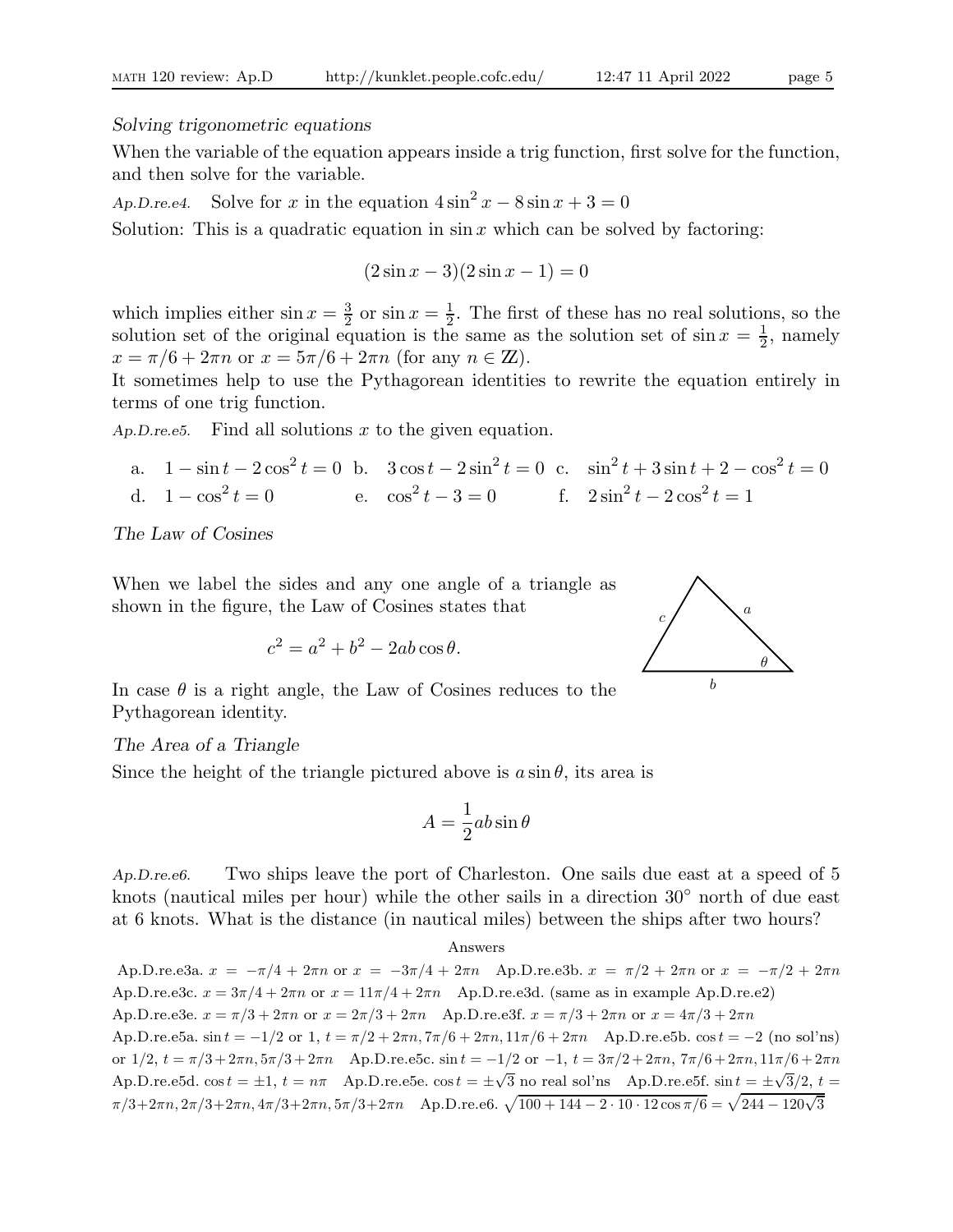## 1.4: Exponential Functions

An **exponential function** is one of the form  $f(x) = a^x$  for some positive number a. All exponential functions have the same graph, in the sense that the graph of any one can be obtained from that of any other by rescaling in the x-direction and, possibly, reflecting about the  $y$ -axis:



The symbol e represents a mathematical constant, roughly equal to 2.71828. For reasons we'll go into in section 3.1,  $e^x$  is the most commonly occurring exponential function in calculus.

1.4.re.e1. Make a rough sketch of the graphs of of the following. Label all intercepts and asymptotes. How do the four graphs compare?

a.  $y = 2^x$  b.  $y = e^x$  c.  $y = (\frac{1}{2})^x$  d.  $e^{-x}$  e.  $y = e^{2x}$ 

(In the sciences, exponential functions are useful for modeling population growth, asset appreciation/depreciation, radioactive decay, and other quantities that grow or decay exponentially over time, that is, at a constant percent per unit of time. For example, radioactive isotopes exhibit exponential decay. A sample of Fe-59 (iron 59) will lose about 1.55% of its mass per day.

A quantity y that grows/decays exponentially can be expressed as

$$
y = C \cdot a^t
$$

for some constants  $C$  and  $a$ .)

### Answers

1.4.re.e1. All five curves have the same y-intercept  $(0, 1)$  and no x-intercept. All five lie above the x-axis.  $y = 0$  is a horizontal asymptote of  $2^x$ ,  $e^x$ , and  $e^{2x}$  as  $x \to -\infty$  and of  $e^{-x}$  and  $(\frac{1}{2})^x$  as  $x \to +\infty$ .  $y = e^x$  rises more steeply than  $y = 2^x$ ;  $y = e^{2x}$  rises more steeply than  $y = e^x$ .  $y = e^{-x}$  is the reflection of  $y = e^x$  across the y-axis;  $y = (\frac{1}{2})^x = 2^{-x}$  is the reflection of  $y = 2^x$  across the y-axis.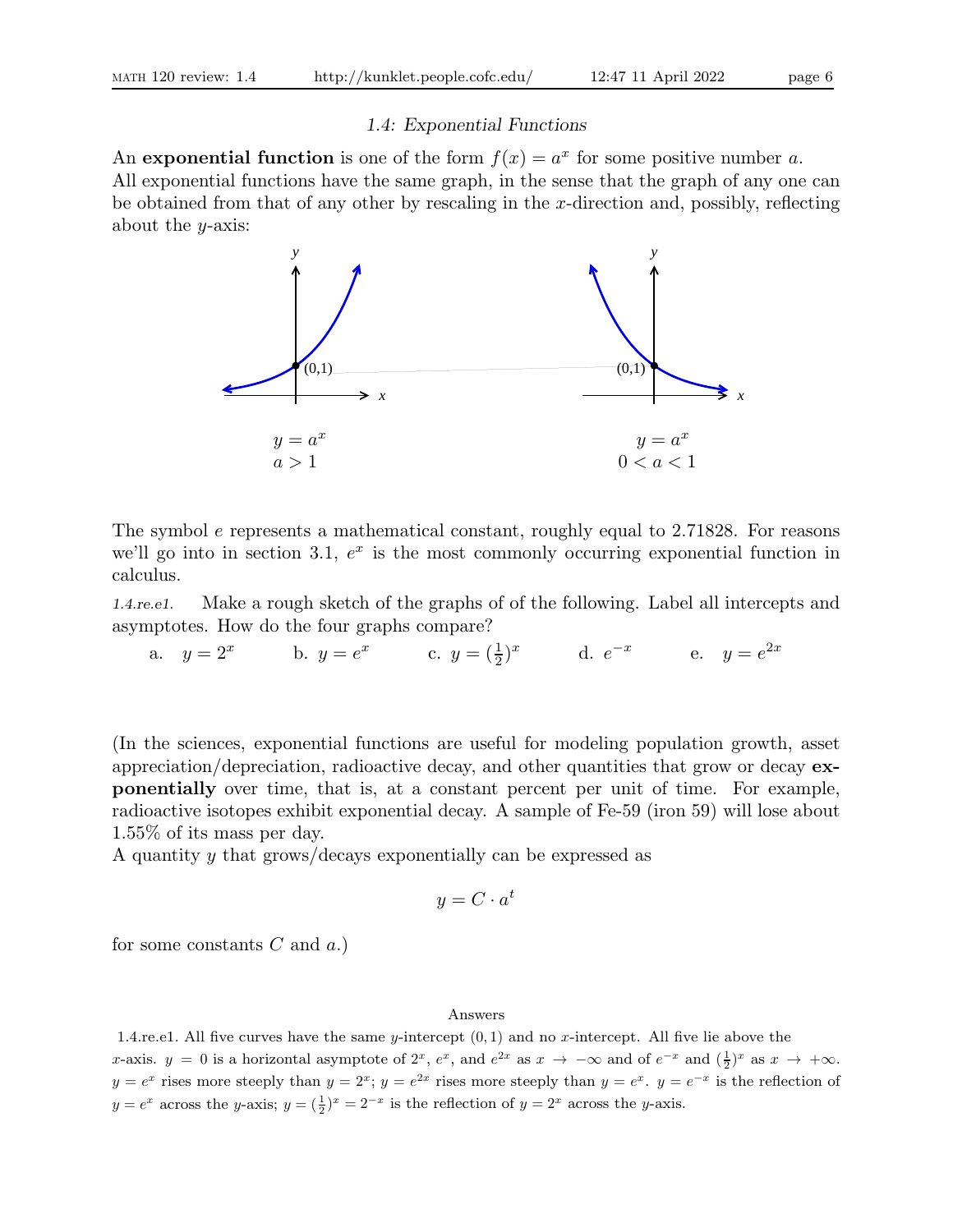# 1.5: Inverse Functions, including logartihms and inverse trig functions

A curve that passes the vertical line test has an equation the form  $y = f(x)$  for some function f.  $y = f(x)$ 

A curve that passes the horizontal line test has an equation the form  $x = g(y)$  for some function g.  $x = g(y)$ 

And a curve that passes both has both types of equations. In this case, we say that  $f$  is **invertible**, and we name the other function  $f^{-1}$  (read "f-inverse") due to the relation

$$
x = f^{-1}(f(x)) \text{ if } x \in \text{domain } f = \text{range } f^{-1}
$$
  

$$
y = f(f^{-1}(y)) \text{ if } y \in \text{domain } f^{-1} = \text{range } f
$$

Since the equation

$$
y = f^{-1}(x)
$$

is obtained from

$$
x = f^{-1}(y)
$$

by interchanging x and y, the graph of  $f^{-1}$  is obtained by reflecting the graph of f across the line  $y = x$ .

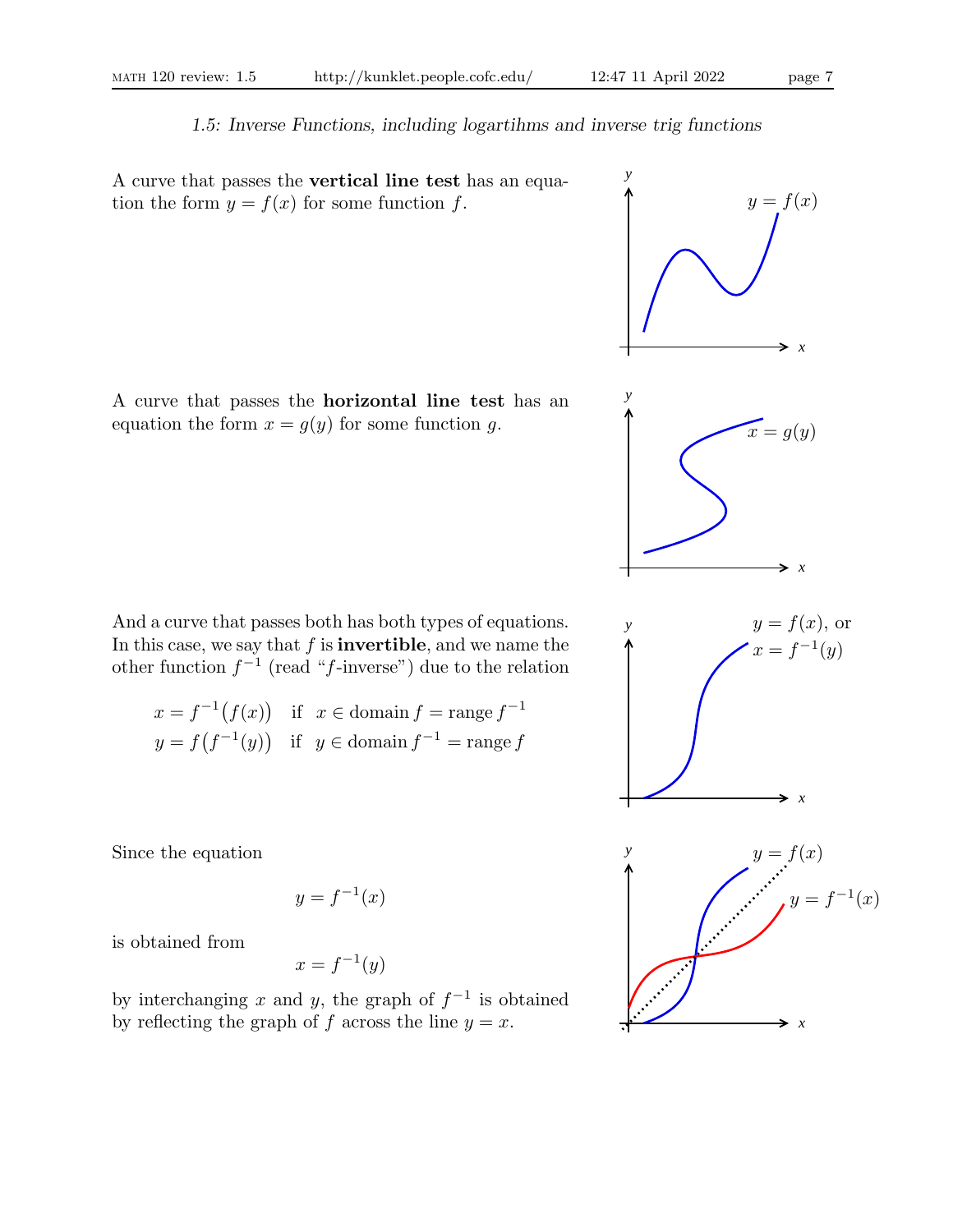# Logarithms

The inverse of the exponential function  $a^x$  is called  $\log_a x$  (read "log base a of x").



By convention, " $\ln$ " stands for  $\log_e$ , the **natural logarithm**. In calculus, we work with the natural log almost exclusively.

1.5.re.e1. Sketch graphs of the following functions. Find all intercepts and asymptotes. (You can check your answers using Desmos.com.)

a.  $\ln x$  b.  $\ln(x+2)$  c.  $-\ln x$  d.  $-2\ln x$ 

Some important properties of the natural logarithm:

\n- 1. domain 
$$
\ln x = (0, \infty) = \text{range } e^x
$$
\n- 2. range  $\ln x = (-\infty, \infty) = \text{domain } e^x$
\n- 3.  $x = e^{\ln x}$  for all  $x > 0$ .
\n- 4.  $x = \ln(e^x)$  for all real numbers  $x$ .
\n- 5.  $\ln(AB) = \ln A + \ln B$  for all  $A$  and  $B > 0$ .
\n- 6.  $\ln\left(\frac{A}{B}\right) = \ln A - \ln B$  for all  $A$  and  $B > 0$ .
\n- 7.  $\ln(A^t) = t \ln A$  for all  $A > 0$  and for any real  $t$ .
\n

The change of base formula allows us to rewrite logs of any base in terms of ln:

8. 
$$
\log_b x = \frac{\ln x}{\ln b}
$$
 for all b and  $x > 0$ .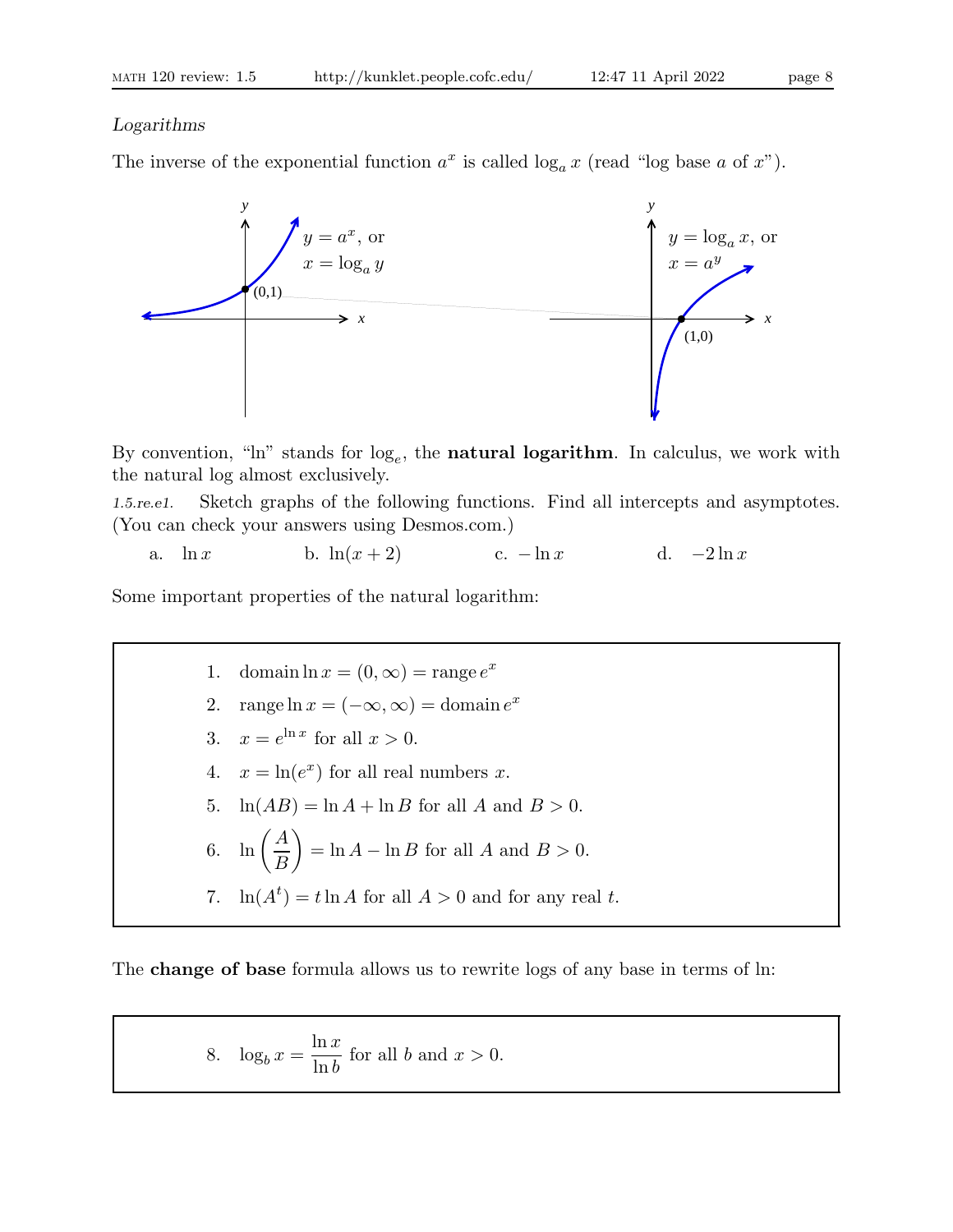1.5.re.e2. Combine into a single log.

a.  $\ln(2x - 1) + \ln(x + 1)$ c.  $2 \ln x - \frac{1}{2}$  $\frac{1}{2}\ln(x+3) + 3\ln(x-1)$ 

b. 
$$
\ln(x+3) - \ln(x^2 - 4x - 21)
$$

1.5.re.e3. Do the opposite of what you did in example 1.5.re.e2; break into multiple logs with simple arguments.

a. 
$$
\ln(12x^3 - 40x^2 + 12x)
$$
 b.  $\ln((3x^2 - 13x + 4)^4)$  c.  $\ln(\frac{x^2 - 4}{x^3 - 8})$ 

1.5. *re.e4.* Solve for x.  
a. 
$$
e^{x-4} = 2
$$
 b.  $ln(3x - 4) = -1$  c.  $3^{2x+1} = 2$ 

Answers

1.5.re.e2a.  $\ln(2x-1)(x+1)$ , or  $\ln(2x^2+x-1)$  1.5.re.e2b.  $\ln\left(\frac{x+3}{x^2-4x-21}\right) = \ln\left(\frac{1}{x-7}\right)$  $\setminus$ 1.5.re.e2c.  $\ln\left(\frac{x^2(x-1)^3}{\sqrt{x+3}}\right)$  1.5.re.e3a.  $\ln(3x-1) + \ln(x-3) + \ln x + 2\ln 2$  1.5.re.e3b.  $4\ln(3x-1) + 4\ln(x-4)$ 1.5.re.e3c. Hint:  $x^2 - 4$  and  $x^3 - 8$  have a common factor. Answer =  $\ln(x + 2) - \ln(x^2 + 2x + 4)$ . 1.5.re.e4a.  $x = 4 + \ln 2$  1.5.re.e4b.  $x = \frac{1}{3}(4 + e^{-1})$  1.5.re.e4c. Hint: take ln of both sides.  $x = \frac{1}{2}(\frac{\ln 2}{\ln 3} - 1)$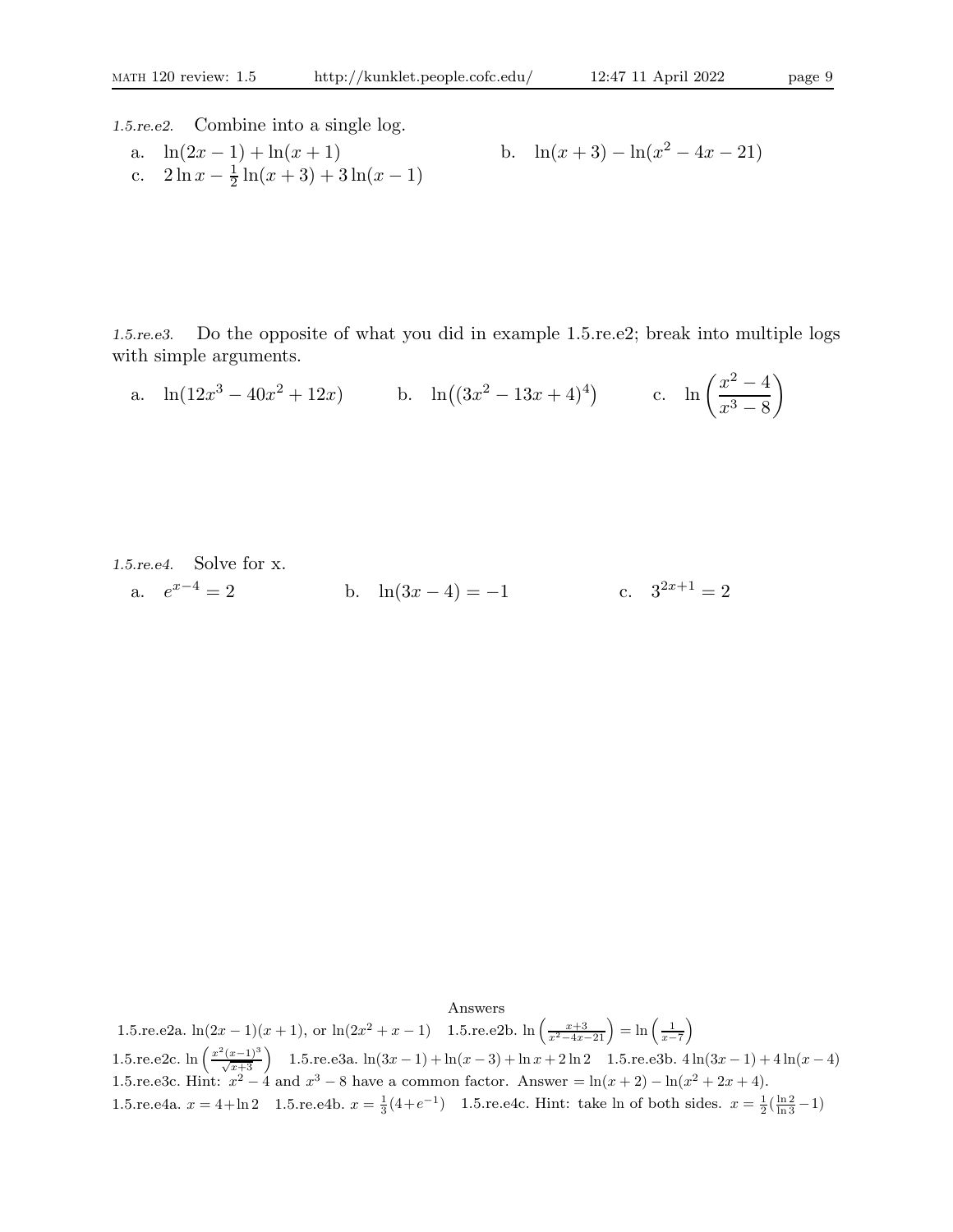# 2.1: The Tangent Line and Velocity Problems

This section is a motivation for what follows in Chapter 2. Its calculator-based problems are good exercises but would have to be carefully recrafted before they could appear on our no-calculator exams.

Two problems gave rise to differential calculus (that is, the study of derivatives).

The Tangent Line Problem: what is the slope of the line tangent to the graph of a function  $y = f(x)$  at a given point?

(In calculus when we refer to the slope of a curve at a point, we mean the slope of the line tangent to the curve at that point.)

The **Velocity Problem**: what is the (instantaneous) velocity of an object at a given time if its position at time x is  $f(x)$ ?

(In calculus, unless we specify otherwise, "velocity" always means "instantaneous velocity," not "average velocity.")

The solution to both problems uses the difference quotient

$$
\frac{f(a+h)-f(a)}{h},
$$

which can be interpreted both as

- 1. the slope of the secant line passing through  $y = f(x)$  at  $x = a$  and  $x = a + h$ , and
- 2. the average velocity between times  $x = a$  and  $x = a + h$  of an object whose position at time x is  $f(x)$ .

When  $h$  is very close to zero, we expect the difference quotient to approximate both

- 1<sup>\*</sup>, the slope of the line tangent to  $y = f(x)$  at  $x = a$ , and
- 2<sup>\*</sup>, the velocity at time  $x = a$  of an object whose position at time x is  $f(x)$ .

Consequently, the velocity of an object at time  $a$  is the same as the slope of the line tangent to the graph of its position function at that time.

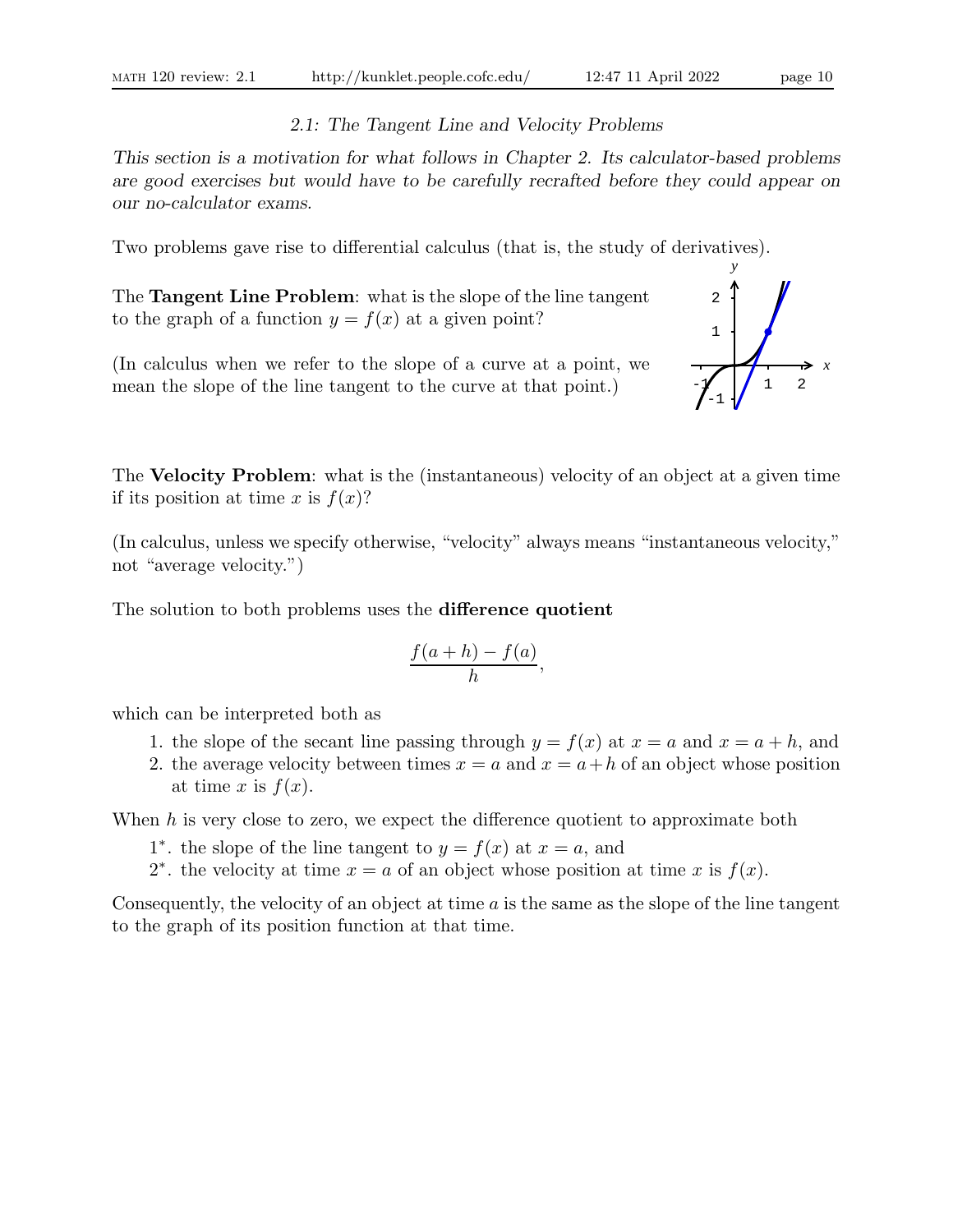2.1.re.e1. Approximate the slope of the line tangent to  $y = \cos x$  at  $x = 1$  with slopes of secant lines. What appears to be the true slope of the tangent line?

| $\boldsymbol{h}$ | $\cos(1+h) - \cos 1$<br>$\hbar$ | $\boldsymbol{h}$ | $\cos(1+h) - \cos 1$<br>$\hbar$ |
|------------------|---------------------------------|------------------|---------------------------------|
| 0.1              | $-0.8671$                       | $-0.1$           | $-0.8131$                       |
| 0.08             | $-0.8622$                       | $-0.08$          | $-0.8190$                       |
| 0.06             | $-0.8572$                       | $-0.06$          | $-0.8248$                       |
| 0.04             | $-0.8521$                       | $-0.04$          | $-0.8304$                       |
| 0.02             | $-0.8468$                       | $-0.02$          | $-0.8360$                       |
| 0.01             | $-0.8442$                       | $-0.01$          | $-0.8388$                       |
| 0.005            | $-0.8428$                       | $-0.005$         | $-0.8401$                       |

Using a spreadsheet, I calculated some difference quotients for  $\cos x$  at  $a = 1$ :

Based on these calculations, the slope of the line tangent to  $y = \cos x$  at  $x = 1$  appears to be roughly  $-0.841$ .

This interactive graph will allow you to see the secant lines and their slopes along  $y = \cos x$ or any other function you input: https://www.desmos.com/calculator/qrvbhvz3wa

2.1.re.e2. Use the interactive graph above to approximate the slope of the line tangent to the graph of  $f(x)$  at the given point. The actual slope appears in the answers.

a. 
$$
f(x) = x^4 - 2x^2
$$
 at  $a = 0.5$  b.  $f(x) = \sqrt{x+1}$  at  $a = 2$  c.  $f(x) = 2\sin^2 x$  at  $a = 1$ 

2.1.re.e3. The table below gives the position s at several times of an object moving along an axis (e.g., the real number line). Estimate the object's velocity at time  $t = 4$  seconds.

| sec                    | -<br>$\mathbf{u} \cdot \mathbf{v}$ | $- -$<br>$\sim$<br>U. I ∪       | $\sim$<br>7. U | $\Omega$ Б<br>∸<br>ש⊿.±      | $- -$<br>せ・1 ワ                  |
|------------------------|------------------------------------|---------------------------------|----------------|------------------------------|---------------------------------|
| $\mathbf{v}$<br>-<br>ப | <b>I.L</b>                         | $\overline{\phantom{0}}$<br>+.∪ | —т.∙           | $\tilde{\phantom{a}}$<br>ບ.∠ | $\overline{\phantom{0}}$<br>∪.⊤ |

### Answers

2.1.re.e2a. -1.5 2.1.re.e2b. 0.28868 2.1.re.e2c. 1.81859 2.1.re.e3. The object's average velocity from time 3.75 to time 4.0 is  $(4.9-4.5)/0.25 = 1.6$  m/sec, and its average velocity from time 4.0 to time 4.25 is  $(5.2-4.9)/0.25 = 1.2$  m/sec. We would guess the velocity at time 4 to be the average of these, or 1.4 m/sec. A better approximation would require finer data.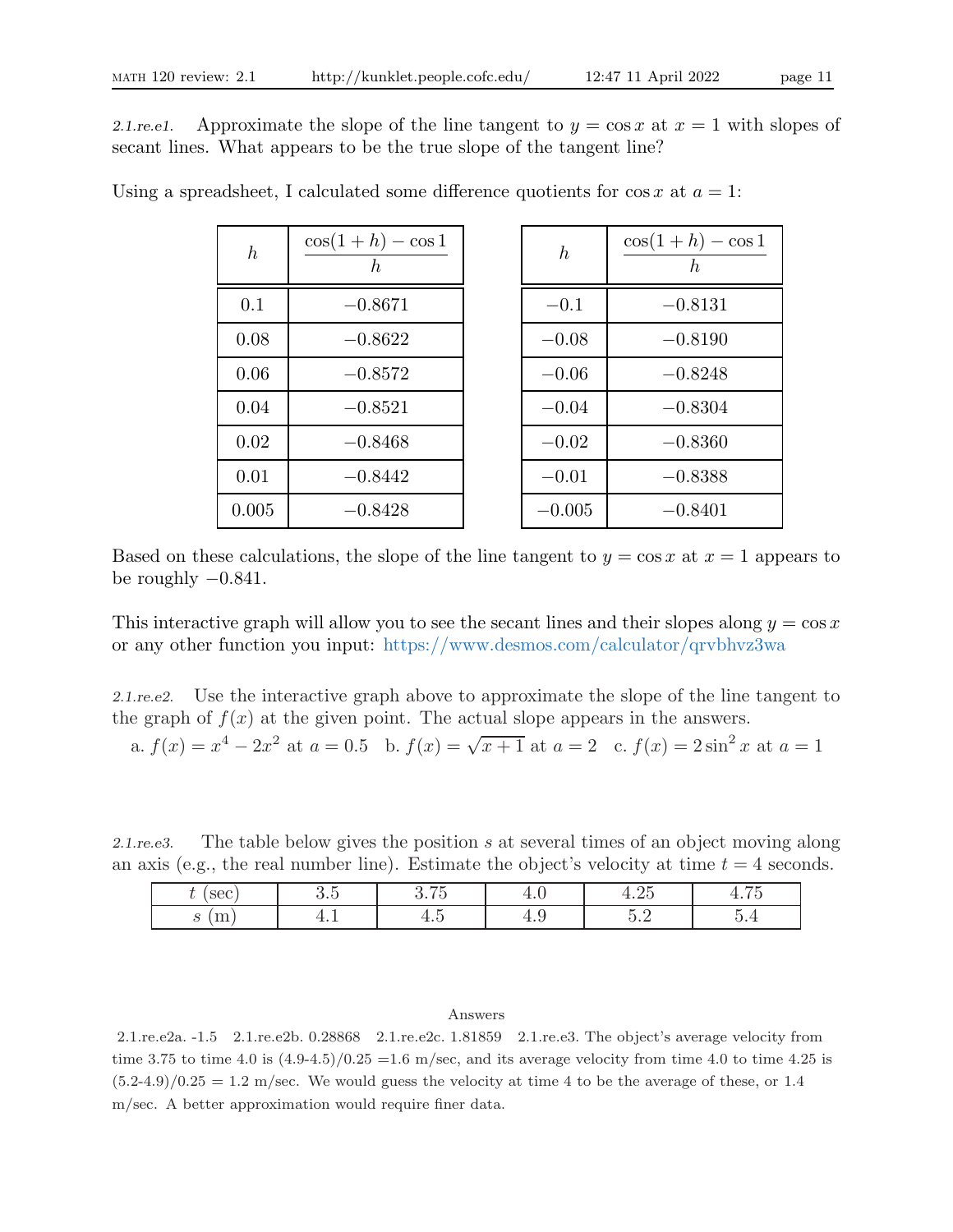# 2.2: Limits

In Example 2.1.re.e1, we saw that the slope of the secant line to  $y = \cos x$  at the points 1 and  $1 + h$  is

$$
F(h) = \frac{\cos(1+h) - \cos 1}{h}
$$



The graph of  $F(h)$  appears to the right. We concluded that the slope of the tangent line is roughly  $-0.841$ , not because  $F(0)$ 

equals that number (it doesn't), but because  $-0.841$  seems to be the natural altitude of the graph of F at  $h = 0$ , based on its altitudes at h's near 0. The accepted way to indicate this (assuming our guess is correct) is to write

$$
\lim_{h \to 0} \frac{\cos(1+h) - \cos 1}{h} = -0.841,
$$

which is read, "the limit as h goes to 0 of  $\frac{\cos(1+h)-\cos 1}{h}$  equals -0.841."

Limit at a vs. function value at a

The  $\lim_{x\to a} f(x)$  is based on the values of f at x's near a, ignoring what the function does at a itself. The function value  $f(a)$  is the opposite. It's based solely on what f does at a, and ignores all other values:





Most of the time, these two are the same thing.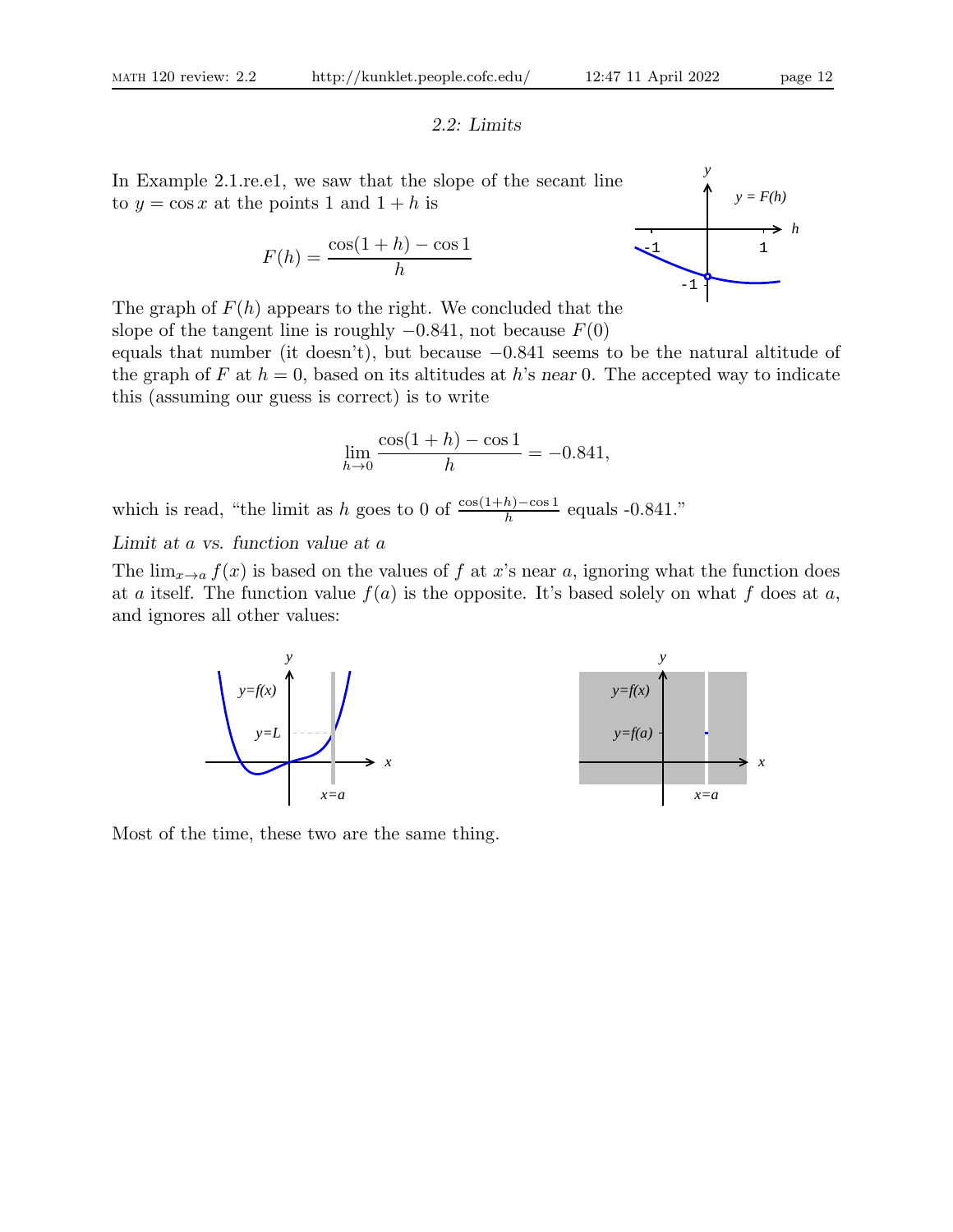2.2.re.e1. Compare function values and limits values at  $a, b, c$ , and  $d$  for the function  $g(x)$  graphed below.



In Example 2.2.re.e1, we write

$$
\lim_{x \to d^{-}} g(x) = J
$$
  

$$
\lim_{x \to d^{+}} g(x) = K
$$

These are read

"the limit as x approaches d from the left of  $g(x)$  equals J,"

and

"the limit as x approaches d from the right of  $g(x)$  equals K."

As a rule, the (two-sided) limit

$$
\lim_{x \to a} f(x)
$$

exists if and only if both one-sided limits

$$
\lim_{x \to a^{-}} f(x) \text{ and } \lim_{x \to a^{+}} f(x)
$$

exist and are equal. In that case, all three limits are the same.

2.2.re.e2. Let <sup>f</sup>(x) = ( <sup>−</sup><sup>x</sup> <sup>−</sup> 1 if x < <sup>−</sup>1, 1 2 (x + 1) if −1 ≤ x ≤ 2, and 4 − x if x > 2.

Evaluate the limit, or explain why it does not exist:

a. 
$$
\lim_{x \to -1} f(x)
$$
  
\nb.  $\lim_{x \to 2^{-}} f(x)$   
\nc.  $\lim_{x \to 2^{+}} f(x)$   
\nd.  $\lim_{x \to 2} f(x)$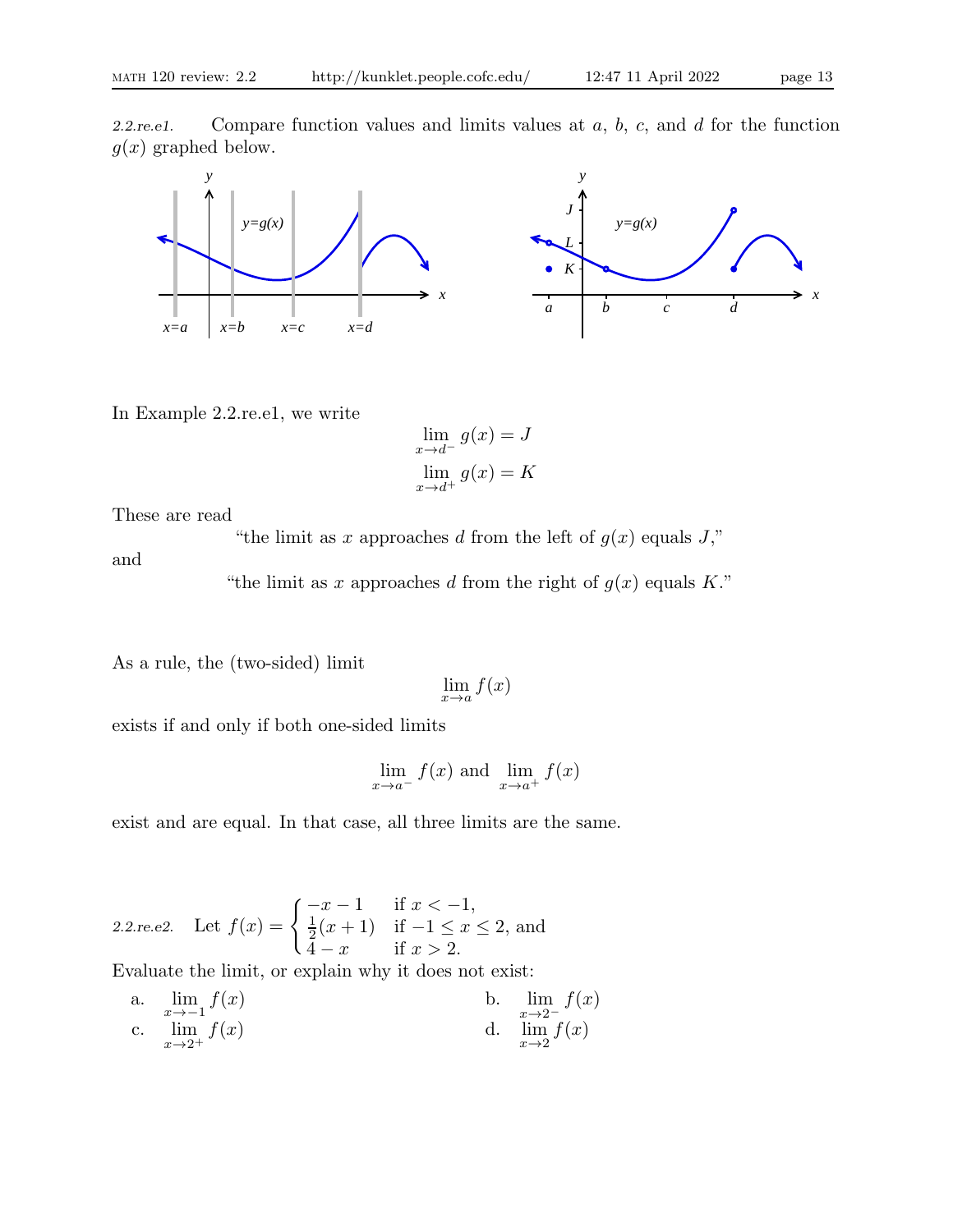# Infinite limits

The symbol  $\infty$  always means positive infinity. Negative infinity must be written  $-\infty$ . You should able to answer problems like the next one without a graphing device.

2.2.re.e3. Evaluate the limit, or explain why it does not exist: a.  $\lim_{x \to a} \ln x$  $x\rightarrow 0^+$  $\ln x$  b.  $\lim_{x \to 0}$  $x\rightarrow\pi/2^ \tan x$ 

2.2.re.e4. Use the graph of  $p(x)$  to find the following. Your response to each part should be a number, infinity, -infinity, or DNE.

- a.  $\lim_{x\to 0}p(x)$  $p(x)$  b.  $\lim_{x\to 3} p(x)$
- c. lim  $x \rightarrow 3^+$ d.  $p(0)$
- e.  $p(3)$  f.  $\lim_{x \to -1} p(x)$
- g. lim  $x\rightarrow 1^$  $p(x)$



<u>nonzero</u> indicates a quantity that's blowing up to either  $\pm \infty$ . To decide between these two, determine the sign of the quotient.

2.2.re.e5. Evaluate the limit, or explain why it does not exist:

a.  $\lim_{x\to 0}$ 1  $\frac{1}{x^2}$  b.  $\lim_{x \to 3}$  $\frac{x-4}{x-4}$  $\frac{x}{(x-3)^4}$  c.  $\lim_{x\to 0}$ 1  $\frac{1}{x^3}$  d.  $\lim_{x \to -1}$  $x \rightarrow -1^+$  $\boldsymbol{x}$  $x^2 - x - 2$ 

### Answers

2.2.re.e1.  $g(a) = K$ , but  $\lim_{x\to a} g(x) = L$ .  $g(b)$  DNE;  $\lim_{x\to b} g(x) = K$ .  $g(c)$  and  $\lim_{x\to c} g(x)$  are equal (to some number less than K.  $g(d) = K$ , but  $\lim_{x\to d} g(x)$  DNE. 2.2.re.e2a. 0 2.2.re.e2b. 3/2 2.2.re.e2c. 2 2.2.re.e2d. the one-sided limits disagree at  $x = 2$ , so the two-sided limit does not exist. 2.2.re.e3a.  $-\infty$ 2.2.re.e3b. ∞ 2.2.re.e4a. 3 2.2.re.e4b. DNE 2.2.re.e4c. 0 2.2.re.e4d. −1 2.2.re.e4e. DNE 2.2.re.e4f. 1 2.2.re.e4g.  $-\infty$  2.2.re.e5a.  $\infty$  2.2.re.e5b.  $-\infty$  2.2.re.e5c. The limit from the right is  $\infty$ , but the limit from the left is  $-\infty$ , so the two-sided limit DNE. 2.2.re.e5d.  $\infty$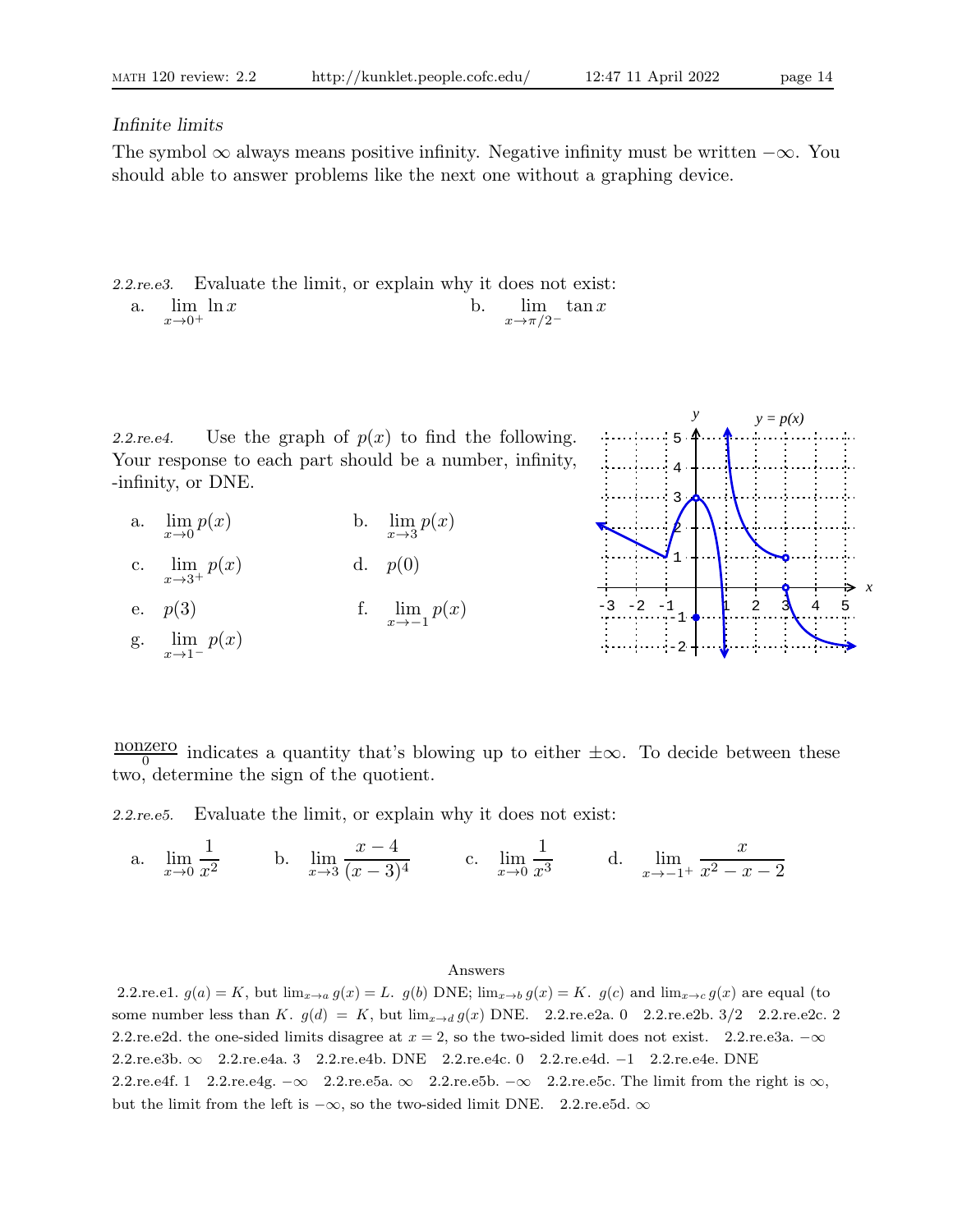## 2.3: Limit Laws

The Limit Laws are rules that allow us to calculate limit more easily. There are two types: I. Examples of some elementary continuous functions.

- 1.  $\lim_{x \to a} x = a$  2.  $\lim_{x \to a}$  $c = c$  3.  $\lim_{x \to a} e^x = e^a$
- II. Combination laws. If  $\lim_{x\to a} f(x)$  and  $\lim_{x\to a} g(x)$  both exist and are finite, then: 4.  $\lim_{x \to a} (f(x) + g(x)) = \lim_{x \to a} f(x) + \lim_{x \to a} g(x)$ 
	- 5.  $\lim_{x \to a} (f(x) g(x)) = \lim_{x \to a} f(x) \lim_{x \to a} g(x)$
	- 6.  $\lim_{x \to a} (f(x) \times g(x)) = \lim_{x \to a} f(x) \times \lim_{x \to a} g(x)$
	- 7.  $\lim_{x \to a} (f(x) \div g(x)) = \lim_{x \to a} f(x) \div \lim_{x \to a} g(x)$  (except in the case of division by zero).

If  $c$  is a constant, then

- 8.  $\lim_{x \to a} cf(x) = c \lim_{x \to a} f(x)$
- If  $r$  is a rational number, then, except in case of division by zero or roots that do not exist, 9.  $\lim_{x \to a} (f(x))^r = (\lim_{x \to a} f(x))^r$

As a consequence of rules 1. and 9.,

- 10.  $\lim_{x\to a} x^r = a^r$ , (except in the case of division by zero or roots that do not exist)
- 11. If  $p(x)$  is any polynomial and a is any number, then  $\lim_{x \to a} p(x) = p(a)$ .

12. If  $r(x)$  is any rational function (i.e., the ratio of two polynomials) and a is any number, then  $\lim_{x \to a} r(x) = r(a)$ , provided  $r(a)$  exists.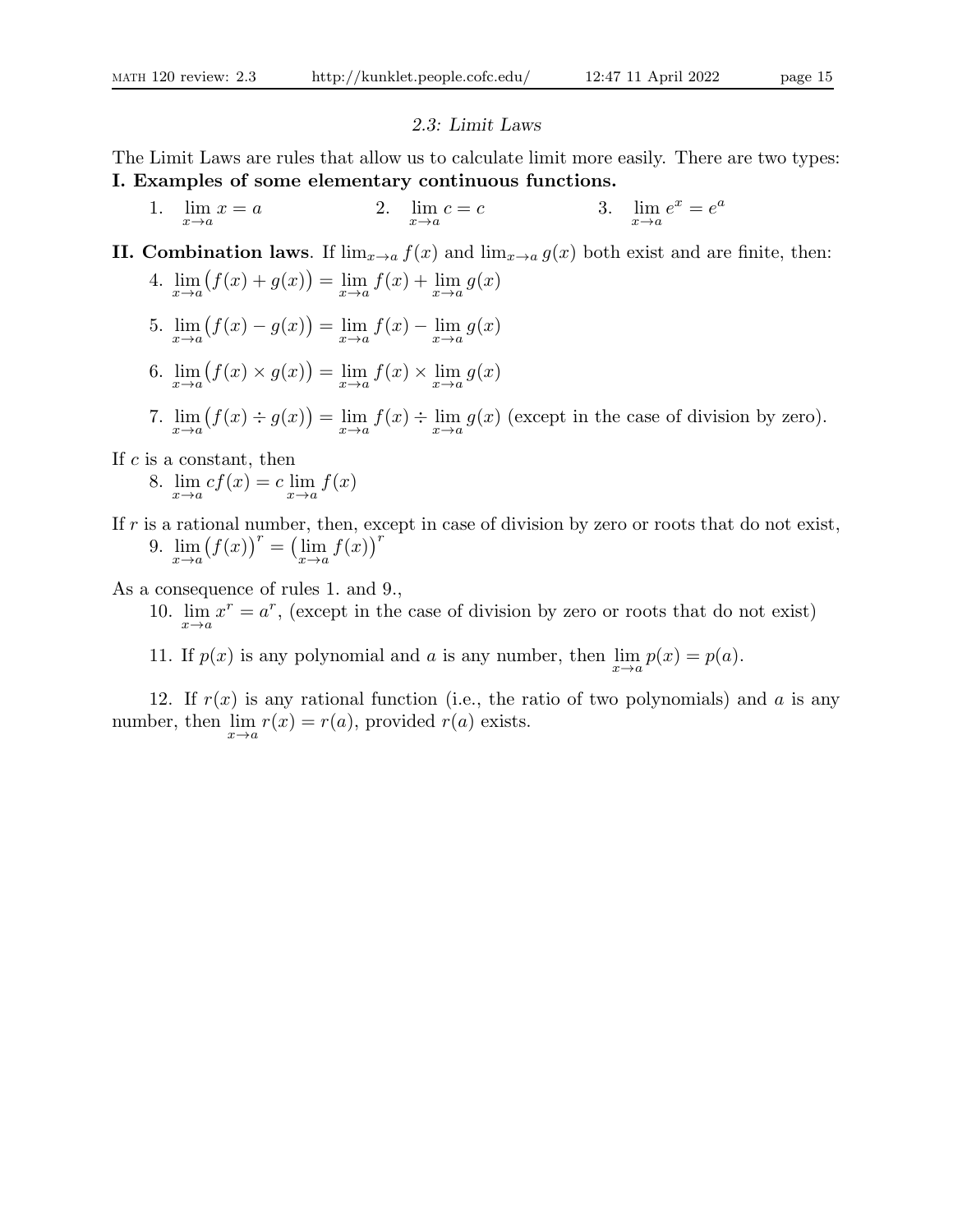The most commonly used limit law of all:

13. If  $f(x) = g(x)$  for all  $x \neq a$ , then  $\lim_{x \to a} f(x)$  and  $\lim_{x \to a} g(x)$  are the same, whether both exist (as in 2.3.re.e1) or both fail to exist (2.3.re.e2).



2.3.re.e3. Evaluate the limits:

a.  $\lim_{x\to 2}$  $x^2 + x - 6$  $\frac{3x^2-6x}{3x^2-6x}$  b.  $\lim_{x\to 3}$  $x^2-9$  $\frac{x}{x^3-27}$  c.  $\lim_{x\to 1}$  $\frac{1}{x+3} - \frac{1}{4}$ 4  $\frac{+3}{x-1}$  d.  $\lim_{x\to -3}$  $2 - \sqrt{x + 7}$  $x + 3$ 

The Squeeze Theorem 2.3.re.1. If

$$
f(x) \le g(x) \le h(x)
$$

for all  $x \neq a$ , and if

$$
\lim_{x \to a} f(x) = \lim_{x \to a} h(x) = L,
$$

then  $\lim_{x\to a} g(x)$  also exists and equals L.

2.3.7e.e4. 
$$
\lim_{x \to 0} x^2 \sin\left(\frac{1}{x^2}\right)
$$

Answers

2.3.re.e3a.  $5/6$  2.3.re.e3b. 2/9 2.3.re.e3c. -1/16 2.3.re.e3d. -1/4 2.3.re.e4. Because −1 ≤ sin  $\left(\frac{1}{x^2}\right)$  ≤ 1 for all  $x \neq 0$ ,  $-x^2 \le x^2 \sin\left(\frac{1}{x^2}\right) \le x^2$ . Since  $\pm x^2 \to 0$  as  $x \to 0$ , the limit of  $x^2 \sin\left(\frac{1}{x^2}\right)$  is also zero, by the squeeze theorem.

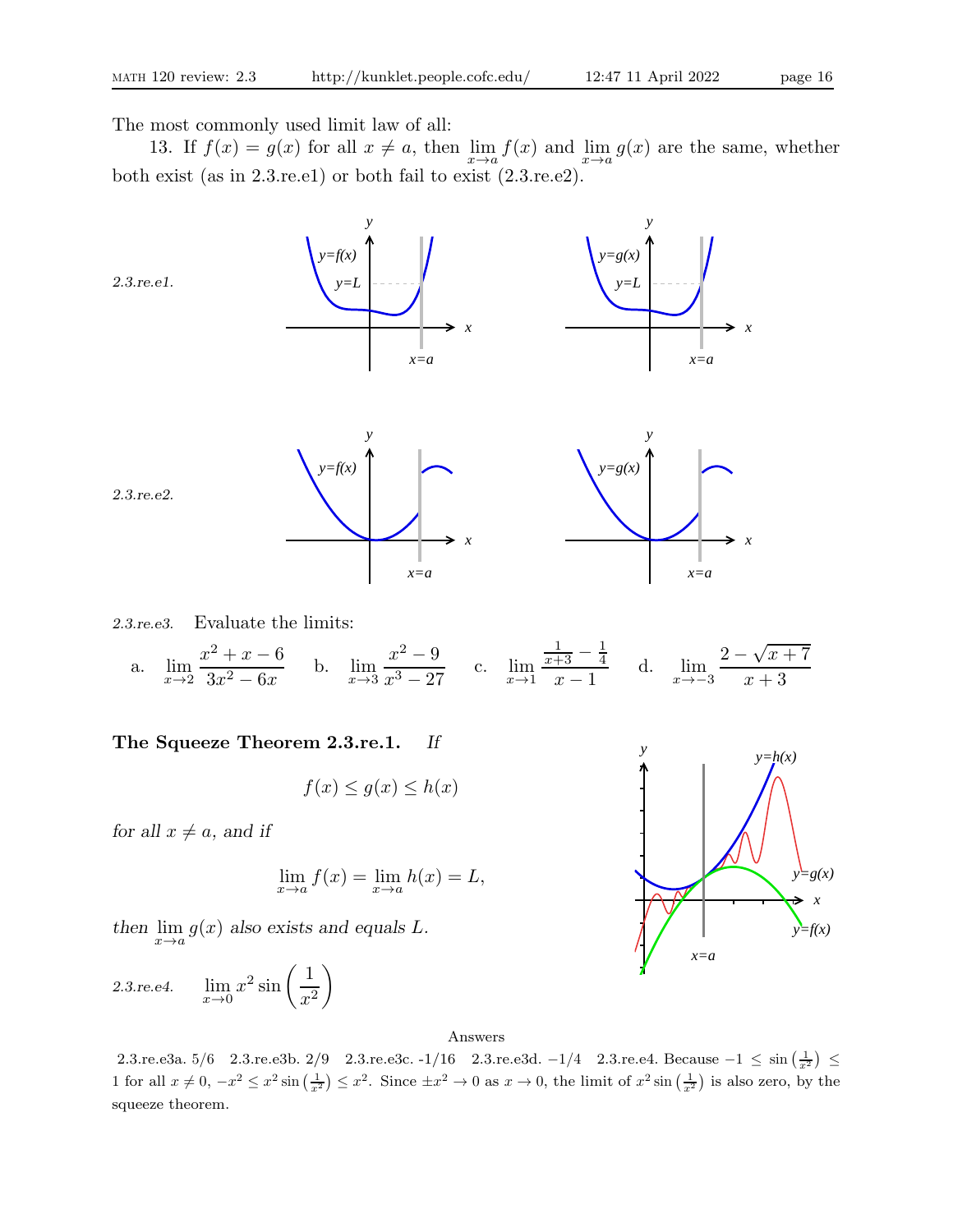# 2.4: The Precise Definition of Limit

You must be able to state the following definition.

**Definition 2.4.re.1.** We say  $\lim_{x\to a} f(x) = L$  if, for every positive number  $\varepsilon$ , there is a corresponding positive number  $\delta$  for which

$$
|f(x) - L| < \varepsilon \text{ whenever } 0 < |x - a| < \delta.
$$



There's an interactive graph illustrating this definition at https://www.desmos.com/calculator/qrgrxymepu

2.4.re.e1. Limit Law 10 promises that  $\lim_{x\to 2} x^2 = 4$ . Use the table of values to find the positive number  $\delta$  corresponding to the given  $\varepsilon$  for this limit.

a. 
$$
\varepsilon = 0.1
$$
  
b.  $\varepsilon = 0.03$   
 $\frac{x^2}{x} = \frac{3.9}{1.9748} = \frac{3.97}{1.9925} = \frac{4}{2} = \frac{4.03}{2.0074} = \frac{4.1}{2.0248}$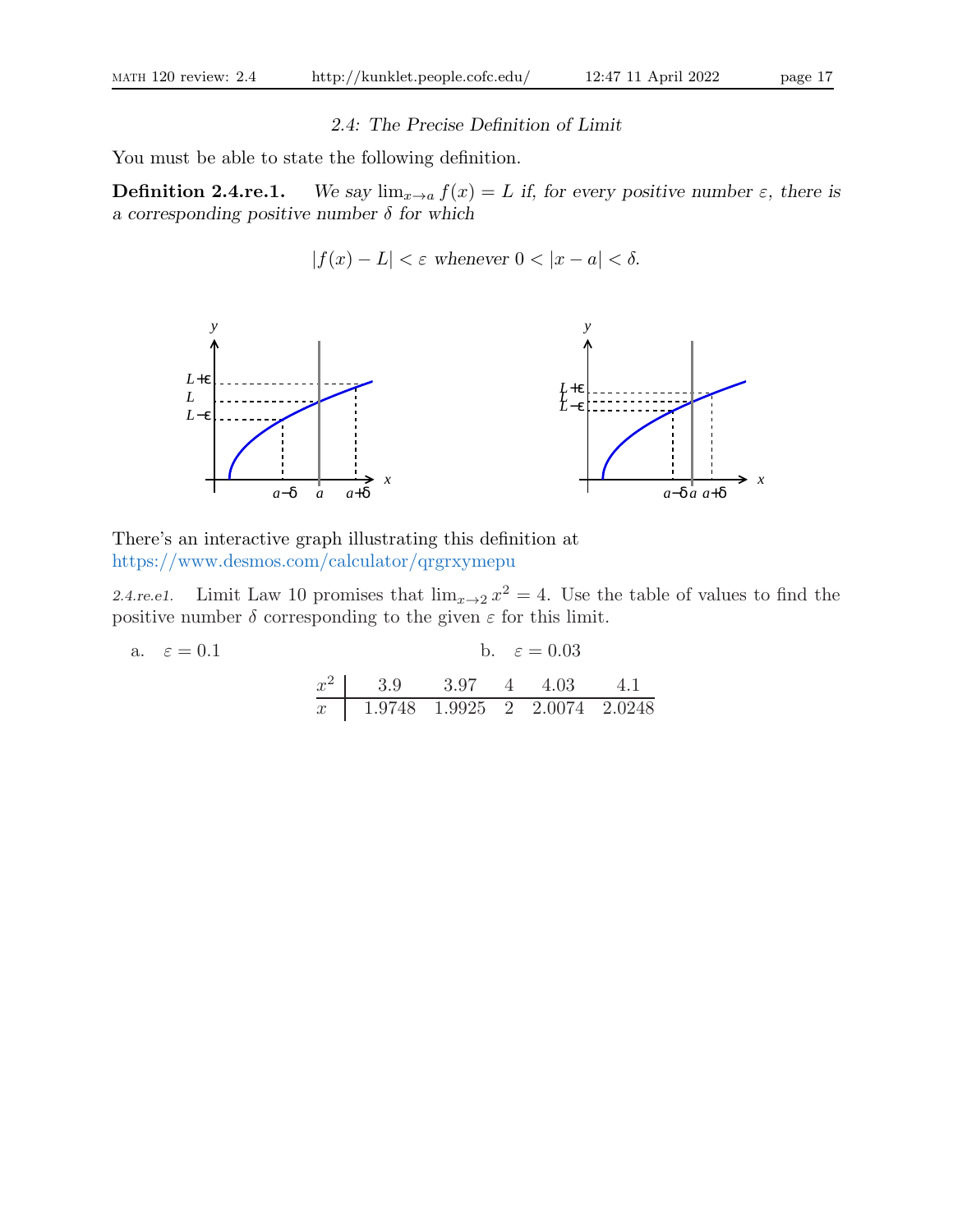## Writing a limit proof

To write an  $\varepsilon-\delta$  proof of a simple limit requires us to figure out how  $\delta$  depends on the given  $\varepsilon$  and explain to the reader why our choice of  $\delta$  works. The good news is that proofs of limits of linear functions all look the same.

2.4.re.e2. Write an  $\varepsilon$ -δ proof of the fact that  $\lim_{x\to 4}(3-5x) = -17$ .

First some analysis. Given  $\varepsilon > 0$ , we're looking for a number  $\delta$  so that  $0 < |x - 4| < \delta$  will imply that  $|(3-5x)-(-17)| < \varepsilon$ . Start by simplifying:

$$
|(3-5x)-(-17)|=|3-5x+17|=|20-5x|=|-5(x-4)|=|-5||x-4|=5|x-4|,
$$

so to make  $5|x-4| < \varepsilon$ , just make sure that  $|x-4| < \frac{1}{5}$  $rac{1}{5}\varepsilon$ . Now we're ready to write a proof.

**Proof:** Suppose that  $\varepsilon > 0$ . Choose  $\delta = \frac{1}{5}$  $\frac{1}{5}\varepsilon$ . Then, whenever

$$
|x - 4| < \delta = \frac{1}{5}\varepsilon,
$$

$$
|(3-5x)-(-17)|=|3-5x+17|=|20-5x|=|-5(x-4)|=|-5||x-4|=5|x-4|<5\cdot\frac{1}{5}\varepsilon=\varepsilon,
$$

as desired.

2.4.re.e3. Write an  $\varepsilon - \delta$  proof of the following limits:

a.  $\lim_{x \to 2} (7 - 4x) = -1$  b.  $\lim_{x \to -1}$  $3x^2 + x - 2$  $\frac{1}{x+1} = -5$ 

### Answers

2.4.re.e1a.  $\delta = 0.0248$  2.4.re.e1b.  $\delta = 0.0074$  2.4.re.e3a. Suppose  $\varepsilon > 0$ . Choose  $\delta = \frac{1}{4}\varepsilon$ . Then, whenever  $|x-2| < \delta$ ,  $|(7-4x)-(-1)| = |8-4x| = |-4||x-2| = 4|x-2| < 4\delta = \varepsilon$ , as desired. 2.4.re.e3b. Suppose  $\varepsilon > 0$ . Choose  $\delta = \frac{1}{3}\varepsilon$ . Then, whenever  $0 < |x - (-1)| < \delta$ ,  $\frac{3x^2+x-2}{x+1} - (-5)| = \frac{(3x-2)(x+1)}{x+1} + 5| =$  $|(3x-2)+5| = |3x+3| = |3||x+1| = 3|x+1| < 3\delta = \varepsilon$ , as desired.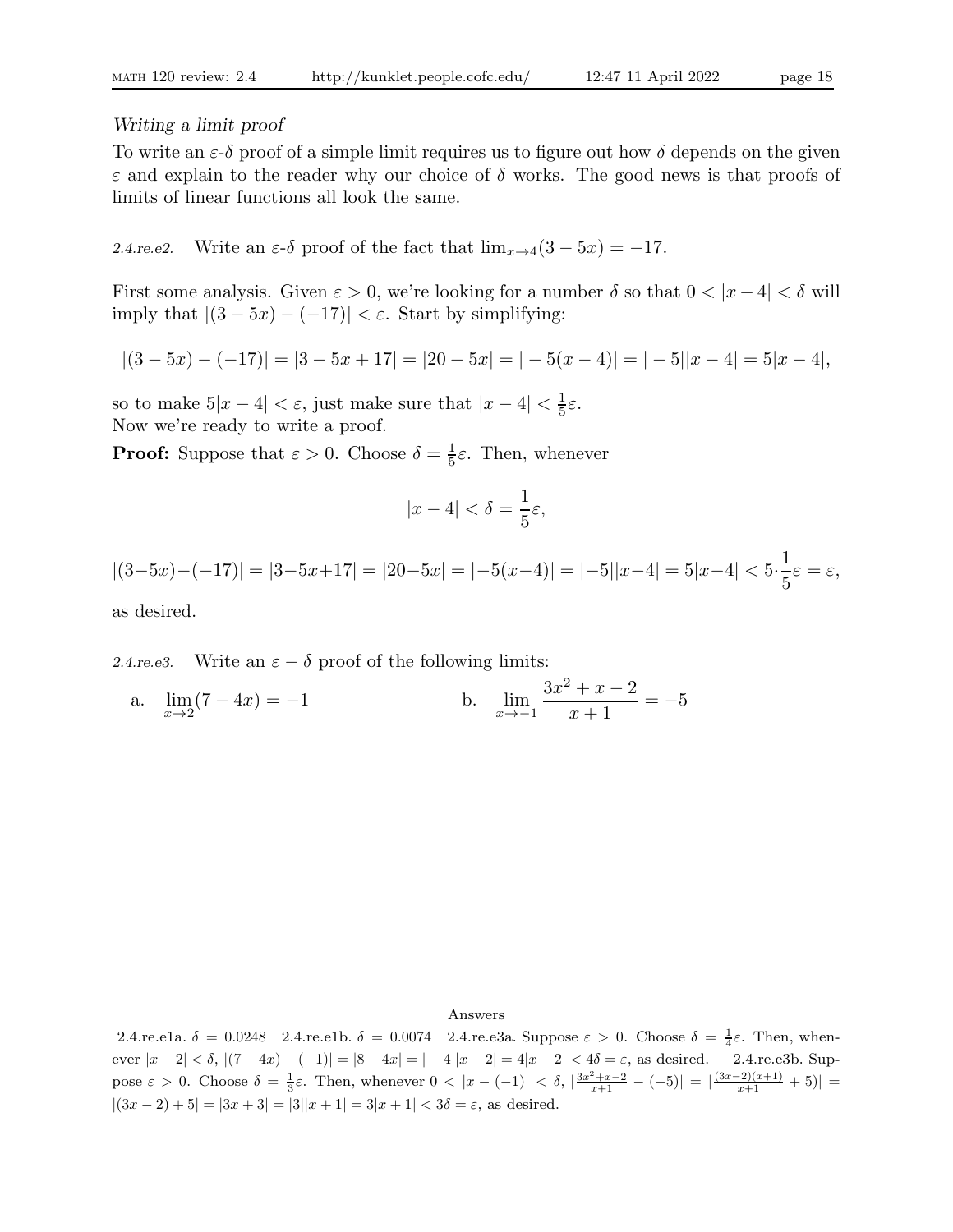## 2.5: Continuity

**Definition 2.5.re.1.** The function  $f(x)$  is said to be **continuous** at the number a if

$$
\lim_{x \to a} f(x) = f(a).
$$

For  $f$  to be continuous at  $a$  means:

- 1. the limit  $\lim_{x\to a} f(x)$  exists,
- 2. the function value  $f(a)$  exists, and
- 3. the two are equal.

Informally, if you were drawing the graph of a function from left to right, the function is discontinuous at those x-values where you have to lift your pencil off the paper.



2.5.re.e1. Where are the above functions continuous? Discontinuous?

a.  $f(x)$  b.  $g(x)$  c.  $\sin(\frac{1}{x})$ 

**Definition 2.5.re.2.** The function  $f(x)$  is said to be **continuous** from the right at a if  $\lim_{x\to a^+} f(x) = f(a)$ , and continuous from the left at a if  $\lim_{x\to a^-} f(x) = f(a)$ .

2.5.re.e2. At what points, if any, is  $q(x)$  from example 2.5.re.e1 discontinuous but

a. continuous from the left b. continuous from the right

**Definition 2.5.re.3.** The function  $f(x)$  is said to be **continuous** if it is continuous at every point a in its domain.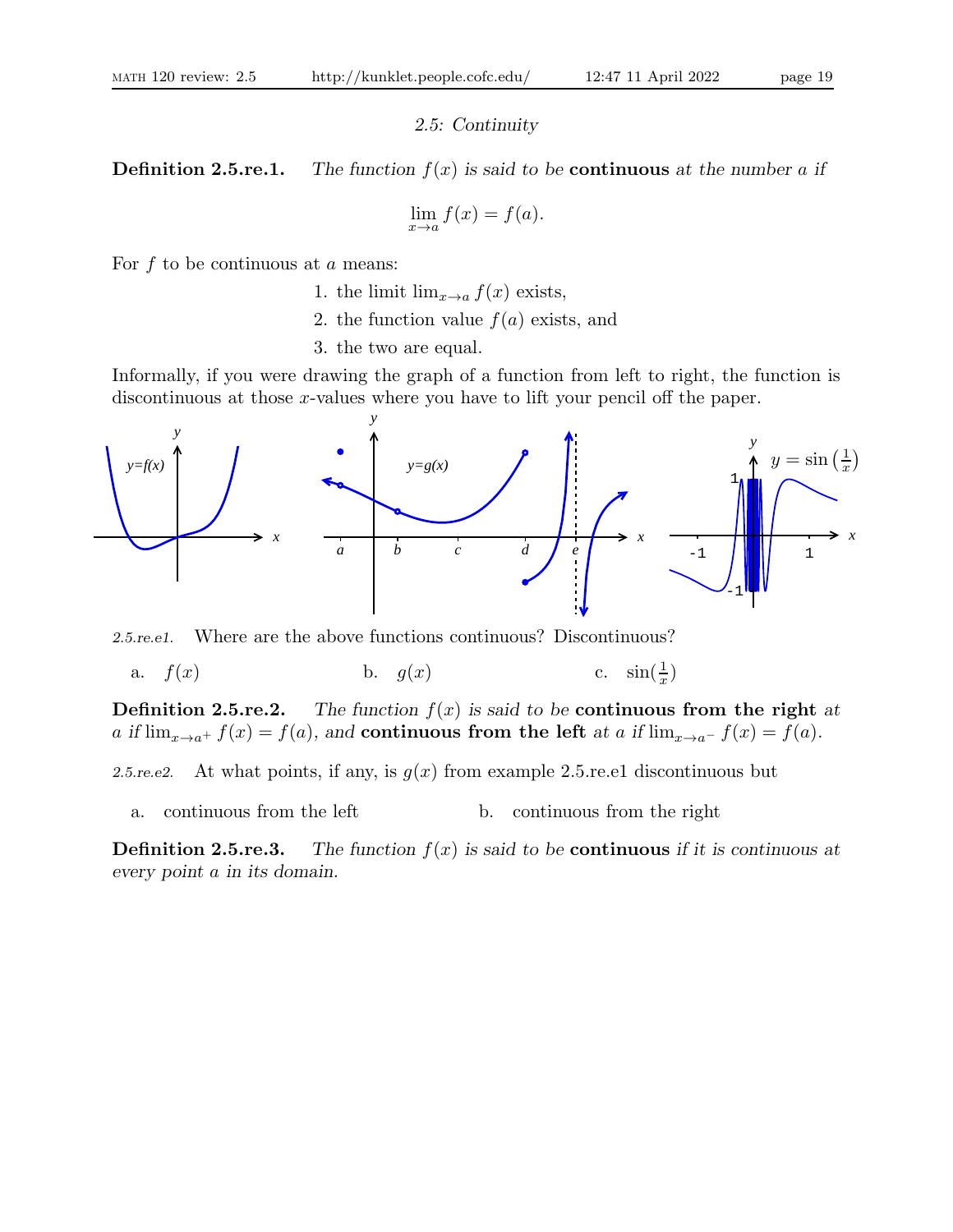The next three facts tell us that, almost every function we can write down is continuous.

Fact 2.5.re.4. These functions are all continuous wherever they are defined:

| polynomials    | rational functions     | power functions | absolute value |
|----------------|------------------------|-----------------|----------------|
| trig functions | inverse trig functions | exponentials    | logarithms     |

**Fact 2.5.re.5.** If f and g are continuous at a, then so are

$$
f+g
$$
  $f-g$   $f \cdot g$   $f \div g$  (assuming  $g(a) \neq 0$ )

Fact 2.5.re.6. If f is continuous at a, and q is continuous at  $f(a)$ , then  $g \circ f$  is continuous at a.

Fact 2.5.re.4 says most functions or families of function we've already given names to are continuous, and Facts 2.5.re.5 and 2.5.re.6 imply that when we combine any of those by addition, subtraction, multiplication, division or composition, the result is continuous at all points in their domain.

2.5.re.e3. Where is the given function continuous? (Hint: what is its domain?)

a.  $3x^2 + x\sqrt{ }$  $\frac{x}{2} - \pi$  b.  $\frac{x}{|x|}$  $|x|$ c.  $\ln\left(\frac{x-2}{x+3}\right)$ 

A piecewise-defined function needn't be continuous at its "knots" (where its pieces join), even if it's made of continuous pieces.

2.5.re.e4. Where is the given function discontinuous?

a. 
$$
\alpha(x) = \begin{cases} e^x & \text{if } x \le 0 \\ \ln(x+1) & \text{if } x > 0 \end{cases}
$$
 b.  $\beta(x) = \begin{cases} x^2 + 4x & \text{if } x \le 0 \\ 1 - x & \text{if } 0 < x < 1 \\ x^4 - 1 & \text{if } 1 \ge x \end{cases}$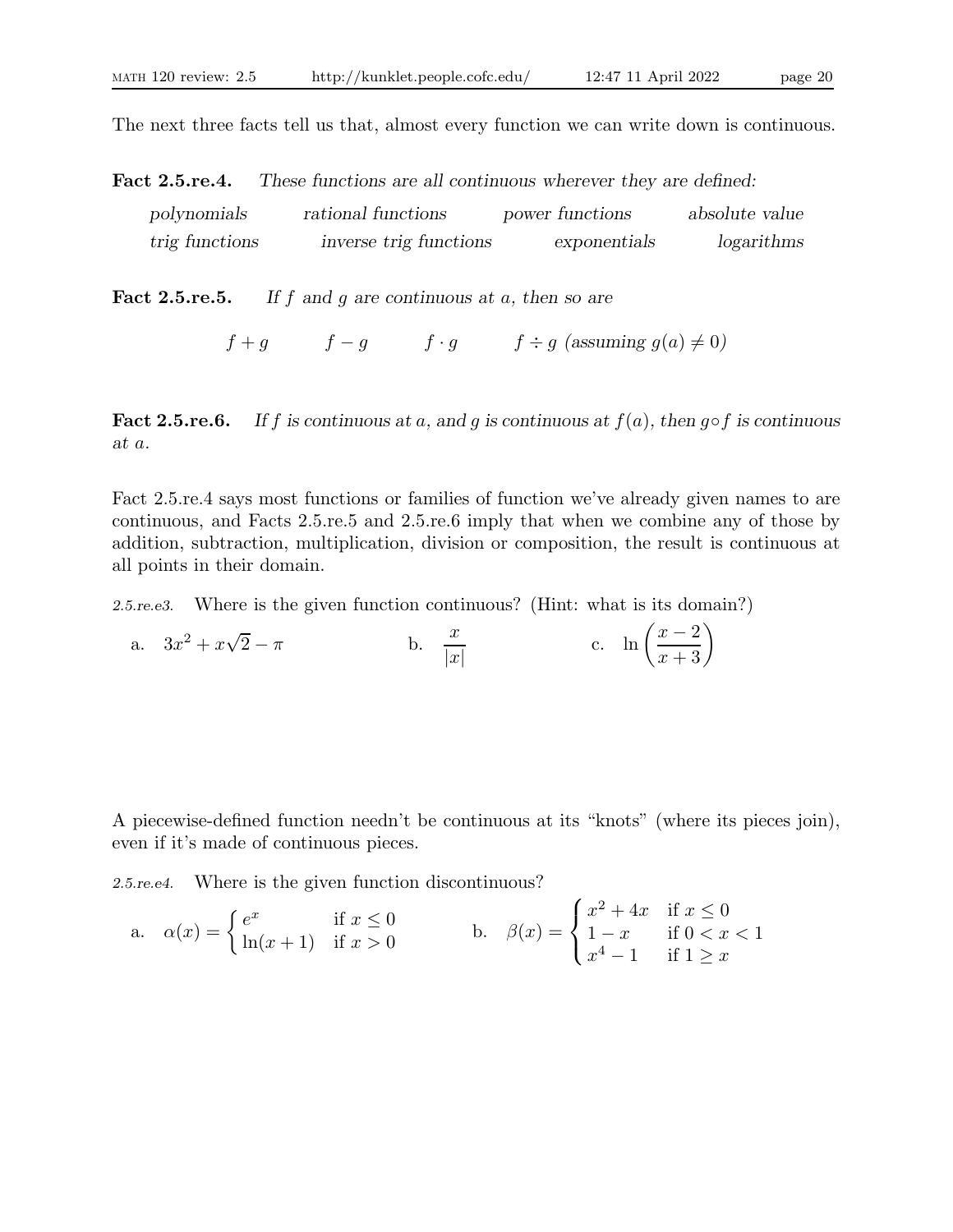2.5.re.e5. Find the values of a and b that make  $\gamma(x) = \begin{cases} 1 - 2x^2 & \text{if } x \leq -1 \\ ax + b & \text{if } -1 < x \end{cases}$  $ax + b$  if  $-1 < x \leq 1$  $3+x^2$  if  $1 < x$ continuous.

**Intermediate Value Theorem (IVT) 2.5.re.7.** If f is continuous on [a, b], and if M is a number between  $f(a)$  and  $f(b)$ , then there's at least one number c in [a, b] for which  $f(c) = M$ .

The IVT is what allows us to build a sign chart for a continuous function by finding its zeros and testing points. For instance, our solution to Example 2.5.re.e3b depended on the fact that  $\frac{x-2}{x+3}$  can change sign only where it is zero  $(x = 2)$  or where it is discontinuous  $(x = -3)$ .

IVT can often tell us that an equation has a solution, even if we're unable to produce it exactly.

2.5.re.e6. Show that  $x \cos x = 3$  has a solution in the interval  $(0, 2\pi)$ .

### Answers

2.5.re.e1a. f appears to be continuous everywhere. 2.5.re.e1b. g is discontinuous at the x-values a (limit value and function value exist but are unequal), b (limit exists but function does not), d (function exists but limit does not), and  $e$  (neither limit nor function exist).  $g$  is continuous everywhere else. 2.5.re.e1c.  $\sin(\frac{1}{x})$  is discontinuous only at  $x = 0$ , where neither the function nor its limit exist, and it continuous at all other real numbers x. 2.5.re.e2a. Nowhere. 2.5.re.e2b. At  $x = d$  only. 2.5.re.e3a. As a polynomial, this function is continuous at all real numbers. 2.5.re.e3b. At all numbers except  $x = 0$ . 2.5.re.e3c. Everywhere that  $\frac{x-2}{x+3} > 0$ , that is on the interval  $(-\infty, -3)$  and on  $(2, \infty)$ . 2.5.re.e4a. only at  $x = 0$  (where the right- and left-hand limits disagree). 2.5. re. e4b. only at  $x = 0$  (where the right- and left-hand limits disagree). 2.5.re.e5.  $b = 3/2$  and  $a = 5/2$ , so that the line goes through the points  $(-1, -1)$  and  $(1, 4)$ . 2.5.re.e6. The function  $g(x) = x \cos x$  is continuous everywhere. Since  $g(0) = 0$  and  $g(2\pi) = 2\pi$  and  $0 < 3 < 2\pi$ , by the IVT, there must be at least one x in  $(0, 2\pi)$  at which  $g(x) = 3$ .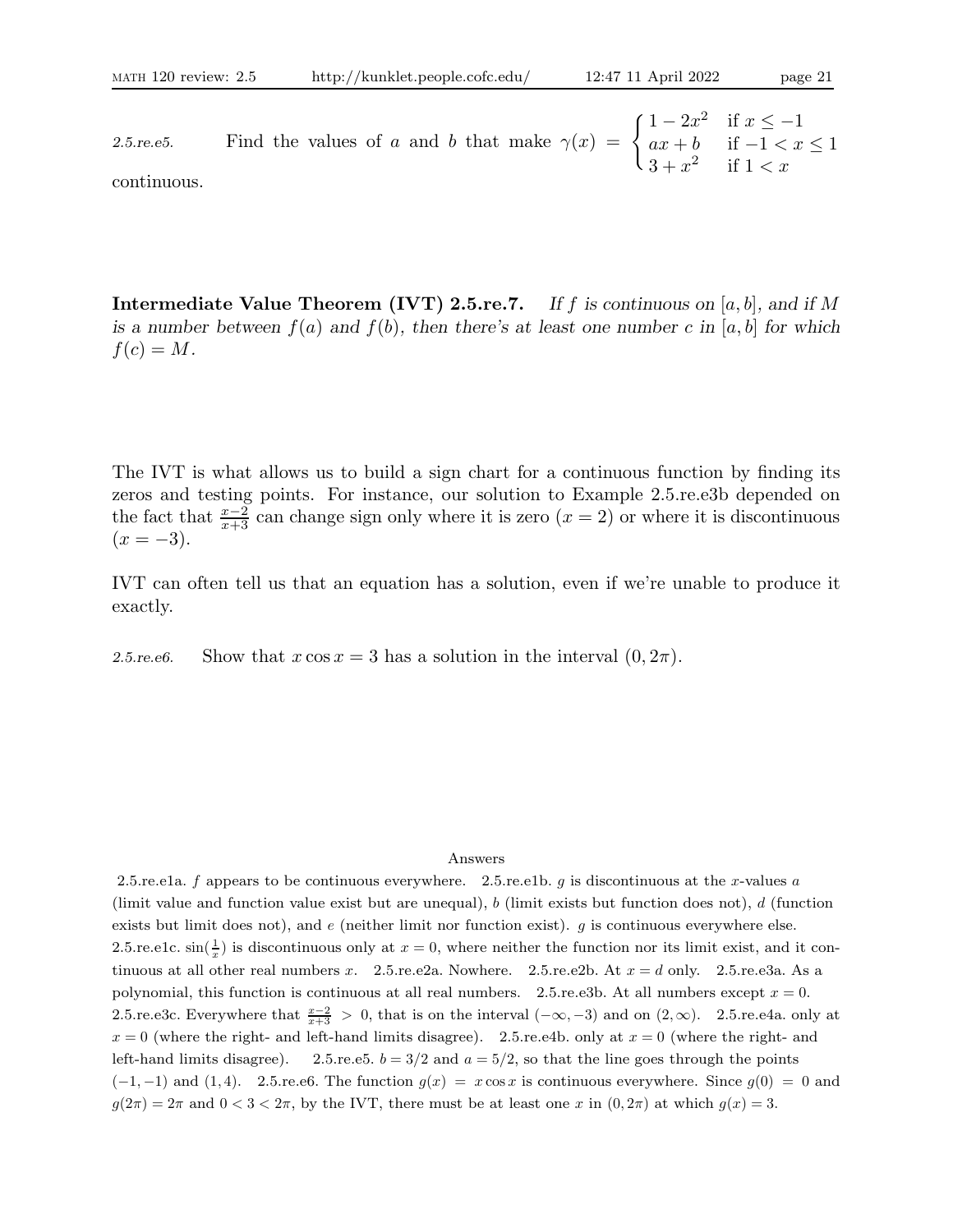2.6: Limits at infinity; Asymptotes

**Definition 2.6.re.1.** The line  $x = a$  is a vertical asymptote of the graph of  $f(x)$  if either

$$
\lim_{x \to a^{-}} f(x) \text{ or } \lim_{x \to a^{+}} f(x)
$$

is infinite.

**Definition 2.6.re.2.** The line  $y = a$  is a **horizontal asymptote** of the graph of  $f(x)$ if either

$$
\lim_{x \to -\infty} f(x) = a
$$
 or 
$$
\lim_{x \to \infty} f(x) = a.
$$

In short, a curve has a horizontal or vertical asymptote if one variable approaches a finite number while the other blows up.

2.6.re.e1. Identify the asymptotes and associated limits in the following graphs.



Some useful facts about limits at infinity

- 1. Something goes to zero if and only if its reciprocal goes to  $\pm \infty$ .
- 2. If  $p$  is a constant,

$$
\lim_{x \to \infty} x^p = \begin{cases} \infty & \text{if } p > 0, \text{ and} \\ 0 & \text{if } p < 0. \end{cases}
$$

3. If  $p(x)$  is a polynomial and  $\ell t_p(x)$  is its lead term, then

$$
\lim_{x \to \infty} p(x) = \lim_{x \to \infty} \ell t_p(x).
$$

4. If  $p(x)$  and  $q(x)$  are polynomials then

$$
\lim_{x \to \infty} \frac{p(x)}{q(x)} = \lim_{x \to \infty} \frac{\ell t_p(x)}{\ell t_q(x)}.
$$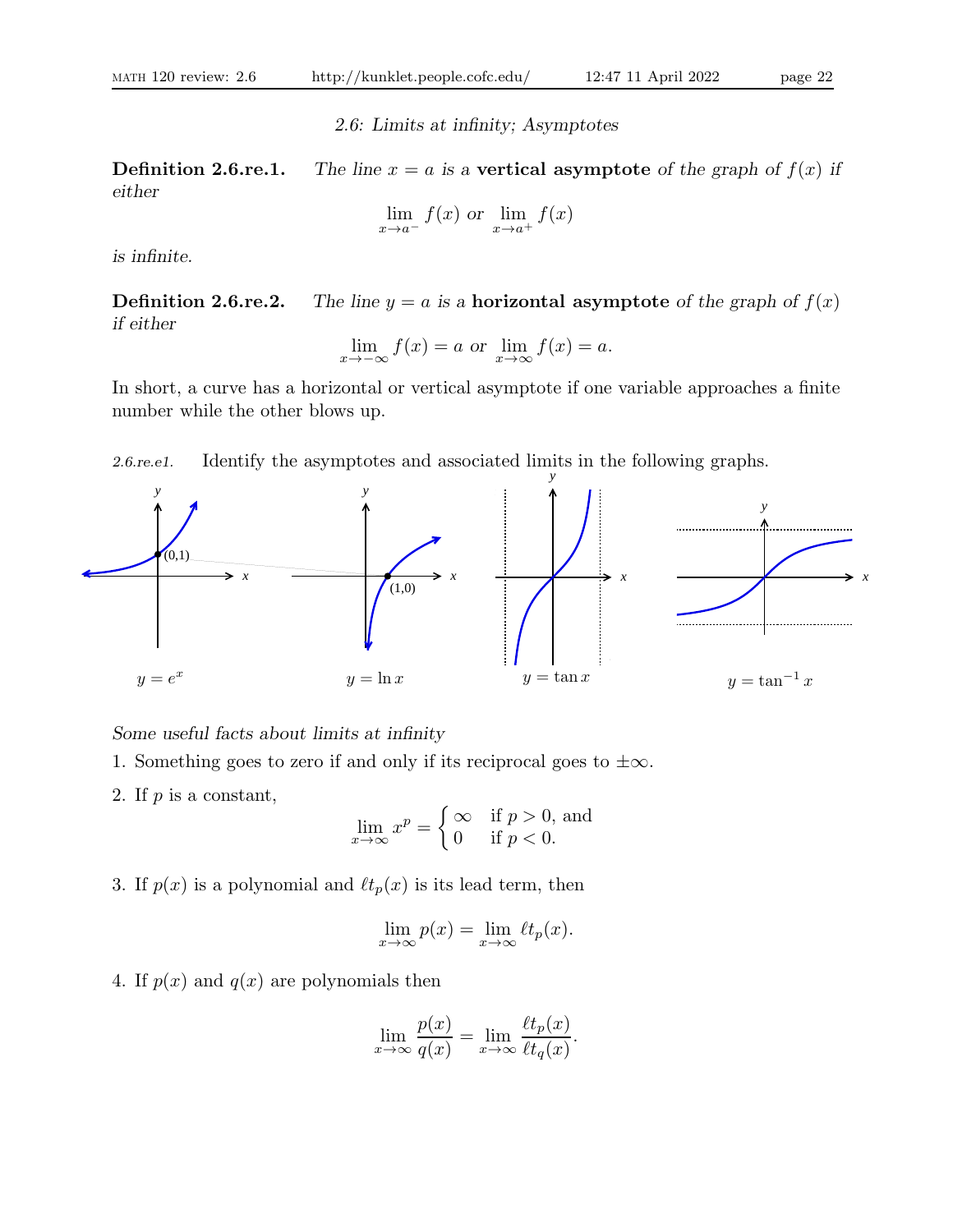2.6.re.e2. Evaluate the limit.

a. 
$$
\lim_{x \to \infty} (x^{\frac{1}{3}} - x^{-4})
$$
 b.  $\lim_{x \to \infty} (4x^5 - 2x^4 + 3x + 1)$  c.  $\lim_{x \to \infty} \frac{2x - 1}{x + 3}$   
d.  $\lim_{x \to \infty} \frac{3x - 1}{3 - x^2}$  e.  $\lim_{x \to \infty} \frac{2x^2 + 3x - 1}{3 - x}$  f.  $\lim_{x \to -\infty} \frac{2x^2 + 3x - 1}{3 - x}$ 

Tip: If the rules for polynomials and rational functions don't apply, try to factor out and cancel the dominant term in the top and bottom.

2.6.7.6.8. Evaluate the limit.  
\na. 
$$
\lim_{x \to \infty} \frac{\sqrt{2x^2 - 5x}}{-3x + 2}
$$
\nb. 
$$
\lim_{x \to -\infty} \frac{\sqrt{2x^2 - 5x}}{-3x + 2}
$$
\nc. 
$$
\lim_{x \to \infty} \frac{2e^x - e^{-x}}{4e^x + 7e^{-x}}
$$
\nd. 
$$
\lim_{x \to -\infty} \frac{2e^x - e^{-x}}{4e^x + 7e^{-x}}
$$
\ne. 
$$
\lim_{x \to \infty} (x - \sqrt{x^2 - 3x})
$$

### Answers

2.6.re.e1.  $y = 0$  is a HA to  $y = e^x$  because  $\lim_{x \to -\infty} e^x = 0$ .  $x = 0$  is a VA to  $y = \ln x$  b.c.  $\lim_{x \to 0^+} \ln x =$  $-\infty$ . Both  $x = \frac{\pi}{2}$  and  $x = -\frac{\pi}{2}$  are VAs to the graph of  $y = \tan x$ , b.c.  $\lim_{x \to -(\pi/2)^+} \tan x = -\infty$  and  $\lim_{x\to(\pi/2)^{-}}\tan x = \infty$ .  $y = \frac{\pi}{2}$  and  $y = -\frac{\pi}{2}$  are HAs to the graph of  $y = \tan^{-1}x$ , b.c.  $\lim_{x\to-\infty} \tan^{-1}x =$  $-\frac{1}{2}$  and  $\lim_{x\to\infty} \tan^{-1} x = \frac{1}{2}$  $\frac{\pi}{2}$  and  $\lim_{x\to\infty} \tan^{-1} x = \frac{\pi}{2}$ . 2.6.re.e2a. " $\infty - 0$ ," so the limit =  $\infty$ . 2.6.re.e2b. =  $\lim_{x\to\infty} 4x^5 = \infty$ . 2.6.re.e2c. =  $\lim_{x\to\infty} \frac{2x}{x} = 2$ . 2.6.re.e2d. =  $\lim_{x\to\infty} \frac{3x}{-x^2} = \lim_{x\to\infty} \frac{3}{-x} = 0$ . 2.6.re.e2e. =  $\lim_{x\to\infty} \frac{2x^2}{-x} =$  $\lim_{x\to\infty} -2x = -\infty$ . 2.6.re.e2f. =  $\lim_{x\to-\infty} -2x = \infty$ . 2.6.re.e3a.  $\lim_{x\to\infty} \frac{\sqrt{x^2}\sqrt{2-\frac{5}{x}}}{x(-3+\frac{2}{x})} = \lim_{x\to\infty} \frac{|x|\sqrt{2-\frac{5}{x}}}{x(-3+\frac{2}{x})}$  $=\lim_{x\to\infty}\frac{x\sqrt{2-\frac{5}{x}}}{x(-3+\frac{2}{x})}=\lim_{x\to\infty}$  $\frac{\sqrt{2-\frac{5}{x}}}{(-3+\frac{2}{x})} = -\frac{\sqrt{2}}{3}$  2.6.re.e3b.  $\lim_{x \to -\infty} \frac{\sqrt{x^2}\sqrt{2-\frac{5}{x}}}{x(-3+\frac{2}{x})} = \lim_{x \to -\infty} \frac{|x|\sqrt{2-\frac{5}{x}}}{x(-3+\frac{2}{x})} =$  $\lim_{x \to -\infty} \frac{-x\sqrt{2-\frac{5}{x}}}{x(-3+\frac{2}{x})} = \lim_{x \to -\infty} \frac{-\sqrt{2-\frac{5}{x}}}{(-3+\frac{2}{x})} = \frac{\sqrt{2}}{3}$  2.6.re.e3c. factor out and cancel  $e^x$ .  $\lim_{x \to \infty} \frac{2-e^{-2x}}{4+7e^{-2x}} = \frac{2-0}{4+0}$  $=\frac{1}{2}$ . 2.6.re.e3d. factor out and cancel  $e^{-x}$ .  $\lim_{x\to\infty} \frac{2e^{2x}-1}{4e^{2x}+7} = \frac{0-1}{0+7} = -\frac{1}{7}$ . 2.6.re.e3e. Multiply by the conjugate, then factor out and cancel x. Limit  $= 3/2$ .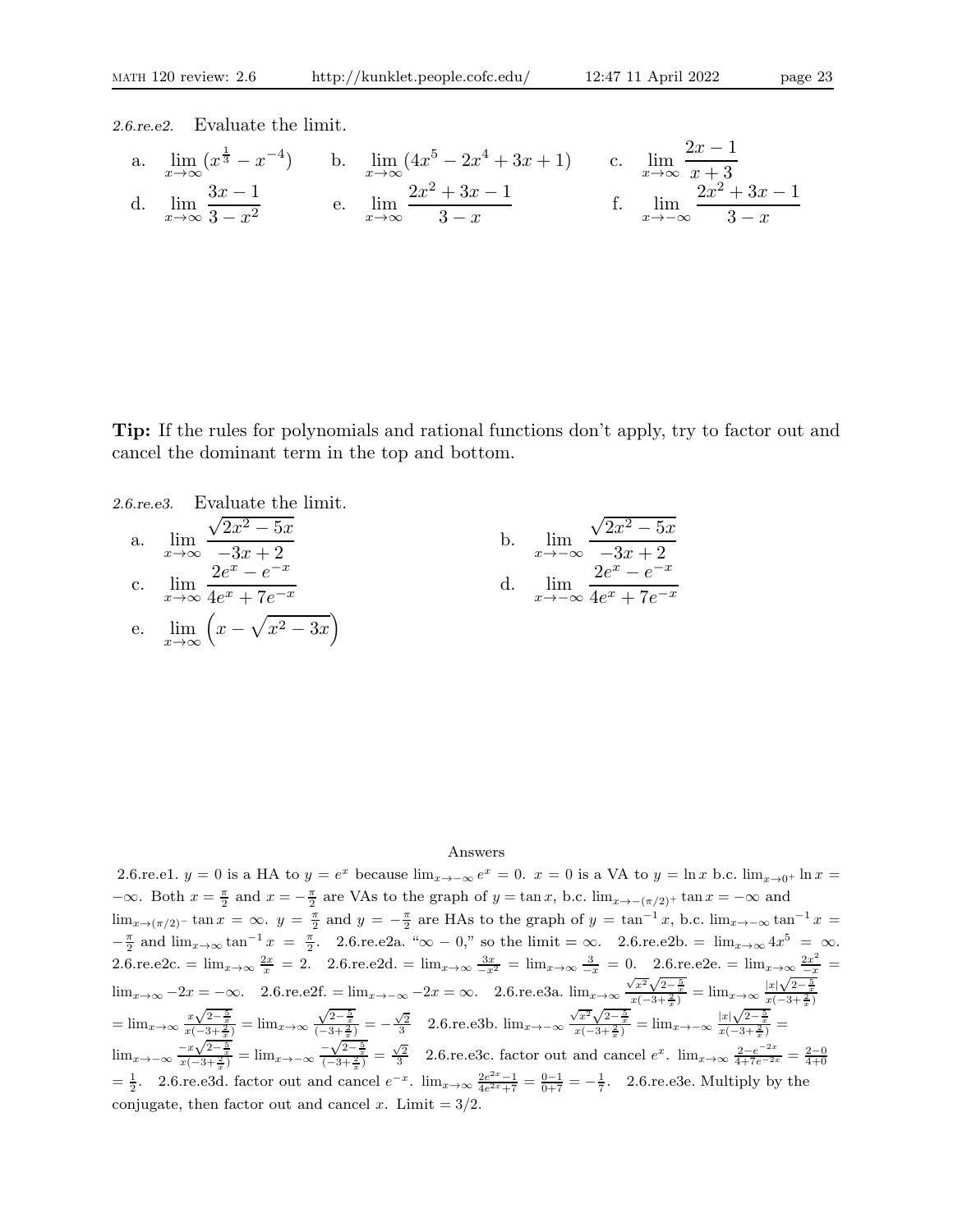## 2.7: Derivatives and Rates of Change

Here's the conclusion of section 2.1, restated with the limit notation we've developed in this chapter:

If  $f(t)$  is an object's position at time t, then the difference quotient

$$
\frac{f(a+h) - f(a)}{h}
$$

is both the object's average velocity between times a and  $a + h$  and the slope of secant line passing through the graph of f at times a and  $a + h$ . The limit of the difference quotient,

$$
\lim_{h \to 0} \frac{f(a+h) - f(a)}{h}
$$

is both the object's velocity at time a and the slope of the line tangent to the graph of  $f$ at the point  $(a, f(a))$ .

**Definition 2.7.re.1.** The derivative of the function  $f(x)$  at  $x = a$ , denoted  $f'(a)$  is

$$
f'(a) = \lim_{h \to 0} \frac{f(a+h) - f(a)}{h} = \lim_{x \to a} \frac{f(x) - f(a)}{x - a}
$$



2.7.re.e3. Find  $p(2)$  and  $p'(2)$  if the line tangent to  $y = p(x)$  at the point  $(2, 5)$  passes through  $(4, -7)$ .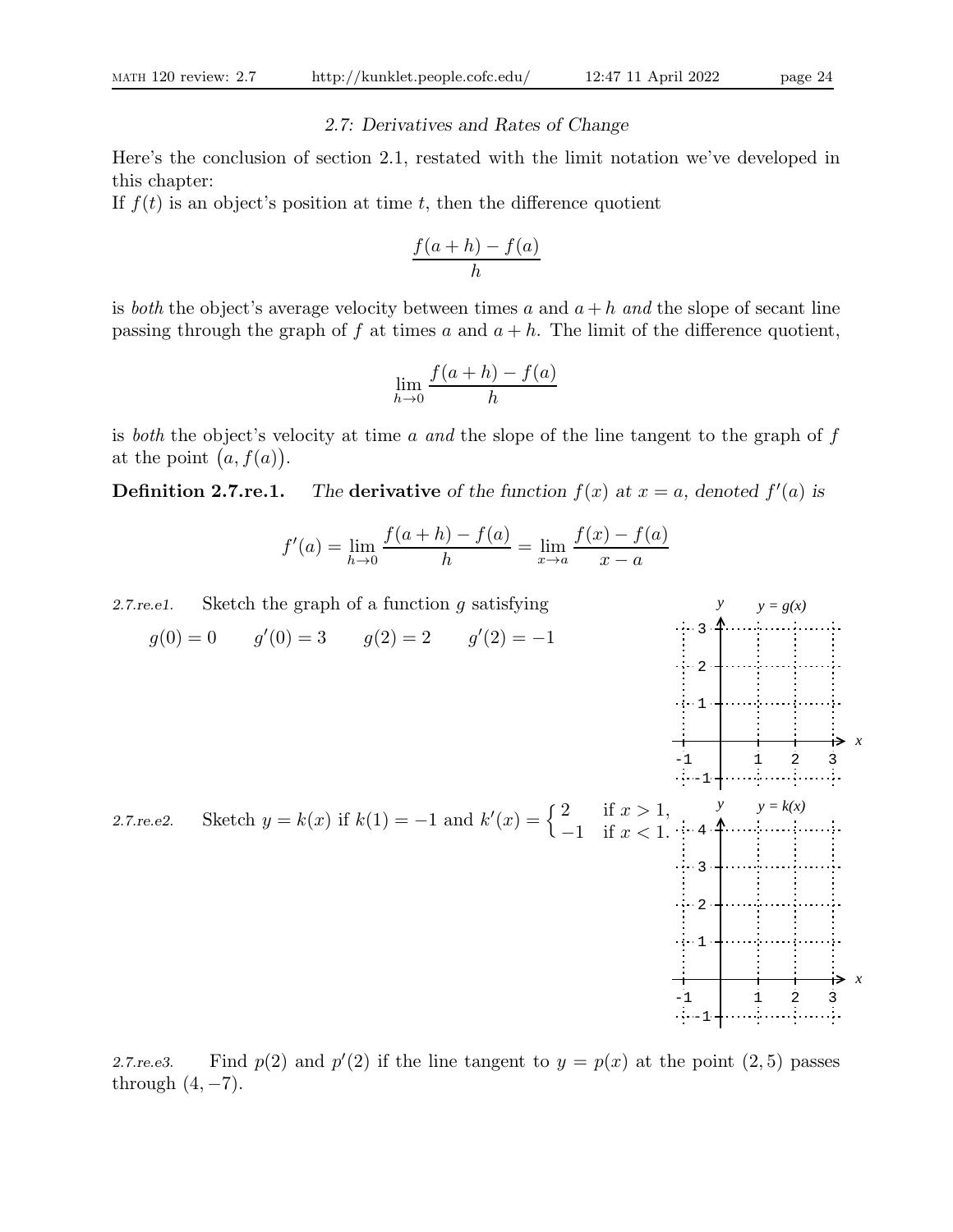On exams and quizzes, you may be asked to find the derivative of a function using Definition 2.7.re.1, as in this next example.

2.7.re.e4. Use the definition of derivative to find  $f'(a)$  if  $f(x) = \frac{2}{3-x}$ . Solution:

$$
f'(a) = \lim_{h \to 0} \frac{f(a+h) - f(a)}{h} = \lim_{h \to 0} \left( \frac{\frac{2}{3 - (a+h)} - \frac{2}{3 - a}}{h} \right) \cdot \frac{(3 - a - h)(3 - a)}{(3 - a - h)(3 - a)}
$$

$$
= \lim_{h \to 0} \frac{2(3 - a) - 2(3 - a - h)}{h(3 - a - h)(3 - a)} = \lim_{h \to 0} \frac{6 - 2a - 6 + 2a + 2h}{h(3 - a - h)(3 - a)}
$$

$$
= \lim_{h \to 0} \frac{2h}{h(3 - a - h)(3 - a)} = \lim_{h \to 0} \frac{2}{(3 - a - h)(3 - a)} = \frac{2}{(3 - a)^2}
$$

2.7.re.e5. Find the derivative at a of the given function:

a. 
$$
f(x) = x^3 - 2x^2
$$
 b.  $g(x) = \sqrt{x+1}$  c.  $k(x) = \frac{2x}{x-1}$ 

2.7.re.e6. A particle moving along a coordinate axis is at position  $f(t) = t^3 - 2t^2$  (meters) at time t (seconds). Find the particle's velocities at times  $t = 1$  and  $t = 2$ . What are the units in your answer?

2.7. re.e7. Find  $f(x)$  and a if the following limit is  $f'(a)$ . (There is more than one correct answer.)

a. 
$$
\lim_{h \to 0} \frac{\sqrt{16+h} - 4}{h}
$$
 b.  $\lim_{x \to -3} \frac{2x^2 + 4x - 6}{x + 3}$ 

Answers

2.7.re.e1. Here's one such graph: https://www.desmos.com/calculator/tvcqu53ja8 2.7.re.e2. The graph of k is at: https://www.desmos.com/calculator/seosuy3hs2 2.7.re.e3.  $p(2) = 5$ .  $p'(2) = -6.$  2.7.re.e5a.  $f'(a) = 3a^2 - 4a$  2.7.re.e5b.  $g'(a) = \frac{1}{2\sqrt{a+1}}$  2.7.re.e5c.  $k'(a) = \frac{-2}{(a-1)^2}$ 2.7.re.e6. Can use derivative found in 3.1.re.e2, part a. Velocity at time 1 is  $f'(1) = -1$ m/sec. Velocity at time 2 is  $f'(2) = 4m/sec.$  2.7.re.e7a.  $f(x) = \sqrt{x}$ ,  $a = 16.$  2.7.re.e7b.  $f(x) = 2x^2 + 4x$ ,  $a = -3.$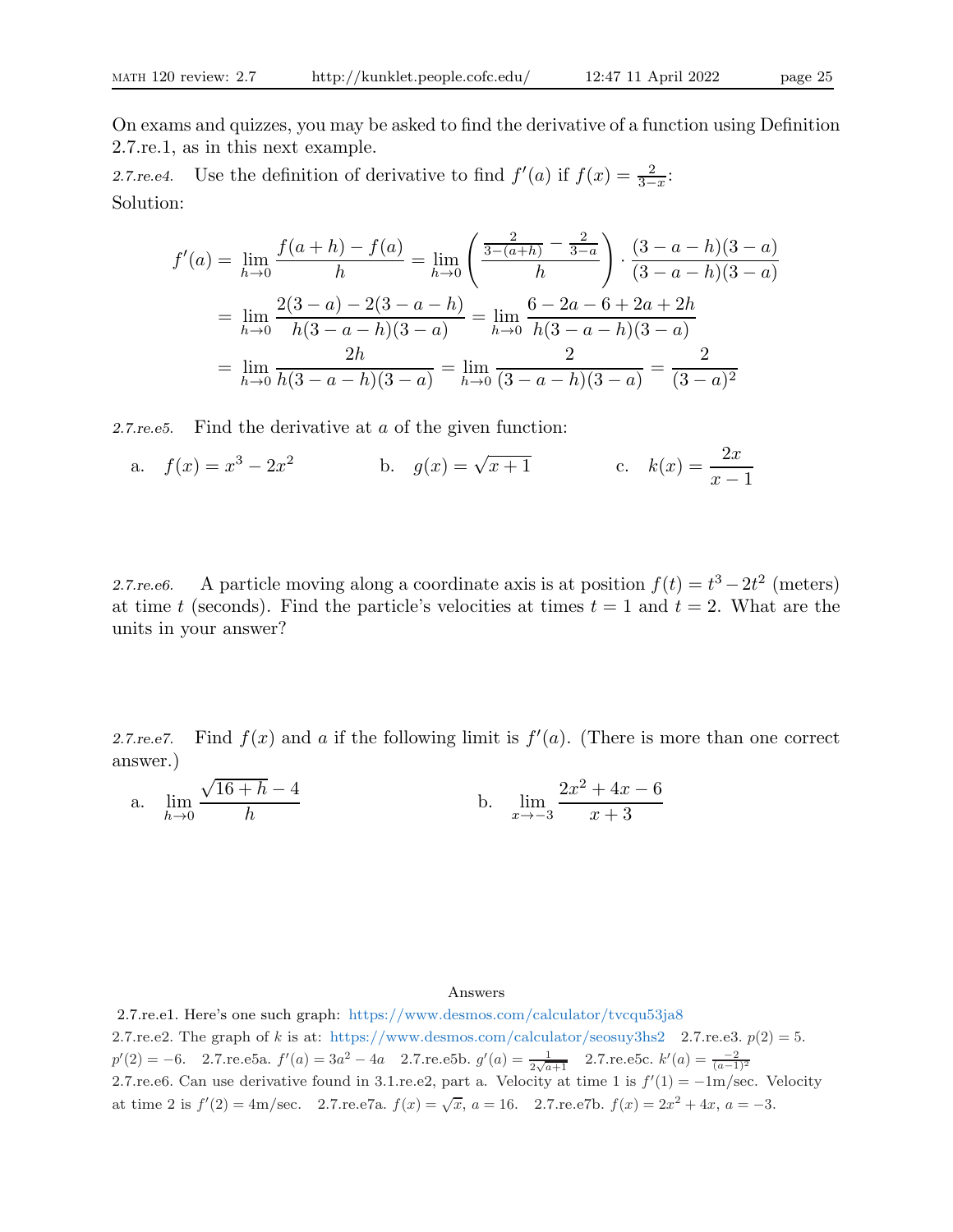## 2.8: The Derivative as a Function

**Definition 2.7.re.1**, restated. The derivative of the function  $f(x)$  is the function

$$
f'(x) = \lim_{h \to 0} \frac{f(x+h) - f(x)}{h} = \lim_{t \to x} \frac{f(t) - f(x)}{t - x}
$$

On exams and quizzes, you may be asked to find the derivative of a function using Definition 2.7.re.1. On such a question, you would not receive credit for using the derivative rules of Chapter 3.

2.8. re.e1. Find  $f'(x)$  if  $f(x)$  is the given function:

a. 
$$
f(x) = x^4 + 5x - 3
$$
  
b.  $f(x) = \sqrt{2x - 1}$   
c.  $f(x) = \frac{x}{4x - 1}$   
d.  $f(x) = \frac{1}{\sqrt{3x + 2}}$ 

For more practice taking the derivative using the definition, see http://kunklet.people.cofc.edu/MATH120/derivative prac.pdf

**Definition 2.8.re.1.** The function  $f(x)$  is said to be **differentiable** at a if  $f'(a)$  exists.

**Fact 2.8.re.2.** If  $f(x)$  is differentiable at a, then it must be continuous at a.

Reasons why  $f(x)$  might fail to be differentiable at a:

- 1.  $f(x)$  is not continuous at a. See Section 2.5.
- 2. The graph of  $f(x)$  has a **corner** at a, meaning the one-sided limits

$$
\lim_{h \to 0^-} \frac{f(a+h) - f(a)}{h}
$$
 and 
$$
\lim_{h \to 0^+} \frac{f(a+h) - f(a)}{h}
$$

exist but disagree. This would happen, for instance, if that  $f'(x)$  has a jump discontinuity at a.

- 3. The graph of  $f(x)$  has a vertical tangent line at  $x = a$ , meaning that one or both of the one-sided limits above are infinite.
- 4. None of the above.

Tip: to sketch the graph of  $f'(x)$ , note where the graph of the  $f(x)$  is horizontal, vertical (or approaching vertical), positively or negative sloped, and where  $f'(x)$  fails to exist.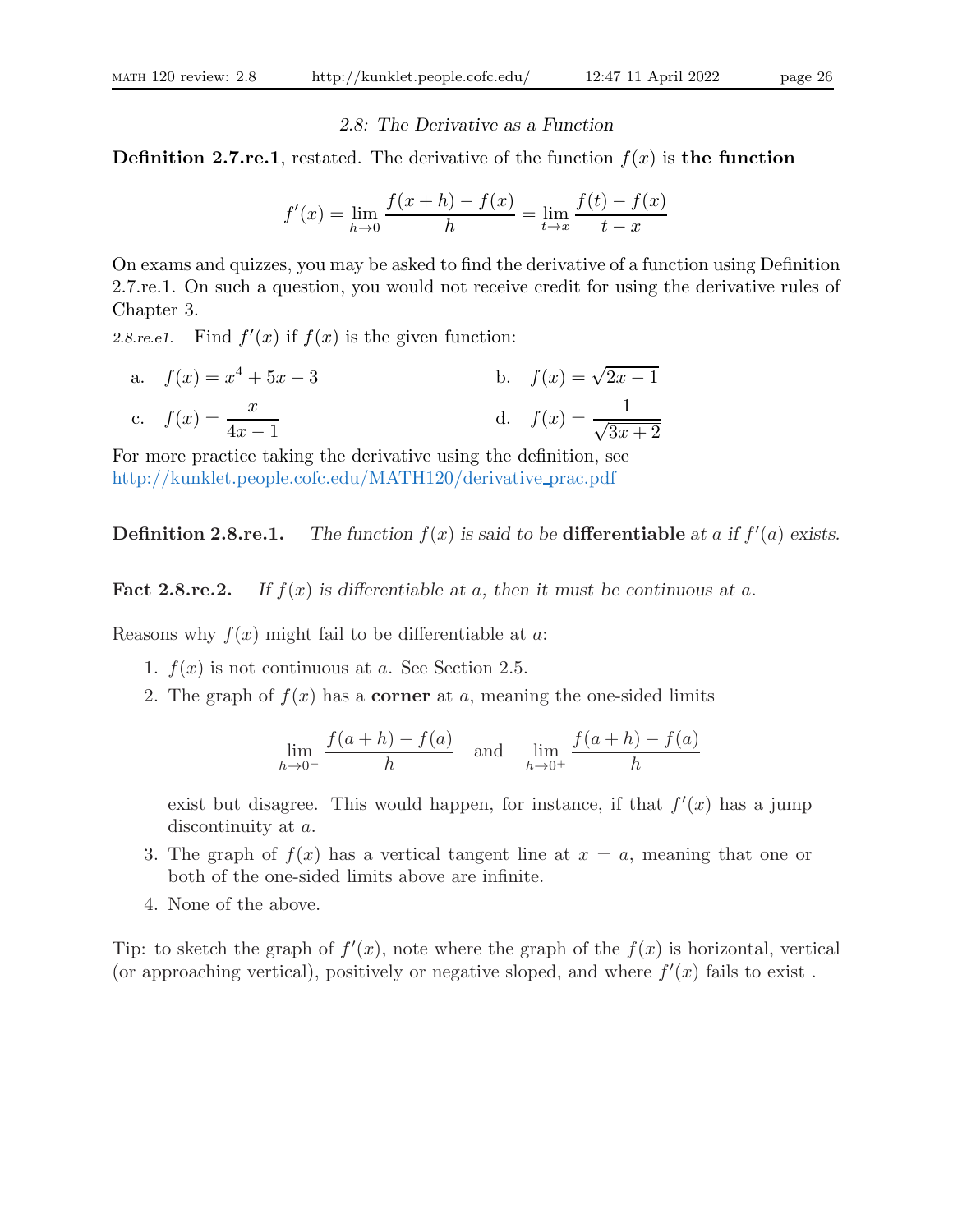2.8.re.e2. Sketch the derivative of the function graphed.

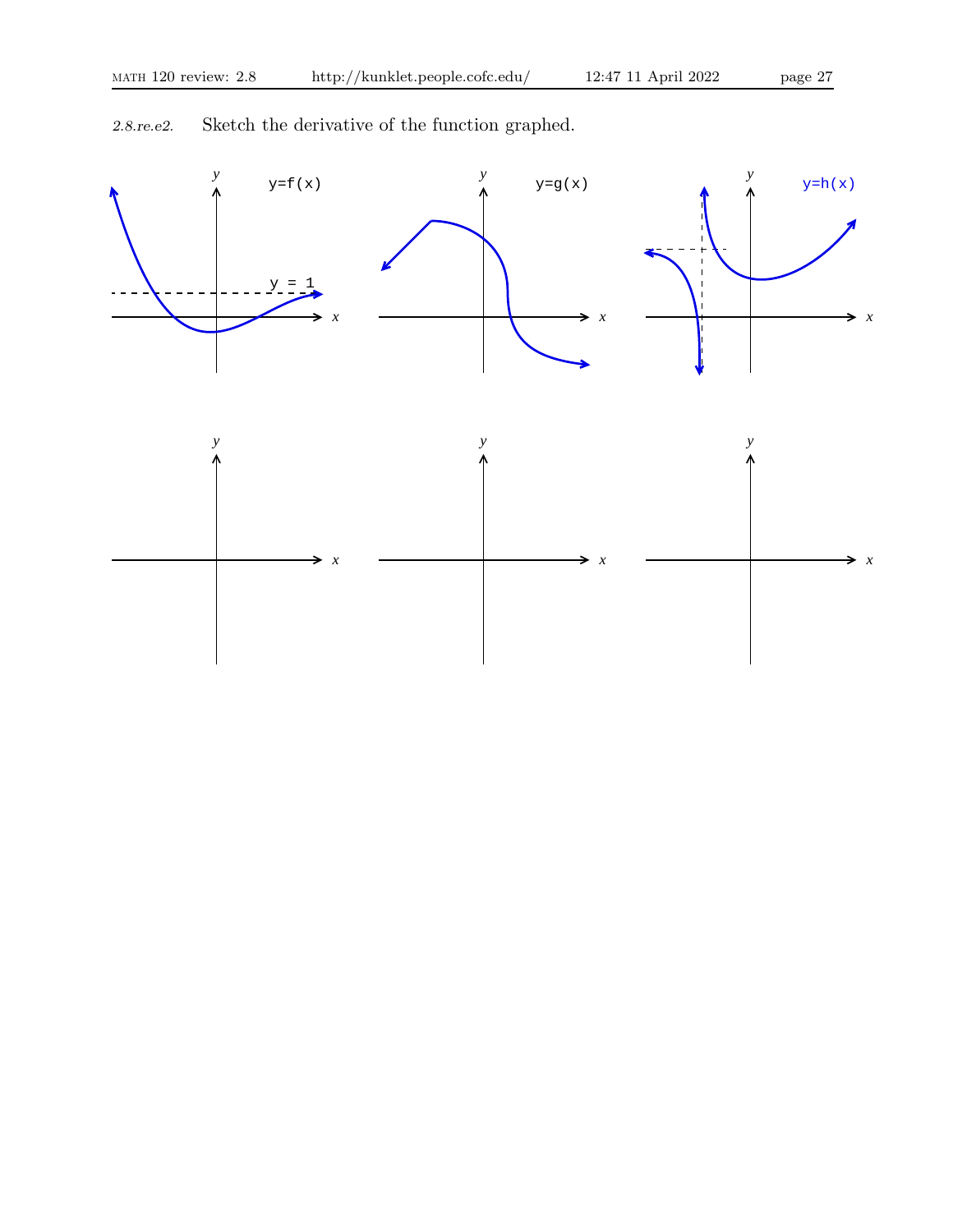# Higher order derivatives

The derivative of a function is also called its first derivative.

The second derivative of a function is the derivative of its first derivative.

The third derivative of a function is the derivative of its second derivative, and so on.

Various notation for derivatives.

The symbol  $\frac{d}{dx}$  means 'the derivative of', just as  $\sqrt{\ }$  means 'the square root of'.

| First derivative of $y = f(x)$  | f'(x)        | $\,dy\,$<br>dx              | $\frac{d}{dx}y$                           | $\frac{d}{dx}f(x)$                 |
|---------------------------------|--------------|-----------------------------|-------------------------------------------|------------------------------------|
| Second derivative of $y = f(x)$ | f''(x)       | $d^2y$<br>$\overline{dx^2}$ | $rac{d}{dx}$ $\left(\frac{dy}{dx}\right)$ | $\left(\frac{d}{dx}\right)^2 f(x)$ |
| Third derivative of $y = f(x)$  | f'''(x)      | $f^{(3)}(x)$                | $\frac{d^3y}{dx^3}$                       | $\frac{d}{dx}$<br>f(x)             |
| Fourth derivative of $y = f(x)$ | $f^{(4)}(x)$ | $\overline{dr^4}$           |                                           |                                    |

The derivative of a function is simultaneously the slope of its tangent line and its rate of change measured in units-output per units-input.

2.8. re.e3. Suppose the position at time t of a particle on an axis is  $s(t)$ . If s is measured in meters  $(m)$  and  $t$  in seconds  $(s)$ , what are the units of its first three derivatives?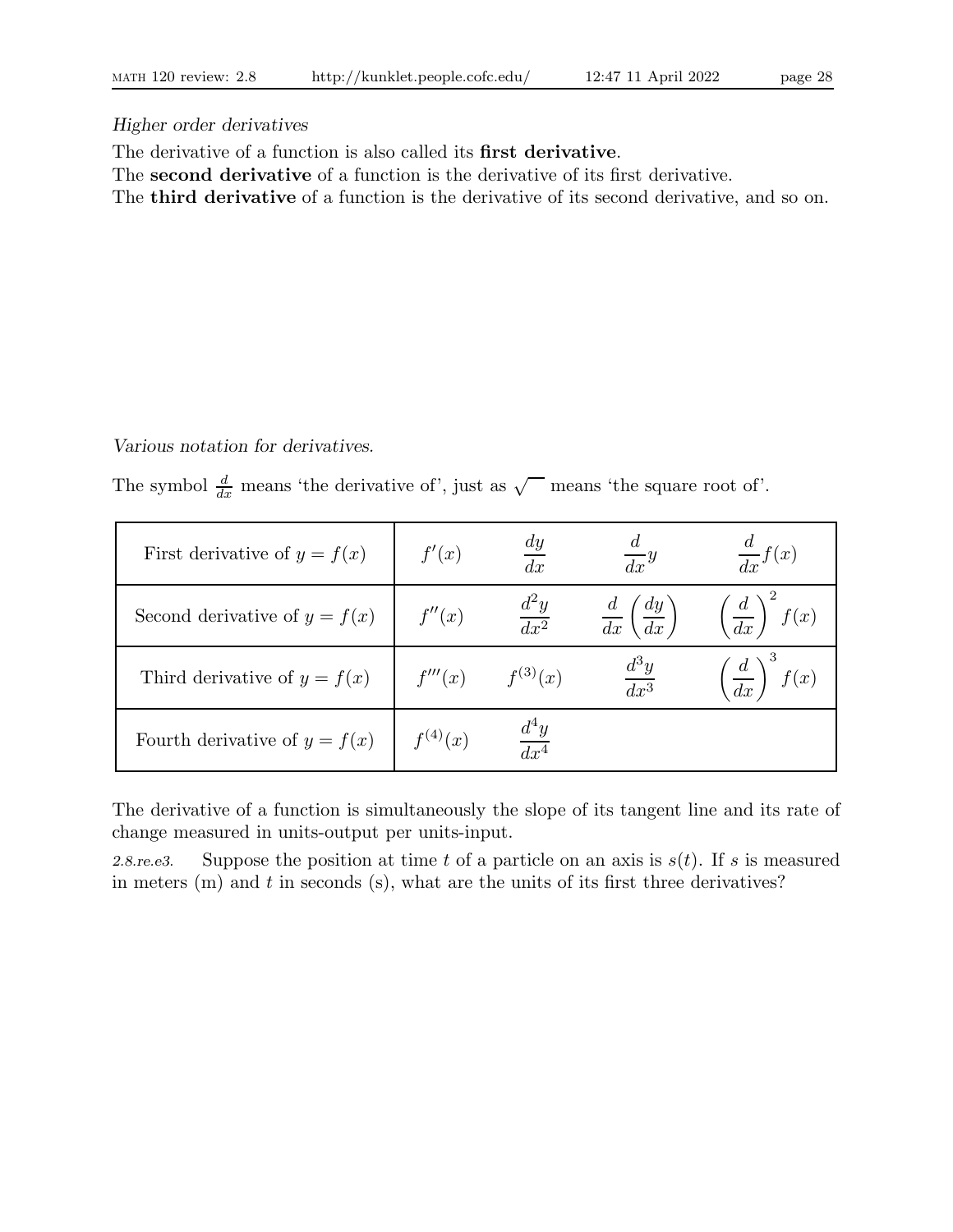Answers 2.8.re.e1a.  $f'(x) = 4x^3 + 5$  2.8.re.e1b.  $f'(x) = \frac{1}{\sqrt{2x-1}}$  2.8.re.e1c.  $f'(x) = \frac{-1}{(4x-1)^2}$ 2.8.re.e1d.  $f'(x) = \frac{-3}{2(3x+2)^{3/2}}$  2.8.re.e2. See below.



2.8.re.e3. Units of  $s'(t)$  are meters per second, or m/s. Units of  $s''(t)$  are meters per second per second, or  $m/s^2$ . Units of  $s'''(t)$  are meters per second per second per second, or  $m/s<sup>3</sup>$ .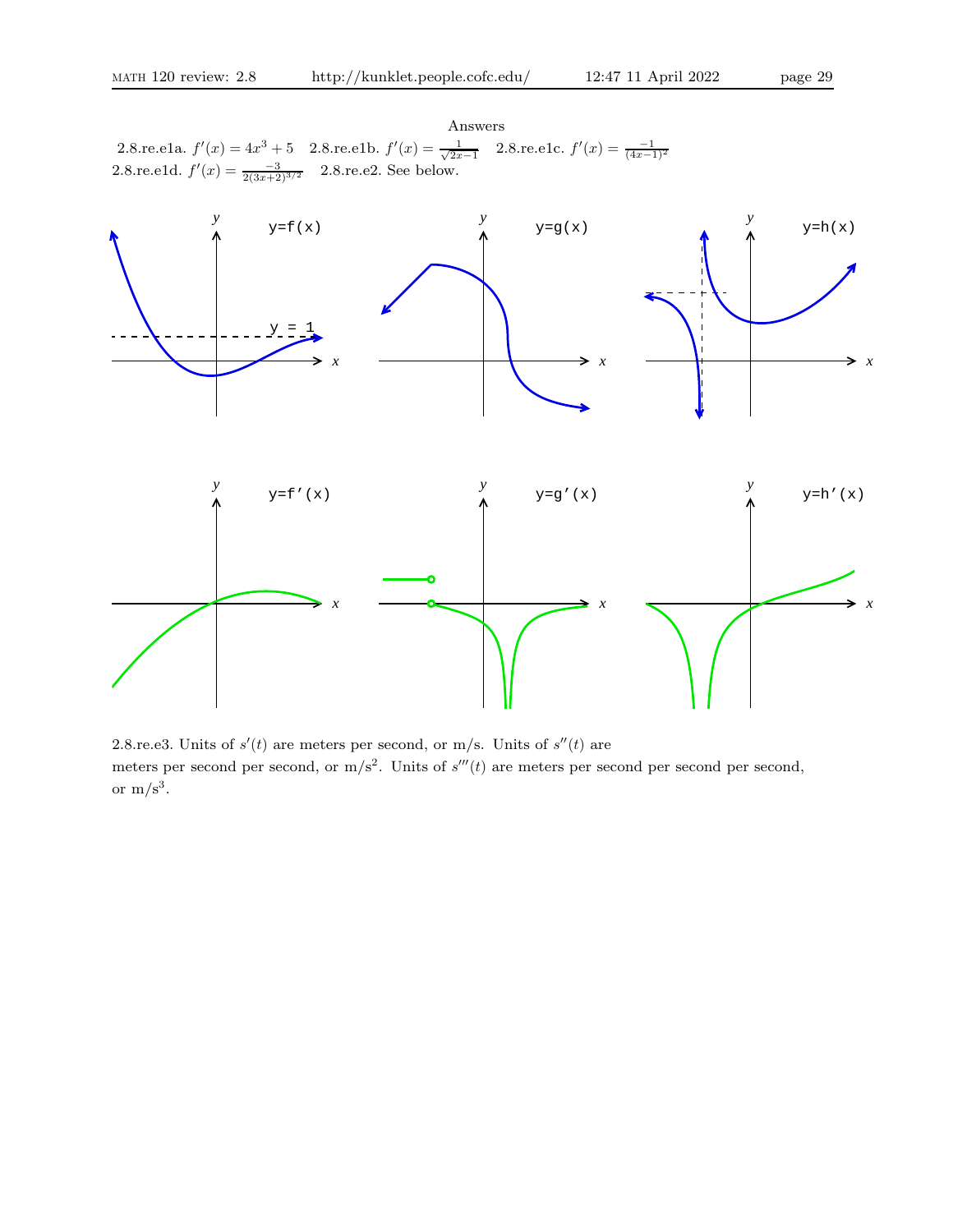## 3.1: Derivatives of Polynomials and Exponentials

In this chapter we learn Differentiation Laws that allow us to find derivatives more easily than by the definition in Section 2.7. They come in two types.

Below,  $f(x)$  and  $g(x)$  can be any differentiable functions, and c and n can be any constants, and e is the mathematical constant mentioned in Section 1.4.

# I. A catalog of elementary functions and their derivatives.

| $\sim$ 1<br>_<br>_<br>_<br>◡ | $\mathbf{v}$<br>$\sim$<br>$\sim 10$<br>. .<br>$=$<br>$\cdot$<br>$\iota\iota$ | $\sim$<br>$\sim$<br>$\cdot e^{x}$<br>$\overline{\phantom{0}}$<br>◡<br>◡ |
|------------------------------|------------------------------------------------------------------------------|-------------------------------------------------------------------------|
|                              |                                                                              |                                                                         |

# II. Combination laws.

| $(c f(x))' = c f'(x)$            |
|----------------------------------|
| $(f(x) + g(x))' = f'(x) + g'(x)$ |
| $(f(x) - g(x))' = f'(x) - g'(x)$ |

Warning: the value of the derivative of a function is different from the derivative of the value of the function. The latter is always 0.

3.1.re.e1. Find the derivative of the given function:

a.  $x^4 + 5x - 3$  b.  $\sqrt{2x} +$  $\sqrt{9}$  $\boldsymbol{x}$ c.  $\sqrt[4]{x} - 3x$ d.  $\frac{4}{4}$  $\frac{4}{x^3}$  e.  $\pi r^2$ f.  $\frac{4}{2}$ 3  $\pi r^3$  $g. \quad 4e^x - x$  $3+3^4$  h.  $4x^{1.2}-2e^{1.2}$ i.  $(3x-1)(2x+1)$ j.  $2\sqrt{x}+3\sqrt[3]{x^4}$  $\overline{x}$ 

3.1.re.e2. Find the second derivative of the given function:

a.  $x^4 + 5x - 3$  $4+5x-3$  b.  $\sqrt[4]{x}-3x$  c. 4  $x^3$ d.  $\frac{4}{9}$ 3  $\pi r^3$ e.  $4x^{1.2} - 2e^{1.2}$ f.  $\frac{2\sqrt{x}+3\sqrt[3]{x^4}}{2}$  $\boldsymbol{x}$ 

3.1.re.e3. Find numbers a, b, and c so that  $k(x) = ax^2 + bx + ce^x$  so that

 $k(0) = 2$   $k'(0) = 1$   $k''(0) = -3.$ 

### Answers

3.1.re.e1a.  $4x^3+5$  3.1.re.e1b.  $\frac{1}{\sqrt{2}}x^{-1/2} - \frac{3}{2}x^{-3/2}$  3.1.re.e1c.  $\frac{1}{4}x^{-3/4} - 3$  3.1.re.e1d.  $\frac{-12}{x^4}$  3.1.re.e1e.  $2\pi r$ 3.1.re.e1f.  $4\pi r^2$  3.1.re.e1g.  $4e^x - 3x^2$  3.1.re.e1h.  $4.8x^{0.2}$  3.1.re.e1i.  $12x + 1$  3.1.re.e1j.  $-x^{-3/2} + x^{-2/3}$ 3.1.re.e2a.  $12x^2$  3.1.re.e2b.  $-\frac{3}{16}x^{-7/4}$  3.1.re.e2c.  $-48x^{-5}$  3.1.re.e2d.  $8\pi r$  3.1.re.e2e.  $0.96x^{-0.8}$ 3.1.re.e2f.  $\frac{3}{2}x^{-5/2} - \frac{2}{3}x^{-5/3}$  3.1.re.e3.  $a = -5/2$ ,  $b = -1$ ,  $c = 2$ .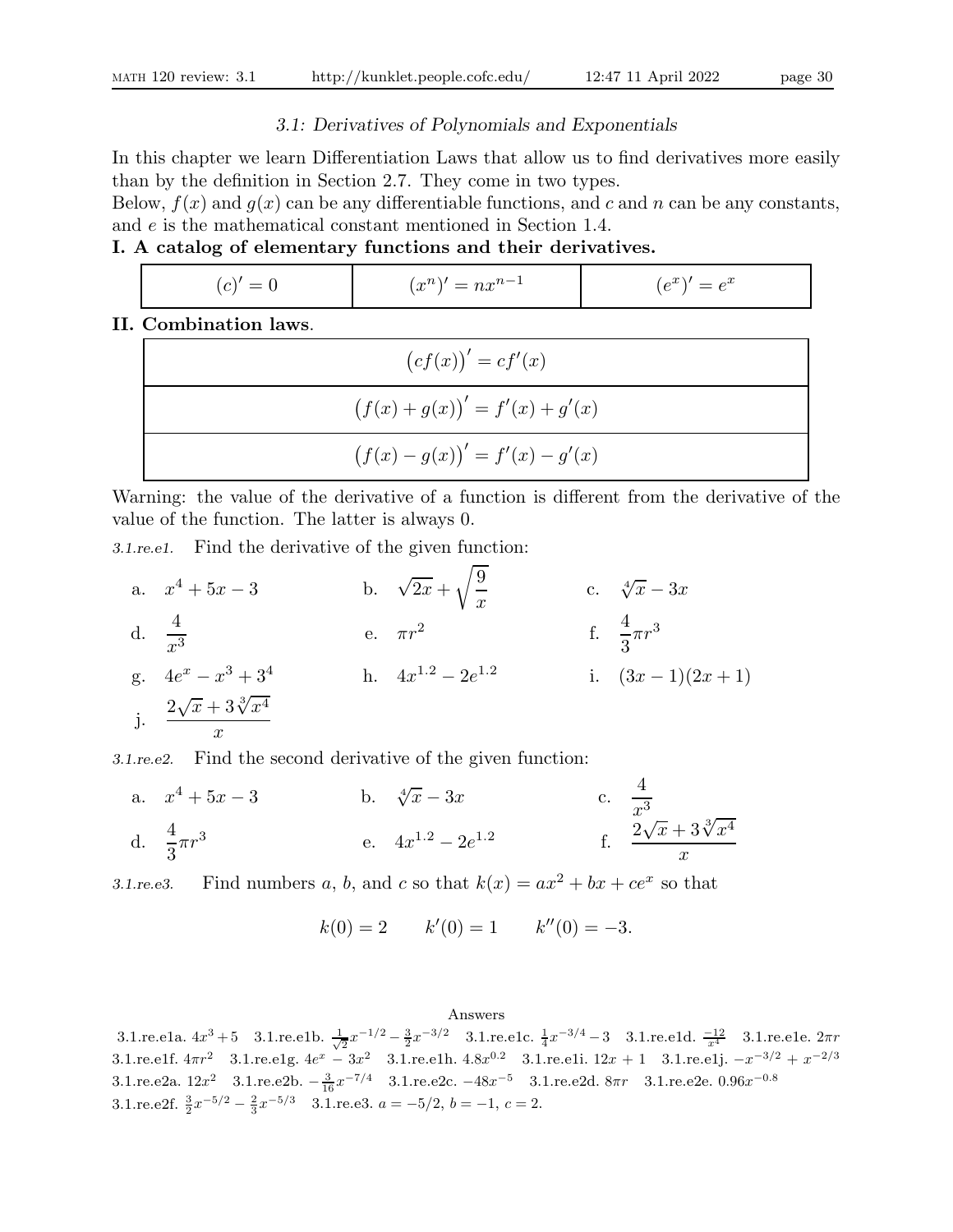## 3.2: The Product and Quotient Rules

# II. Combination laws (continued).

**Product Rule:** If  $f(x)$  and  $g(x)$  are differentiable, then so is their product, and

$$
(f(x)g(x))' = f'(x)g(x) + f(x)g'(x).
$$

Quotient Rule: If  $f(x)$  and  $g(x)$  are differentiable, then so is their quotient, and

$$
\left(\frac{f(x)}{g(x)}\right)' = \frac{f'(x)g(x) - f(x)g'(x)}{[g(x)]^2}
$$
 (provided  $g(x) \neq 0$ ).

Always simplify at every step to make your next step easier and more likely to be correct. When more than one differentiation rule applies, the last operation determines the first differentiation rule we must use.

3.2.re.e1. Find the first derivative of the given function.

a. 
$$
x^2 e^x
$$
  
\nb.  $x^2 e^x (2x - 3)$   
\nc.  $\frac{3x^3 + 2}{x^2}$   
\nd.  $\frac{x}{3x^2 + 1}$   
\ne.  $(r - \sqrt{r})(r + \sqrt{r})$   
\nf.  $\frac{ze^z}{ze^z}$   
\ng.  $\frac{x}{x + \frac{2}{x}}$   
\nh.  $\frac{x^2 + 4}{x^3 - 8}$ 

3.2.re.e2. Find the equation of the line tangent to  $y =$  $\boldsymbol{x}$  $\frac{z}{3x^2+1}$  at  $x=1$ . 3.2. re. e3. Find all x-values at which the slope of  $y = \frac{x-1}{x-2}$  $x + 3$ equals . . . a. 9 b.  $-8$  c. 0

### Answers 3.2.re.e1a.  $e^x(2x+x^2)$  3.2.re.e1b.  $e^x(2x^3+3x^2-6x)$  3.2.re.e1c. 3 -  $4x^{-3}$  3.2.re.e1d.  $\frac{1-3x^2}{(3x^2+1)}$  $(3x^2+1)^2$ 3.2.re.e1e. 2r - 1 3.2.re.e1f.  $\frac{(z^2+z+1)e^z}{(z+1)^2}$  3.2.re.e1g.  $\frac{4x^{-1}}{(x+2x^{-1})}$  $\frac{4x^{-1}}{(x+2x^{-1})^2}$  3.2.re.e1h.  $\frac{-x^4-12x^2-16x}{(x^3-8)^2}$  3.2.re.e2.  $y-\frac{1}{4}$  =  $-\frac{1}{8}(x-1)$  3.2.re.e3a.  $x = -3 \pm \frac{2}{3}$ , or  $x = -\frac{11}{3}, -\frac{7}{3}$  3.2.re.e3b. no solutions. The slope of this curve is always positive. 3.2.re.e3c. no solutions.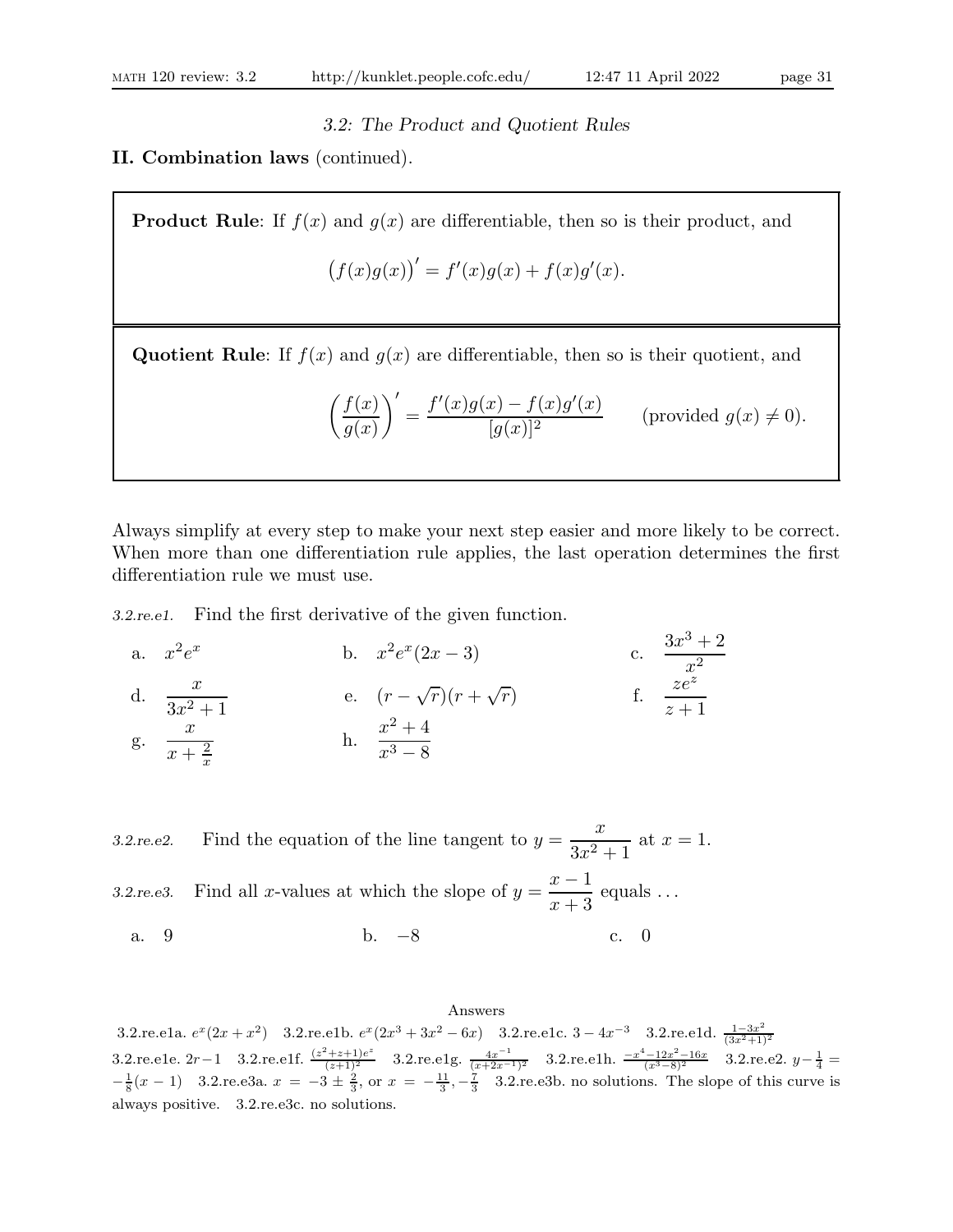# 3.3: The Derivatives of the Trig Functions

In this section we add 6 more functions to our derivative catalog. I. Catalog.

| $(\sin x)' = \cos x$        | $(\cos x)' = -\sin x$        |
|-----------------------------|------------------------------|
| $(\tan x)' = \sec^2 x$      | $(\cot x)' = -\csc^2 x$      |
| $(\sec x)' = \sec x \tan x$ | $(\csc x)' = -\csc x \cot x$ |

It is useful to note that the last four follow from the first two and the quotient rule. 3.3.re.e1. Show that  $\frac{d}{dx} \cot x = \csc^2 x$  using the derivatives of sin x and of  $\cos x$ . By definition,  $\cot x = \frac{\cos x}{\sin x}$  $\frac{\cos x}{\sin x}$ , and so its derivative

$$
\left(\frac{\cos x}{\sin x}\right)' = \frac{(\cos x)' \sin x - \cos x (\sin x)'}{\sin^2 x} = \frac{-\sin^2 x - \cos^2 x}{\sin^2 x} = \frac{-1}{\sin^2 x} = -\csc^2 x.
$$

(Here, I used the pythagorean identity  $\sin^2 x + \cos^2 x = 1$ , and the definition  $\csc x = \frac{1}{\sin x}$  $\frac{1}{\sin x}$ .)

3.3.re.e2. Find the derivative of the given function.

a.  $\overline{x}$  $\overline{3 + \cos x}$ b.  $x^2 \cos x \sin x$  c. e  $x(x \sec x + \cot x)$ d.  $\frac{x \cos x}{2+1}$  $x^2 + 1$ e.  $\cos x \sin x \sec x \cot x$ f.  $\frac{(\sin x + 1)}{\tan x}$ g.  $3e^x + x^5$  $\csc x$  h.  $e^x \cos x \sin x$ 

3.3. re.  $\epsilon$ 3. Find the equation of the line tangent to the given function at the given x-value.

a. 
$$
2\sin x - \cos x
$$
;  $x = \pi/2$  b.  $\tan x + \cot x$ ;  $x = \pi/4$ 

## Answers

3.3.re.e2a.  $\frac{3+\cos x+x\sin x}{(3+\cos x)^2}$  3.3.re.e2b. 2x cos x sin  $x-x^2\sin^2 x+x^2\cos^2 x$  3.3.re.e2c.  $e^x(x\sec x\tan x+\sec x+\sec x)$  $x \sec x \tan x \cot x - \csc^2 x$  3.3.re.e2d.  $\frac{(\cos x - x \sin x)(x^2 + 1) - 2x^2 \cos x}{(x^2 + 1)^2}$  3.3.re.e2e.  $-\sin x$ 3.3.re.e2f.  $-\sin x - \csc^2 x$  3.3.re.e2g.  $3e^x + 5x^4 \csc x - x^5 \csc x \cot x$  3.3.re.e2h.  $e^x(\cos x \sin x - \sin^2 x + \cos^2 x)$ 3.3.re.e3a.  $y - 2 = (x - \pi/2)$  3.3.re.e3b.  $y = 2$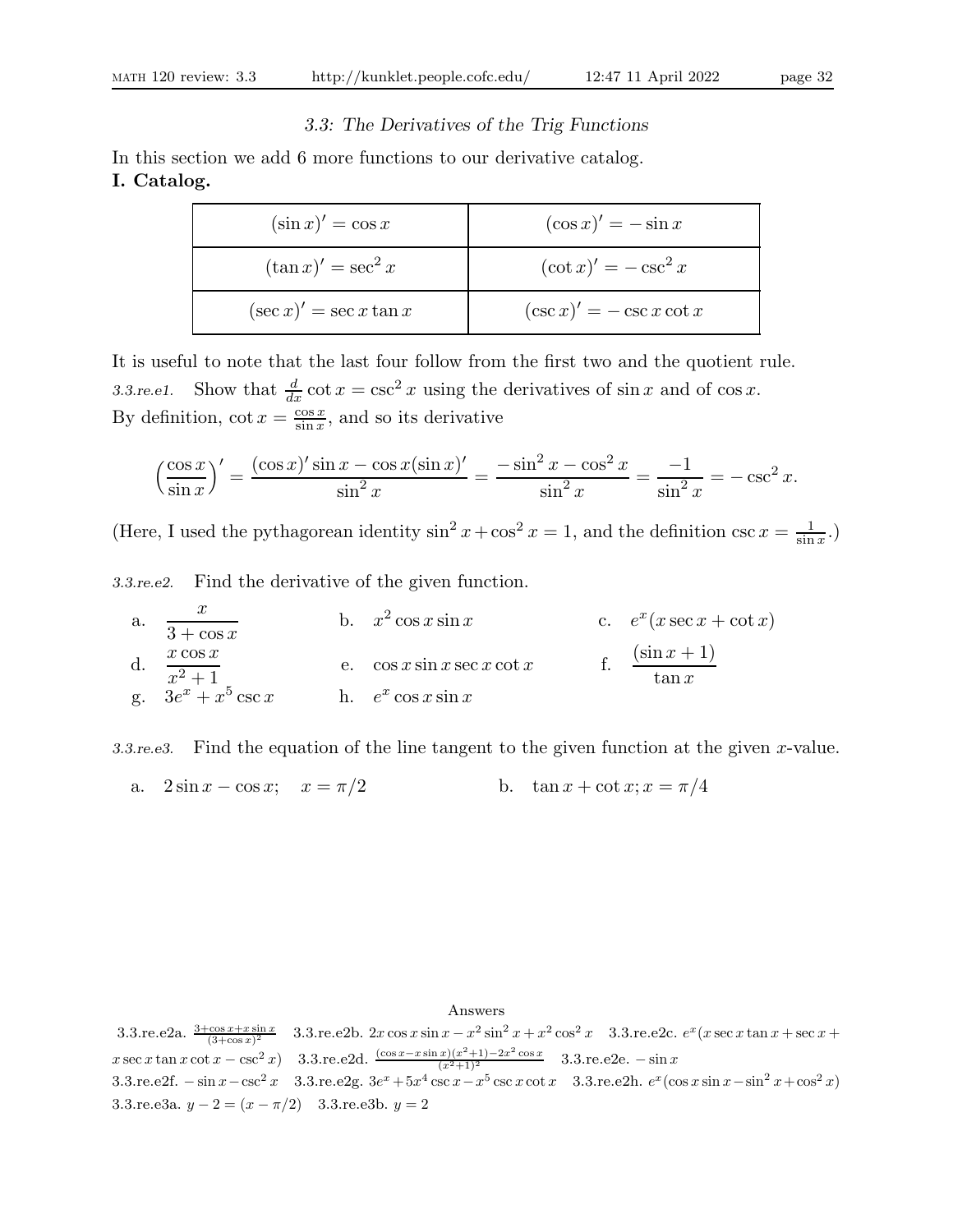$\overline{x}$ 

## 3.4: The Chain Rule

Our final Combination law will allow us to differentiate the composition of two functions. II. Combination laws (continued).

**Chain Rule:** If y is a differentiable function of u, and u is a differentiable function of  $x$ , then  $y$  is a differentiable function of  $x$ , and

$$
\frac{dy}{dx} = \frac{dy}{du}\frac{du}{dx}.
$$

If function notation, if f and g are differentiable functions, and if the range of g lies in the domain of f, then  $f \circ g(x) = f(g(x))$  is differentiable, and

$$
\left[f\big(g(x)\big)\right]' = f'\big(g(x)\big)g'(x)
$$

3.4.re.e1. Find the derivative of the given function.

a. 
$$
\cos x^2
$$
  
\nb.  $\tan^2 x$   
\nc.  $x^2 e^{-\cos x}$   
\nd.  $\sqrt{x^2 - 5e^x}$   
\ne.  $(2x - 1)^3 (x^3 - 4x)^4$   
\nf.  $e^{x^2 - e^x}$   
\ng.  $\sqrt{\frac{x+1}{x-1}}$   
\nh.  $\sin(\tan^3 x)$   
\ni.  $e^{2e^{3e^{4x}}}$ 

3.4.re.e2. At what x-values is the graph of  $y = e^{\tan^2 x}$  horizontal?

## Answers

3.4.re.e1a.  $-2x\sin(x^2)$  3.4.re.e1b. 2 tan x sec<sup>2</sup> x 3.4.re.e1c.  $e^{-\cos x}(2x + x^2\sin x)$  3.4.re.e1d.  $\frac{2x-5e^x}{2\sqrt{x^2-5e^x}}$  $2\sqrt{x^2-5e^x}$ 3.4.re.e1e.  $6(2x-1)^2(x^3-4x)^4+4(2x-1)^3(x^3-4x)^3(3x^2-4)$ , or  $(2x-1)^2(x^3-4x)^3\Big(6(x^3-4x)+4(2x-1)(3x^2-4)\Big)$  3.4.re.e1f.  $(2x-e^x)e^{x^2-e^x}$  $3.4.\mathrm{re.e1g.} \left(\frac{-1}{(x-1)^2}\right) \left(\frac{x-1}{x+1}\right)^{1/2}$   $3.4.\mathrm{re.e1h.} \, \cos(\tan^3 x) 3 \tan^2 x \sec^2 x$   $3.4.\mathrm{re.e1i.} \left(e^{2e^{3e^{4x}}}\right) \left(2e^{3e^{4x}}\right) \left(3e^{4x}\right) 4$ 3.4.re.e1j.  $\left(e^{2+e^{3+e^{4+x}}}\right)\left(e^{3+e^{4+x}}\right)\left(e^{4+x}\right)$  3.4.re.e2. Solution: set the derivative  $2e^{\tan^2 x} \tan x \sec^2 x = 0$ . Since  $e^{\tan^2 x}$  and sec x are never zero, the only solutions are where  $\tan x = 0$ , that is,  $x = n\pi$  for any integer n.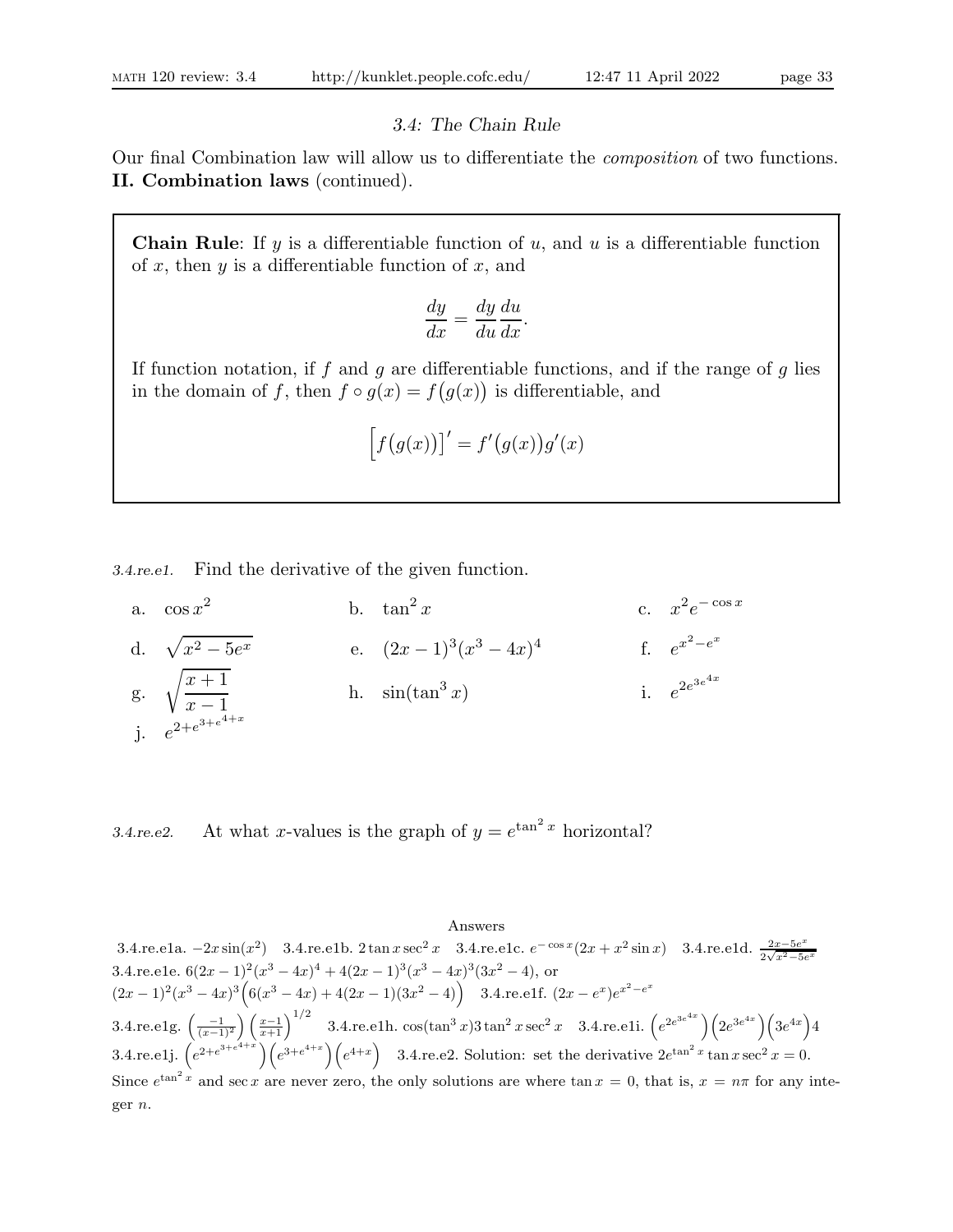## 3.5: Implicit Differentiation and the Inverse Trig Functions

Implicit differentiation is a method to find  $\frac{dy}{dx}$  along the graph of an equation. It's based on the fact that, even if the graph of an equation fails to be the graph of a function, it can



still consist of the graphs of *several* functions. So, if we differentiate both sides of an  $x-y$ equation, it's safe to assume that y is some unspecified function of x. The result is an equation in x, y, and  $\frac{dy}{dx}$  that, regardless of the original x-y equation, is **linear** in  $\frac{dy}{dx}$ .

3.5.re.e1. Find  $\frac{dy}{dx}$  along the curve  $x^2 - y^4 = x^4y + 19$ .

Differentiate both sides with respect to x, remembering that  $y$  is some (unspecified) function of x. Wherever the product or chain rules say the derivative of  $y$  should appear, write  $\frac{dy}{dx}$ :

$$
2x - 4y^3 \frac{dy}{dx} = 4x^3y + x^4 \frac{dy}{dx}
$$

Now solve for the unknown  $\frac{dy}{dx}$ :

$$
2x - 4x3y = 4y3\frac{dy}{dx} + x4\frac{dy}{dx}
$$

$$
= (4y3 + x4)\frac{dy}{dx}
$$

$$
\frac{2x - 4x3y}{4y3 + x4} = \frac{dy}{dx}
$$

3.5.re.e2, continued. The point  $(2, -1)$  is on the curve, since  $x = 2$ ,  $y = -1$  is a solution to  $x^2 - y^4 = x^4y + 19$ . Find the equation of the line tangent to the curve at this point. Evaluate  $\frac{dy}{dx}$  at  $(2,-1)$  to find  $\frac{dy}{dx} = \frac{36}{12} = 3$ , so the line is given by  $y + 1 = 3(x-2)$ .

3.5.re.e2. Find  $\frac{dy}{dx}$  along the given curve.

a.  $x^3 - 3x^2y - y$  $3 = 3$  b.  $\frac{x + y}{2}$  $\frac{x+y}{x^2+y^2} = \sin y$ c.  $e^{xy} = \cos(x^2 + y^2)$ ) d.  $\sqrt{x + 2y} = \tan(2x + y)$ e.  $x^2 + e^y = x$ 

3.5.re.e3. Find  $\frac{d^2y}{dx^2}$  along the curve  $x^2 + e^y = x$ .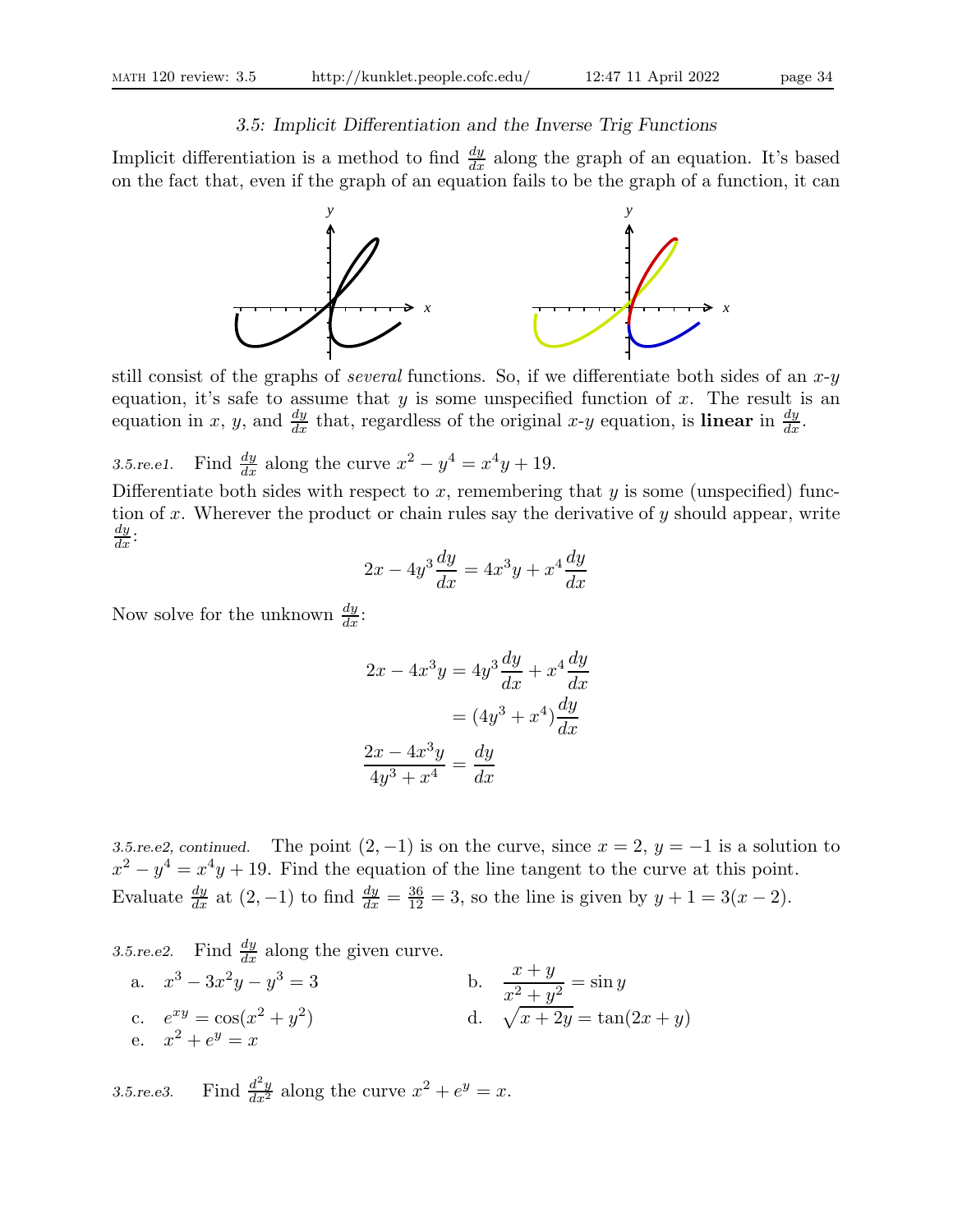| $\boldsymbol{x}$ | f(x) | f'(x) | g(x) | g'(x) |
|------------------|------|-------|------|-------|
|                  |      |       |      |       |
|                  |      |       |      |       |
|                  |      |       |      |       |

3.5.re.e4. Use these values of  $f(x)$  and  $g(x)$  and their derivatives at  $x = 1, 2$ , and 3

to evaluate the **derivatives** of the following functions at  $x = 1$ :

a. 
$$
g(f(x))
$$
  
b.  $f(g(x))$   
c.  $f(x)g(x)$   
d.  $f(x)(g(x))^{2}$ 

Derivatives of the inverse trig functions

I. Catalog.

| $(\sin^{-1} x)' = \frac{1}{\sqrt{1-x^2}}$  | $(\cos^{-1} x)' = -\frac{1}{\sqrt{1-x^2}}$  |
|--------------------------------------------|---------------------------------------------|
| $(\tan^{-1} x)' = \frac{1}{1+x^2}$         | $(\cot^{-1} x)' = -\frac{1}{1+x^2}$         |
| $(\sec^{-1} x)' = \frac{1}{x\sqrt{x^2-1}}$ | $(\csc^{-1} x)' = -\frac{1}{x\sqrt{x^2-1}}$ |

3.5.re.e5. Find the derivative of the given function.

a.  $\tan^{-1}(\sin^{-1} x)$  $(\sin^{-1} x)$  b.  $(\tan^{-1} x)(\sin^{-1} x)$  c.  $e^x \arccos x^3$ d.  $\sec(\sec^{-1} x^2)$  $\qquad \qquad$  e.  $\cot(\arctan e^x)$ 

Answers 3.5.re.e2a.  $\frac{dy}{dx} = \frac{x^2 - 2xy}{x^2 + y^2}$  3.5.re.e2b.  $\frac{dy}{dx} = \frac{1 - 2x \sin y}{(x^2 + y^2) \cos y + 2y \sin y - 1}$  3.5.re.e2c.  $\frac{dy}{dx} = -\frac{ye^{xy} + 2x \sin(x^2 + y^2)}{2y \sin(x^2 + y^2) + xe^{xy}}$ 3.5.re.e2d.  $\frac{dy}{dx} = \frac{1-4\sec^2(2x+y)\sqrt{x+2y}}{-2+2\sec^2(2x+y)\sqrt{x+2y}}$  3.5.re.e2e.  $\frac{dy}{dx} = \frac{2x}{1-e^y}$  3.5.re.e3.  $\frac{d^2y}{dx^2} = \frac{2(1-e^y)^2+4x^2e^y}{(1-e^y)^3}$  $(1-e^y)^3$ 3.5.re.e4a.  $g'(f(1))f'(1) = g'(3)f'(1) = 4(-3) = -12$  3.5.re.e4b.  $f'(g(1))g'(1) = f'(2)g'(1) = -4 \cdot 6 = -24$ 3.5.re.e4c.  $f'(1)g(1) + f(1)g'(1) = -3 \cdot 2 + 3 \cdot 6 = 12$  3.5.re.e4d.  $f'(1)(g(1))^2 + f(1)2g(1)g'(1) = -3 \cdot 4 + 3 \cdot 4 \cdot 6 =$ 60 3.5.re.e5a.  $(1 + (\sin^{-1} x)^2)^{-1}(1 - x^2)^{-1/2}$  3.5.re.e5b.  $\frac{\sin^{-1} x}{1 + x^2} + \frac{\tan^{-1} x}{\sqrt{1 - x^2}}$  3.5.re.e5c.  $e^x(\arccos x^3 - \frac{3x^2}{\sqrt{1 - x^6}})$ 3.5.re.e5d.  $2x-3.5$ .re.e5e.  $-e^{-x}$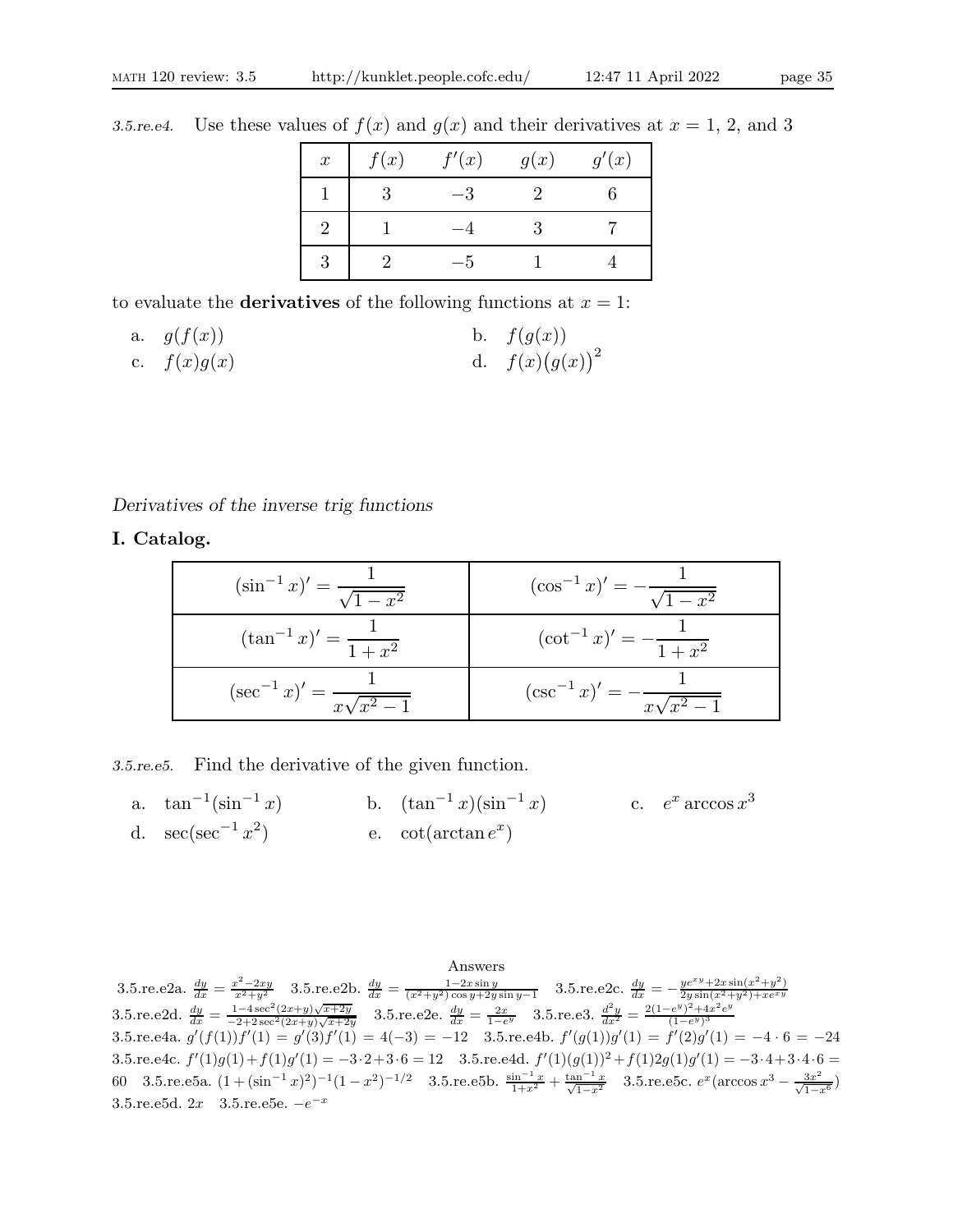# 3.6: Derivatives of Logarithmic Functions

Two more entries for our catalog of functions and their derivatives.

# I. Catalog.

$$
(\ln x)' = \frac{1}{x}
$$
  $(\ln |x|)' = \frac{1}{x}$ 

The derivative of  $\ln |x|$  has exactly the same algebraic formula as the derivative of  $\ln x$ , but these two functions are different.  $\ln x$  and  $\ln |x|$  agree on  $(0, \infty)$ , but, of the two, only ln |x| is defined on  $(-\infty, 0)$ .



3.6.re.e1. Find the derivative of the given function.

a.  $\log_3 x$  b.  $(x+1)^{(x-1)}$ 

See the properties of logs in section 1.5 of these notes.

a. Use the change of base formula to rewrite  $\log_3 x = \frac{1}{\ln 3} \ln x$ . The derivative of this is ln 3 1  $\frac{1}{x}$ , or  $\frac{1}{x \ln 3}$ .

b. It is convenient to rewrite expressions in which the variable appears in an exponent so as to have base e:

$$
y = (x+1)^{(x-1)} = e^{\ln(x+1)^{(x-1)}} = e^{(x-1)\ln(x+1)}
$$

Now differentiate using the chain and product rules:

$$
\frac{dy}{dx} = e^{(x-1)\ln(x+1)} \left( \ln(x+1) + \frac{x-1}{x+1} \right).
$$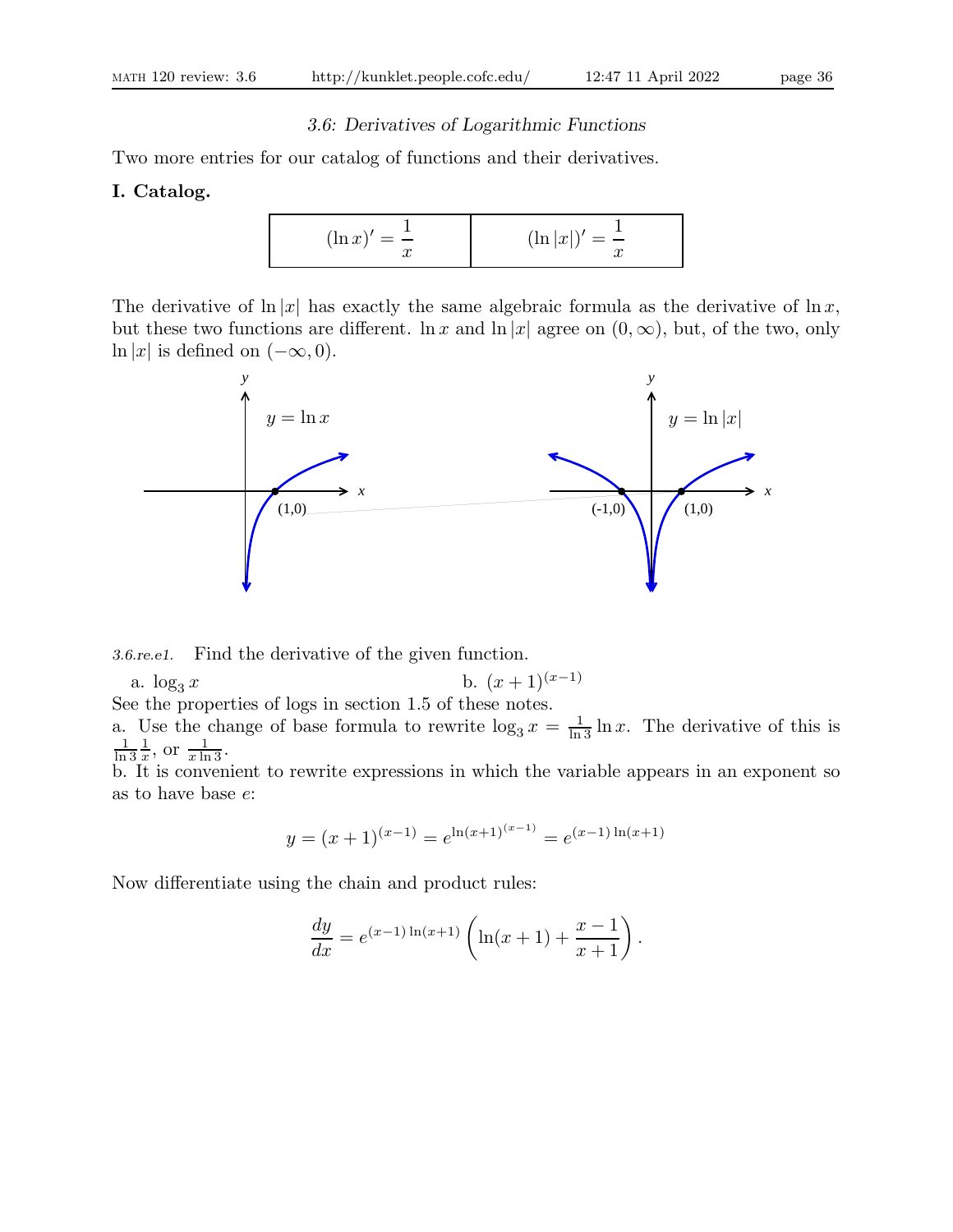3.6.re.e2. Find the derivative of the given function.

| a. $\ln 2$        | b. $\ln(2x)$          | c. $\ln(e^{-x} 5x^2 \sin x)$ |
|-------------------|-----------------------|------------------------------|
| d. $\ln  \sec x $ | e. $\log_{10} x^2$    | f. $e^{\frac{1}{2} \ln x}$   |
| g. $x^{x/2}$      | h. $(x^2+1)^{\sin x}$ |                              |

Answers

3.6.re.e2a. 0 3.6.re.e2b.  $\frac{1}{x}$  3.6.re.e2c.  $-1 + \frac{2}{x} + \cot x$  3.6.re.e2d.  $\tan x$  3.6.re.e2e.  $\frac{2}{x \ln 10}$ <br>3.6.re.e2f.  $\frac{1}{2}x^{-1/2}$  3.6.re.e2g.  $e^{\frac{1}{2}x \ln x}(\frac{1}{2} \ln x + \frac{1}{2})$  3.6.re.e2h.  $e^{\sin x \ln(x^2+1)}(\cos x \ln(x^2+1$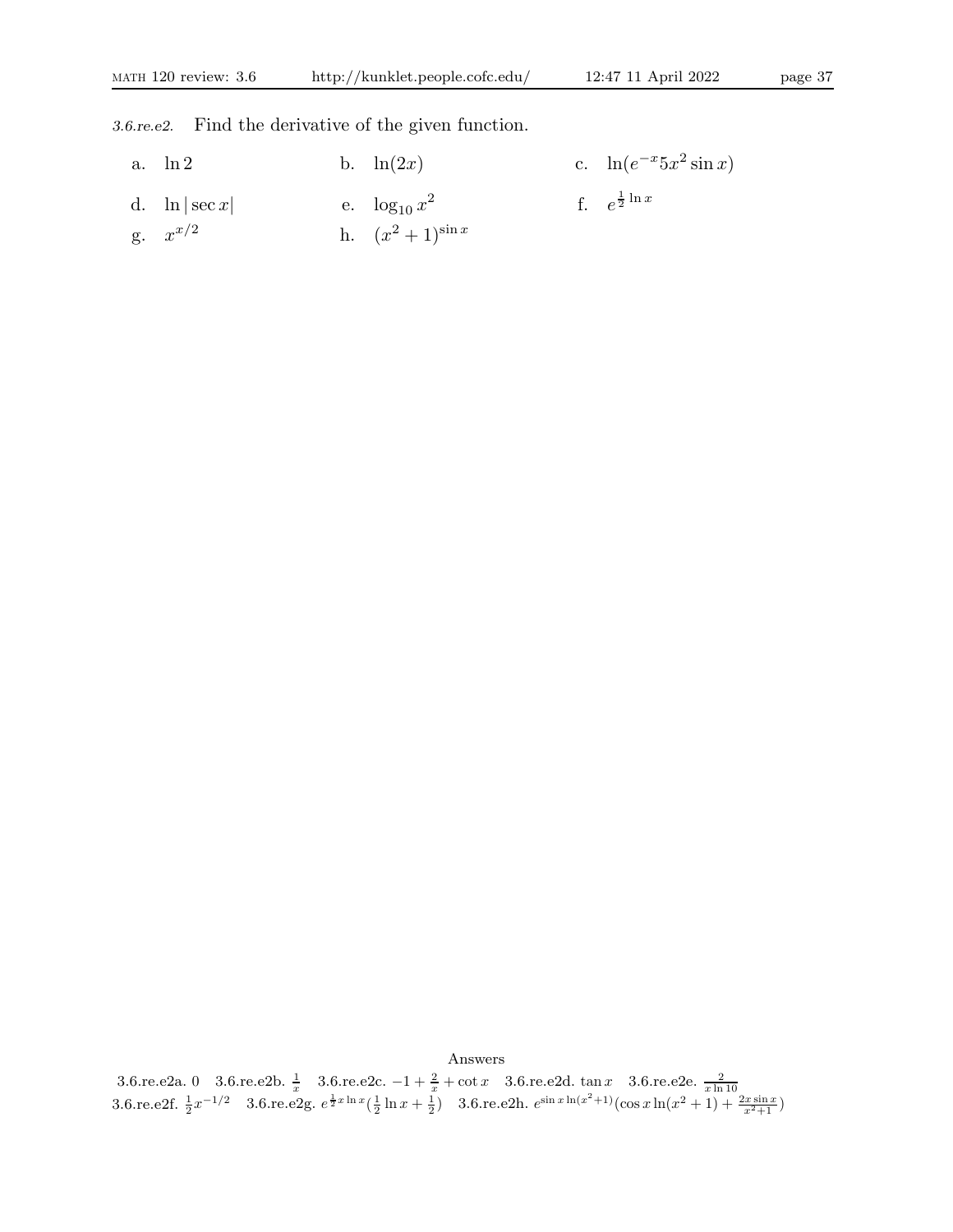### 3.7: Rates of change in the sciences

 $\frac{dy}{dx}$  stands for the derivative, or rate of change, of the function y with respect to x. If it were constant,  $\frac{dy}{dx}$  would equal the change in y corresponding to a 1 unit increase in x. The units of  $\frac{dy}{dx}$  are the units of y per units of x.

If the units of x are:  $\begin{array}{|c|c|} \hline \end{array}$  and the units of y are: then the units of  $dy/dx$  are: sec m m m/sec sec m/sec century g  $in^2$ lb fortnight hectacres

3.7. re.e. Find the units of the derivative, given those of x and y.

3.7.re.e2. An object moving along a coordinate axis is at position  $p(t) = (t^2 - 4)^2$  meters at time t seconds. Assume that  $-\infty < t < \infty$ .

a. Express the object's velocity and acceleration as functions of t. Label your answers and include the correct units.

- b. At what time(s), if any, is velocity zero?
- c. At what time(s), if any, is acceleration zero?
- d. Over what interval(s) of time is the object moving in the positive direction?
- e. Sketch a schematic diagram to illustrate the object's motion between times  $t = -2$  and  $t=3$ .
- f. What is the object's net distance travelled between  $t = -2$  and  $t = 3$ ?
- g. Find the total distance the object travels between times  $t = -2$  and  $t = 3$ .

Solution:

a. Position =  $p = (t^2 - 4)^2$  m; velocity =  $v = p' = 2(t^2 - 4)2t = 4t(t^2 - 4) = 4t^3 - 16t$ m/sec; acceleration =  $a = p'' = 12t^2 - 16$  m/sec<sup>2</sup>.

b. Factor to solve:  $v = 2(t^2 - 4)2t = 4t(t - 2)(t + 2) = 0$  at  $t = -2, 0$ , and 2.

c.  $a = 12t^2 - 16 = 4(3t^2 - 4) = 4(\sqrt{3}t - 2)(\sqrt{3}t + 2) = 0$  at  $t = \pm 2/\sqrt{3}$ .

0d. The object is moving in the positive direction when position is increasing. This is when the derivative of position, or velocity, is positive. Make a sign chart for  $v$  as in precalculus:

$$
\frac{4t(t-2)(t+2):}{t:} \frac{--(-1)++(-1)(t-2)-(-1)++(-1)(t+2)}{2}
$$

So, the object is moving forward for t in  $(-2, 0)$  and in  $(2, \infty)$ .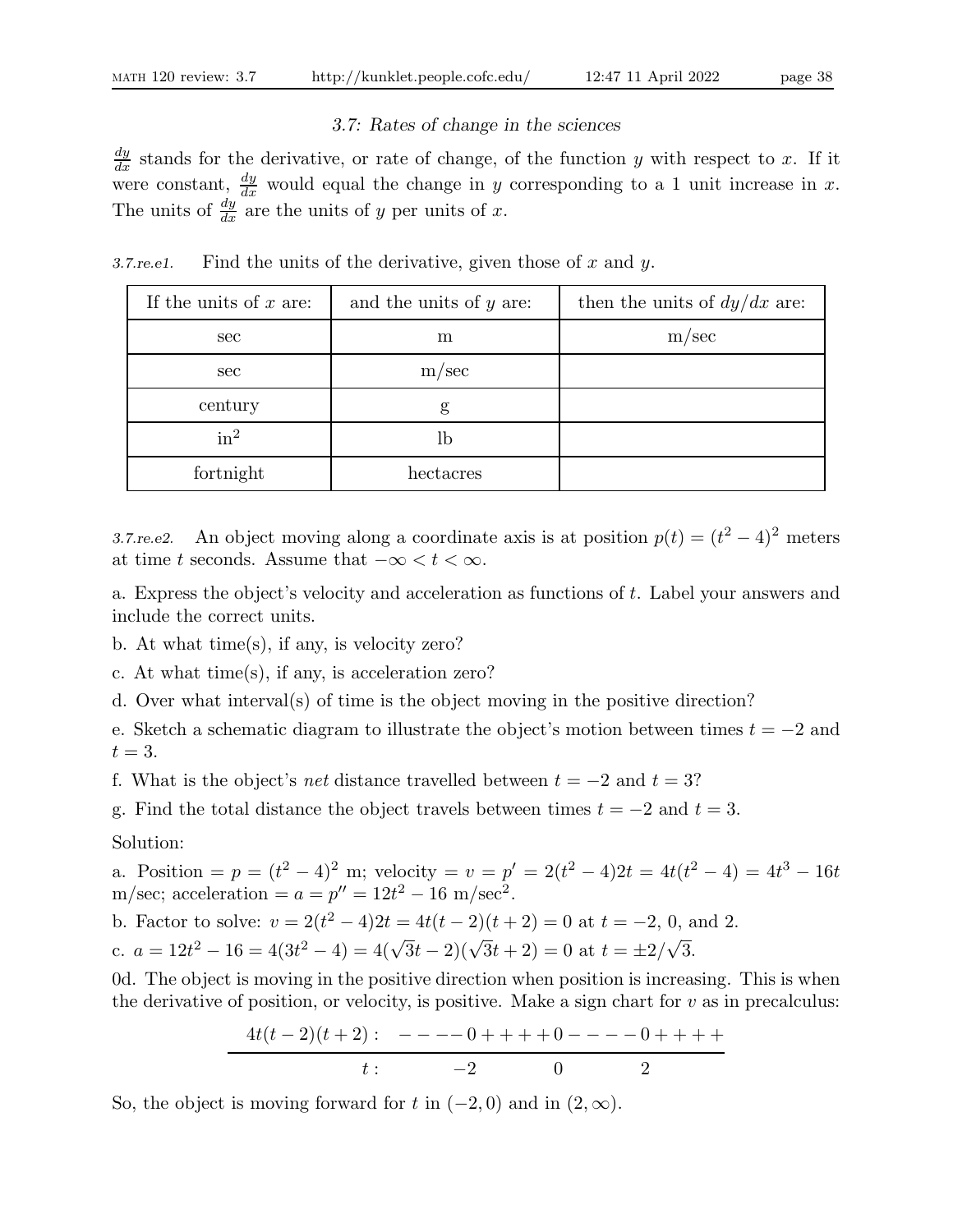e. The object moves forward from  $t = -2$  to  $t = 0$ , then backward between  $t = 0$  and  $t = 2$ , and then forward from  $t = 2$  to  $t = 3$ . Calculate p at these times and draw the object's motion on a schematic diagram like so:



f. Net distance traveled, or **displacement**, between  $t = -2$  and  $t = 3$  is the change in position:  $p(3) - p(-2) = 25 - 0 = 25$ m.

g. Total distance traveled, as the diagram illustrates, between  $t = -2$  and  $t = 3$  is 16 forward  $+16$  backward  $+25$  forward  $= 57$ m.

end example 3.7.re.2

3.7. re. e3. The given function is the position s at time t of an object moving along an axis. Assume  $-\infty < t < \infty$ . Find the following.

(1). The velocity, speed and acceleration of the object at time t.

- (2). When the object is moving forward and when it is moving backward.
- (3). A schematic diagram of the object's motion on  $-\infty < t < \infty$ .
- (4). The net and total distance traveled by the object between times 0 and 3.

a. 
$$
t^4 - 8t^2 + 16
$$
 b.  $\frac{4}{3}t^3 - 36t$  c.  $\frac{t^2}{t^2 + 4}$  d.  $\frac{t}{t^2 + 1}$ 

Be careful to distinguish between velocity and speed, the absolute value of velocity.

3.7.re.e4. An object moves along a coordinate axis from time  $t = -1$  to  $t = 3$ . The figure on the left shows the graph of the object's velocity.

a. On the axes provided, sketch the graph of the object's speed.

b. Over what interval(s) of time is the object speeding up?

3.7.re.e5. A ball launched upward is at  $s = 140 + 60t - 5t^2$  meters at time t seconds after launch. Find the following.

- a. The ball's velocity and acceleration at time  $t$ , and the units of each.
- b. When the ball is traveling upward and when it is traveling downward.
- c. When the ball was launched, and when it hit the ground?
- d. A schematic diagram of the ball's motion
- e. The graph of the ball's velocity and speed.
- f. When the ball's velocity is increasing.
- g. When the ball is speeding up and when it is slowing down.

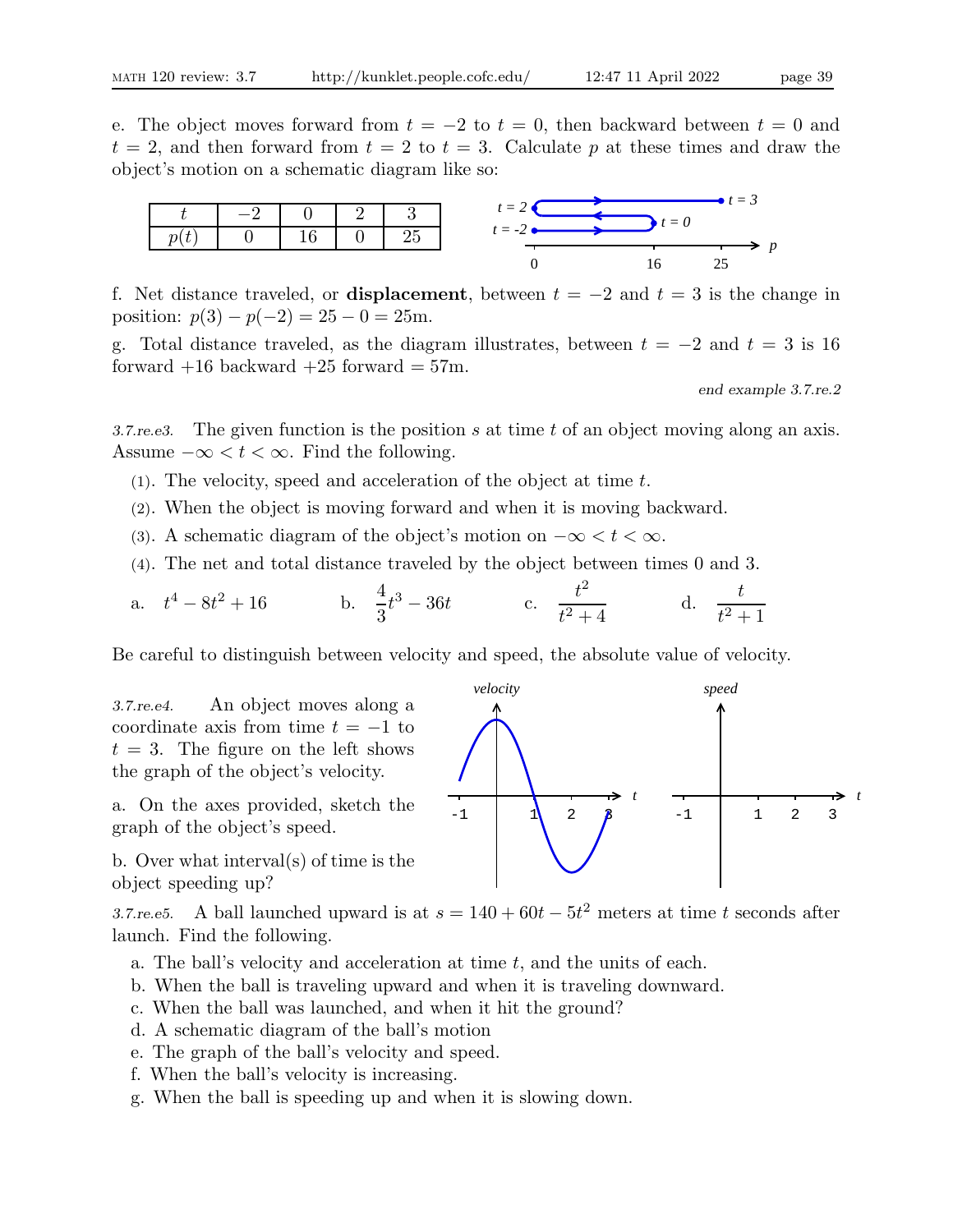3.7.re.e6. Graph velocity and speed for the given position function.



#### Answers

3.7.re.e1. m/sec<sup>2</sup>, g/century,  $1b/in^2$ , hectacres/fortnight 3.7.re.e3a. (1)  $v = 4t^3 - 16t$ .  $|v| = |4t^3 - 16t|$ .  $a = 12t^2 - 16.$  (2) Forward when  $-2 < t < 0$  or  $2 < t$ . Backward when  $-\infty < t < -2$  or  $0 < t < 2.$  (3) below. (4) Net =  $s(3) - s(0) = 9$ . Total = 41. 3.7.re.e3b. (1)  $v = 4(t^2 - 9)$ .  $|v| = 4|t^2 - 9|$ .  $a = 8t$ . (2) Forward when  $t < -3$  or  $3 < t$ . Backward when  $-3 < t < -3$ . (3) below. (4) Net =  $s(3) - s(0) = -72$ . Total = 72. 3.7.re.e3c. (1)  $v = \frac{8t}{(t^2+4)^2}$ .  $|v| = \frac{8|t|}{(t^2+4)^2}$ .  $a = \frac{32-24t^2}{(t^2+4)^3}$  $\frac{32-24t^2}{(t^2+4)^3}$ . (2) Forward when  $0 < t$ . Backward when  $t < 0$ . (3) below. (4) Net =  $s(3) - s(0) = \frac{9}{13}$  = Total. 3.7.re.e3d. (1)  $v = \frac{1-t^2}{(t^2+1)}$  $\frac{1-t^2}{(t^2+1)^2}$ .  $|v| = \frac{|1-t^2|}{(t^2+1)^2}$ .  $a = \frac{2t^3-6t}{(t^2+1)^3}$ . (2) Forward when  $-1 < t < 1$ . Backward when  $t < -1$  or  $1 < t$ . (3) below. (4) Net  $= s(3) - s(0) = \frac{3}{10}$ . Total  $= \frac{7}{10}$ .



3.7. re.e4. a. speed  $=$  |velocity|. See graph:



b. The object is speeding up when speed is increasing. That is, when  $-1 \le t \le 0$  and  $1 \le t \le 2$ . 3.7.re.e5a.  $v = 60 - 10t$  m/sec.  $a = -10$  m/sec<sup>2</sup>. 3.7.re.e5b. Up for  $t < 6$ . Down  $t > 6$ . 3.7.re.e5c. Question implies launch is at time  $t = 0$ . Ball reaches ground level when  $0 = 140 + 60t - 5t^2 = -5(t - 14)(t + 2)$ . Since  $t = -2$  is before time of launch, the only relevant solution is  $t = 14$  sec. 3.7.re.e5d. Assuming the ball stops when it strikes the ground, schematic diagram looks like the one below.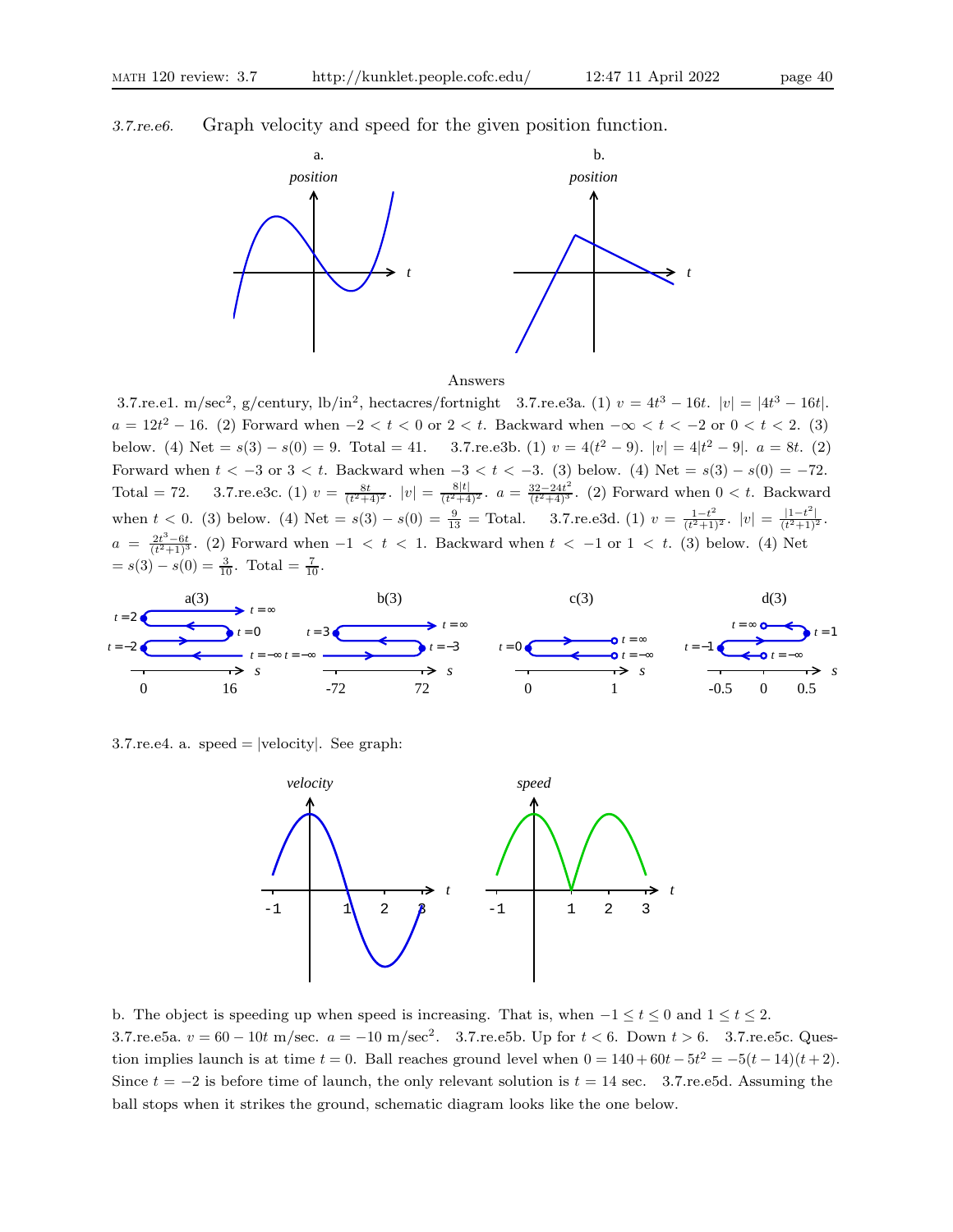

3.7.re.e5e. Above 3.7.re.e5f. Velocity is never increasing 3.7.re.e5g. Ball is slowing down when its speed is decreasing, or  $0 < t < 6$ . It is speeding up when its speed is increasing, or  $6 < t < 14$ . 3.7.re.e6.

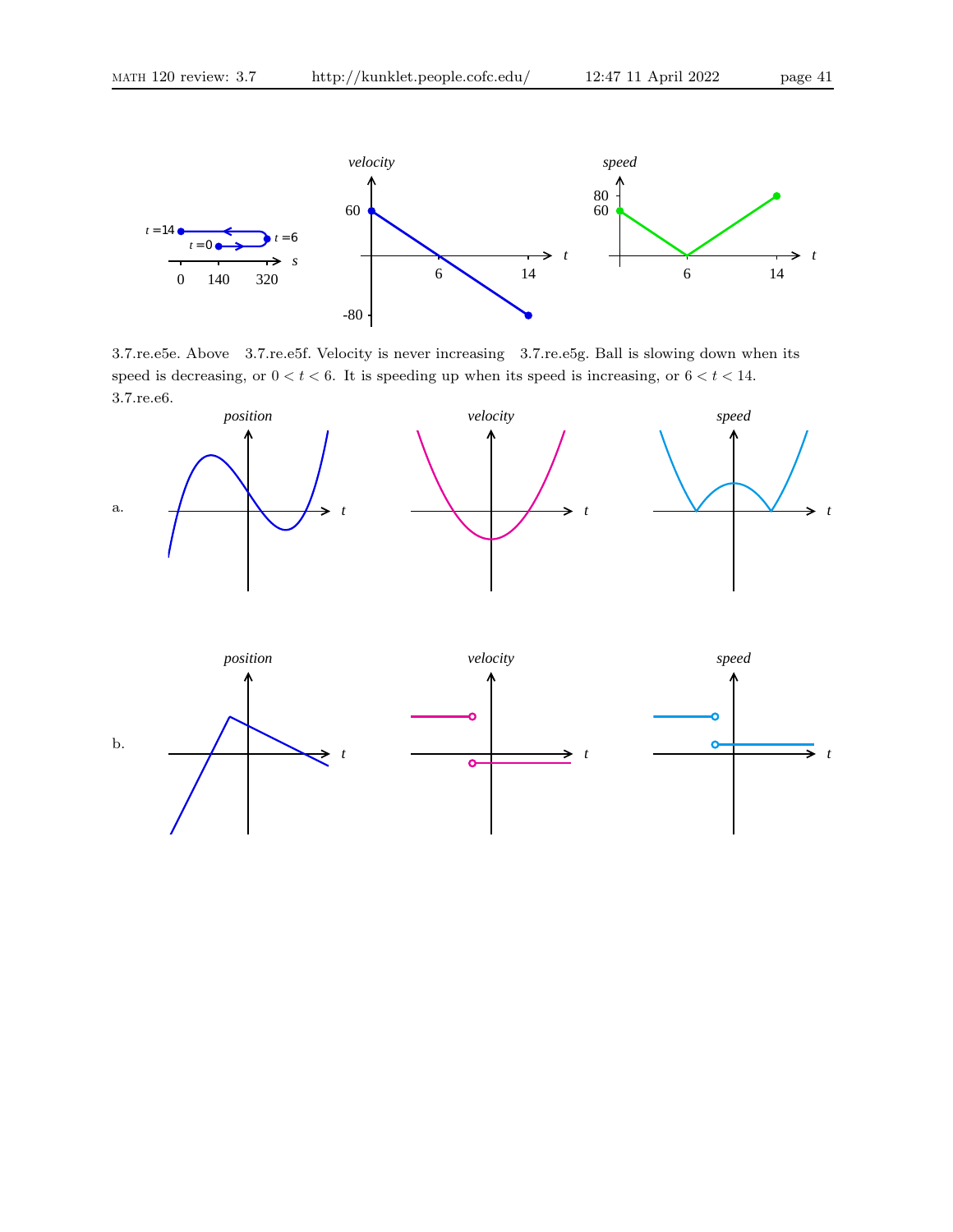#### 3.9: Related Rates

### Tips for solving a related rates problem:

- 1. Draw a picture that's true for all time, not just one moment in time. To do this, you must read carefully and distinguish between quantities in your picture that are variable and those that are fixed. Watch out for particular values of variables that are true at only one moment.
- 2. Identify all rates referred to in the problem as derivatives of variable quantities in your picture (lengths, areas, volumes, angle measurements, etc.) and make those quantities your variables. Find an equation<sup>\*</sup> that relates just those variables **and** no others.
- 3. Differentiate implicitly with respect to time. Then, plug in any given values of variables at the moment in question and solve for the desired derivative.

3.9.re.e1. A rocket flies vertically away from its launchpad as an observer standing 1 km from the launchpad records the rocket's flight. How fast is the angle of elevation from the observer to the rocket increasing when the rocket is 2 km above the launchpad and traveling 4 km/sec?

Solution: See below, left. Given  $\frac{dh}{dt} = 4 \text{ km/sec}$ , we're asked for  $\frac{d\theta}{dt}$  when  $h = 2$ .



We need an equation relating h and  $\theta$ , and it comes from the definition of the tangent:

$$
\frac{h}{1} = \tan \theta.
$$

Now differentiate both sides implicitly with respect to the variable time t:

$$
\frac{dh}{dt} = \sec^2 \theta \frac{d\theta}{dt}
$$

Use Pythagorus to find hypotenuse when  $h = 2$  (See above, right). At that moment,  $\sec \theta = \frac{1}{\cos \theta} = \sqrt{17}$ . Plug this and  $\frac{dh}{dt} = 4$  into the equation immediately above and solve for  $\frac{d\theta}{dt}$ :

$$
4 = \sqrt{17^2} \frac{d\theta}{dt} \quad \Longrightarrow \quad \frac{d\theta}{dt} = \frac{4}{17}.
$$

That is, at the moment in question, the angle of elevation from the observer to the rocket is increasing  $\frac{4}{17}$  radians per second.

end example 3.9.re.1

<sup>∗</sup> The most common sources of equations in these problems is the pythagorean theorem, similar triangles, right-triangle trigonometry, 3-D geometry formulas, and, occasionally, the law of cosines. See the trig review earlier in these notes.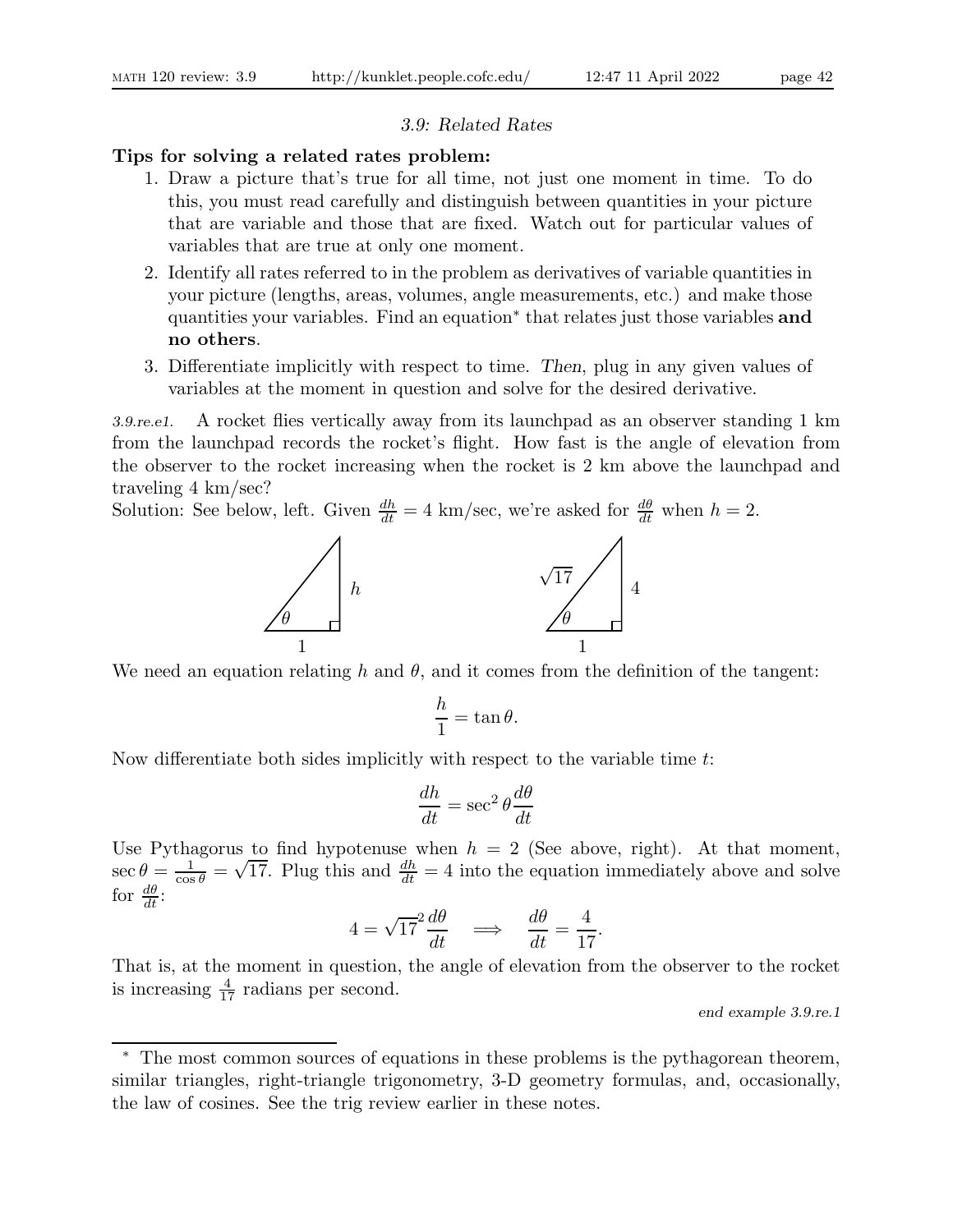3.9.re.e2. A 10-ft long ladder is leaning against a vertical wall on horizontal ground. The bottom of the ladder is pulled away from the wall at a rate of 1 ft/sec.

a. How fast is the ladder sliding down the wall when the bottom is 6 ft from the wall?

b. How fast is the area of the triangle formed by the ladder, wall and ground changing at that moment? Is the area increasing or deceasing?

(See an animation of this at https://www.desmos.com/calculator/akotvavges Click the play button on line 2. Notice that if the bottom of the ladder moves at a constant rate, the top does not.)

3.9.re.e3. A duck flying at altitude 50 m is moving horizontally 3 m/sec away from a hunter on the ground.

a. How fast is the distance between the hunter and her prey increasing when the duck is 130 m away from her?

b. At that moment, how fast is the angle of elevation from the hunter to the duck decreasing in radians/sec?

3.9.re.e4. A conical paper cup has height 3 in and radius 1.5 in. Water is leaking from the bottom of the cup  $\frac{1}{18}$  in<sup>3</sup>/sec. Find how fast the radius of the water's surface decreasing when the water is 2 in deep.

3.9.re.e5. Two sides of a triangle have lengths 2 and 3 cm. The angle between the two sides is increasing 2 radian/sec.

a. How fast is the length of the third side changing when that angle is 60◦ ? Is the length increasing or decreasing at that time?

b. How fast is the area of the triangle changing when that angle is 30◦ ? Is the area increasing or decreasing at that time?

3.9.re.e6. A lighthouse stands on a small island 1 mile from a point P on a straight shoreline. If the light atop the light house rotates 2 revolutions per minute, how fast is the beam of light moving along the shore when it's shining on a point  $\frac{3}{4}$  mile from P? (Animation at https://www.desmos.com/calculator/d09fdiiwah)

#### Answers

3.9.re.e2a. The height of the ladder is decreasing  $\frac{3}{4}$  ft/sec 3.9.re.e2b.  $\frac{7}{4}$  ft<sup>2</sup>/sec. Since  $dA/dt > 0$ , the area is increasing. 3.9.re.e3a.  $\frac{36}{13}$  m/sec 3.9.re.e3b. 3/338 radians/sec 3.9.re.e4. At the moment in question, the radius decreases  $-1/(36\pi)$  in/sec. 3.9.re.e5a. Increasing  $6\sqrt{3/7}$  cm/sec. 3.9.re.e5b. Increasing  $3\sqrt{3}$  cm<sup>2</sup>/sec. 3.9.re.e6.  $25\pi/4$  mi/min.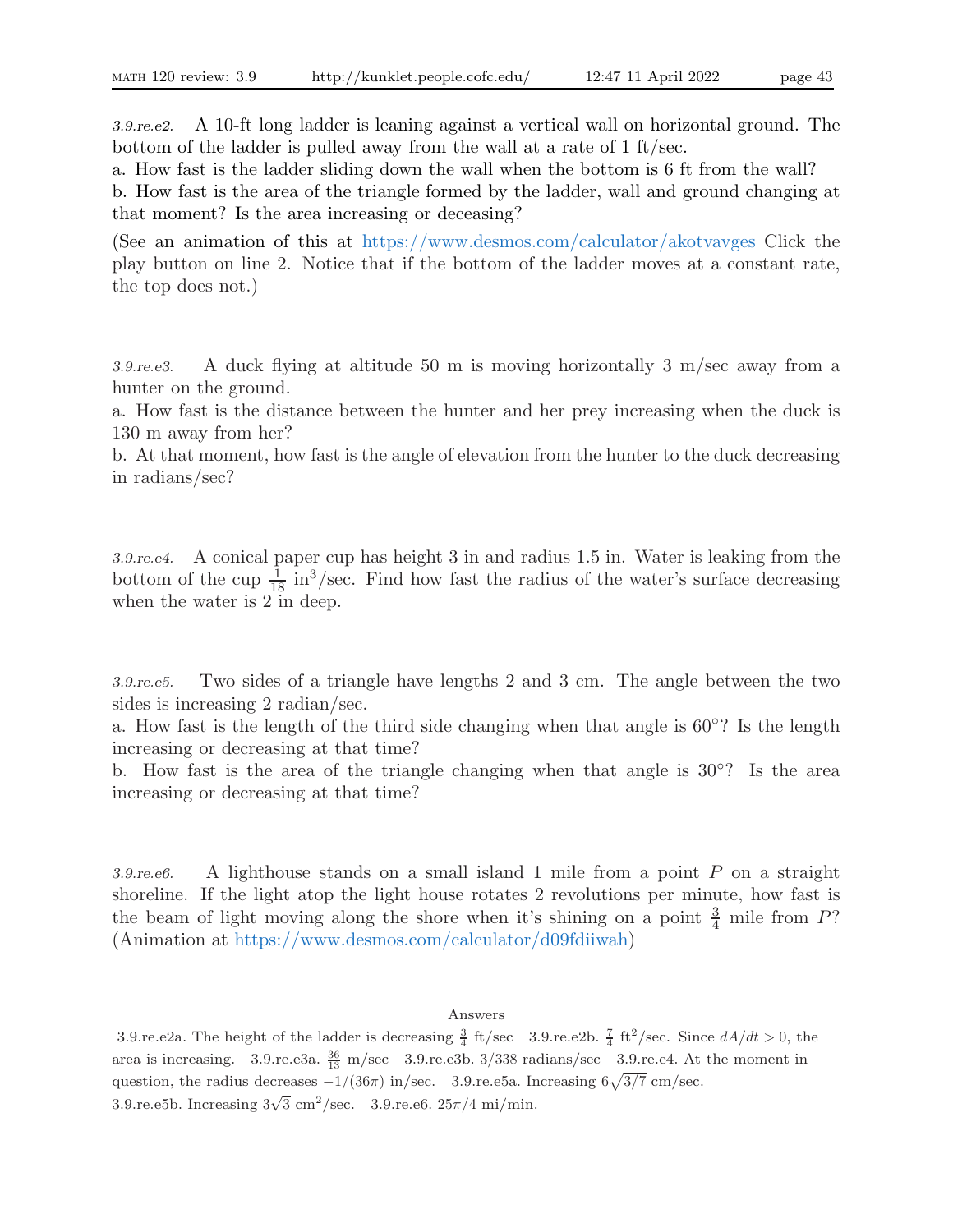#### 3.10: Linear Approximation

**Definition 3.10.re.1.** If f is differentiable at a, then the linearization of f at a is the function

 $L(x) = f(a) + f'(a)(x - a).$ 

 $L(x)$  is the function whose graph is the line tangent to  $y = f(x)$  at  $x = a$ .

3.10.re.e1. Find the linearization of the function at the given point.

a. 1  $1 + 2x$ b.  $\ln x, a = 1$  c.  $\sin x, a = \pi$ d.  $\cos x, a = 0$  e.  $\sqrt{x}, a = 16$  $\overline{x}$ ,  $a = 16$  f.  $e^{2x} + 4e^{3x}$ ,  $a = 0$ 

Generally, Linear Approximation refers to the approximation of the function  $f(x)$  by the function  $L(x)$  for x near a, which we vaguely indicate by

$$
f(x) \approx L(x) \qquad (x \approx a).
$$

We can use linear approximation to approximate a number if  $(1)$  we recognize that number as  $f(x)$  for some function f at some x-value, and (2) that x-value is near another x-value a at which we know the value of  $f$  and  $f'$ .

3.10.re.e2. Use linear approximation to approximate the given number. You are not required to state your answer in decimal form. What function are you approximating, at what  $x$  is the function evaluated, and what  $a$  did you use?

a. 
$$
\sqrt{25.25}
$$
 b.  $\ln(1.05)$  c.  $\cos(89^\circ)$ 

**Definition 3.10.re.2.** The differential of  $y$  is dy  $\frac{dy}{dx}$  dx, which we write as dy.

The differential is of great importance in Chapter 5.

3.10.re.e3. Find the differential of the function.

a.  $\ln |\sec x|$  b.  $e^{-x} \sin x$  c.  $\ln(\sqrt{\tan^2 x})$  $\overline{x}$ ) d.  $\frac{x-1}{2x+1}$  $2x + 1$ 

#### Answers

3.10.re.e1a. 1 − 2x 3.10.re.e1b. x − 1 3.10.re.e1c.  $-(x - \pi)$  3.10.re.e1d. 1 3.10.re.e1e. 4 +  $\frac{1}{8}(x - 16)$ 3.10.re.e1f. 5+14x 3.10.re.e2a.  $\sqrt{25.25} \approx 5 + \frac{1}{10} (25.25 - 25) = 5.025$ , using  $f(x) = \sqrt{x}$ ,  $x = 25.25$ , and  $a = 25$ . 3.10.re.e2b.  $\ln(1.05) \approx 0.05$ , using  $f(x) = \ln x$ ,  $x = 1.05$ , and  $a = 1$ . 3.10.re.e2c.  $\cos(89^\circ) = \cos(\frac{89\pi}{180} \text{ rad}) \approx$  $\frac{\pi}{180}$ , using  $f(x) = \cos x$ ,  $x = \frac{89}{180}\pi$ , and  $a = \frac{1}{2}\pi$ . 3.10.re.e3a. tan  $x dx$  3.10.re.e3b.  $e^{-x}(\cos x - \sin x) dx$ 3.10.re.e3c.  $\frac{dx}{2x}$  3.10.re.e3d. 3 $(2x+1)^{-2} dx$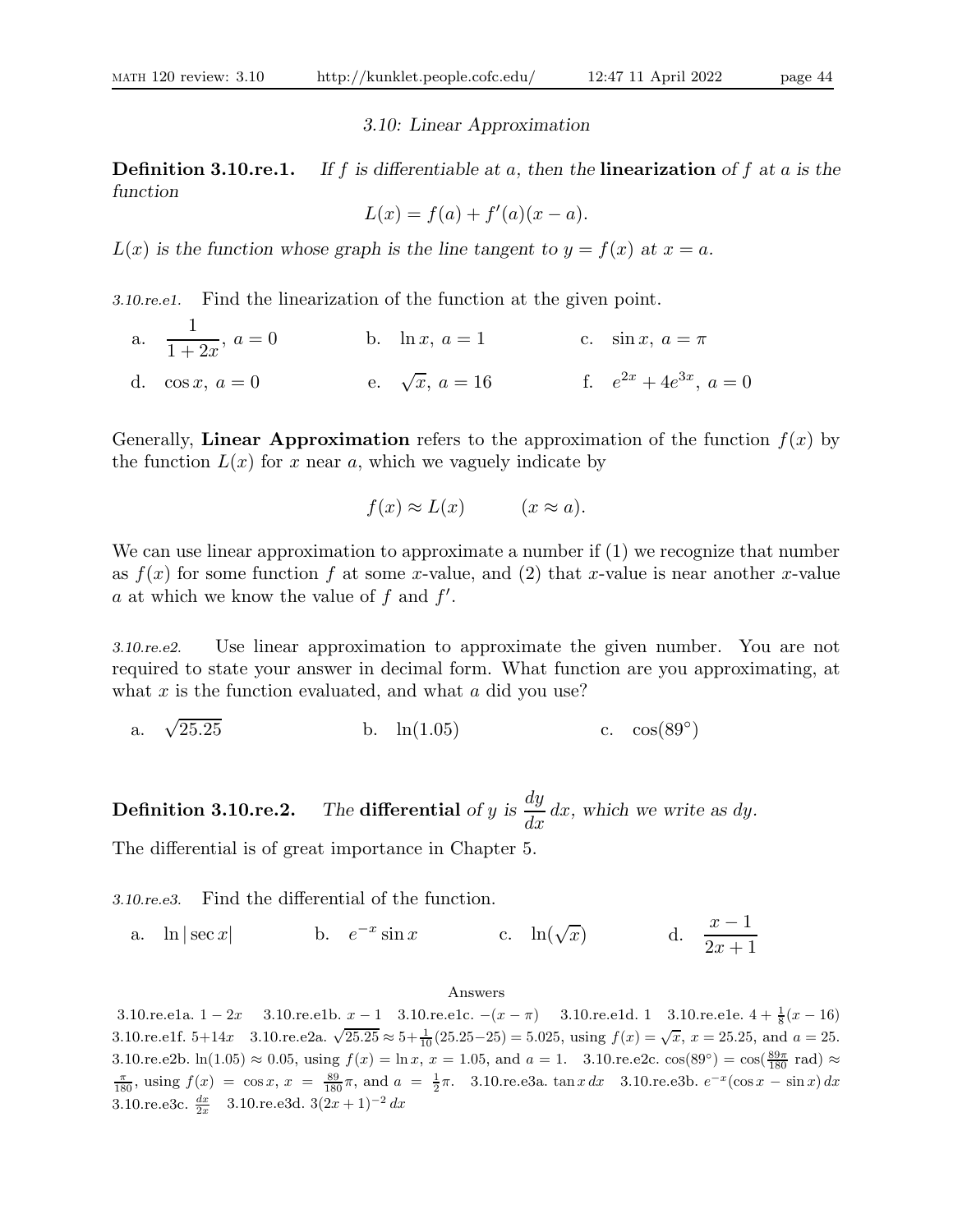4.1: Extrema

Vocabulary:

maxima/minima: plural of maximum/minimum extremum  $\left(\text{pl} \right)$  extrema): a maximum or minimum

We study two types of extrema in calculus: absolute and local.

**Definition 4.1.re.1.** Suppose a function  $f$  is defined on some interval  $D$ . The absolute **maximum** of f on D is the largest value that f attains on D, if such a value exists.

The **absolute minimum** of  $f$  on  $D$  is its smallest value on  $D$ , if it exists.

**Definition 4.1.re.2.** The function f has a local maximum at  $x = c$  if  $f(c)$  is the absolute maximum of f on some (possibly small) open interval containing c.

f has a **local maximum** at  $x = c$  if  $f(c)$  is the absolute maximum of f on some open interval containing c.

4.1. re. e1. In the graph below, temperature  $T$  is a function of time  $t$ .



Estimate the absolute extrema of  $T$  on the given intervals of  $t$ .

|             | [0,3] | [2, 4] | [0,8] | [6, 8] | 6, 8 |
|-------------|-------|--------|-------|--------|------|
| abs max $T$ |       |        |       |        |      |
| abs min $T$ |       |        |       |        |      |

4.1.re.e2. Identify the t-values at which the function T in 4.1.re.e1 attains a local max or local min.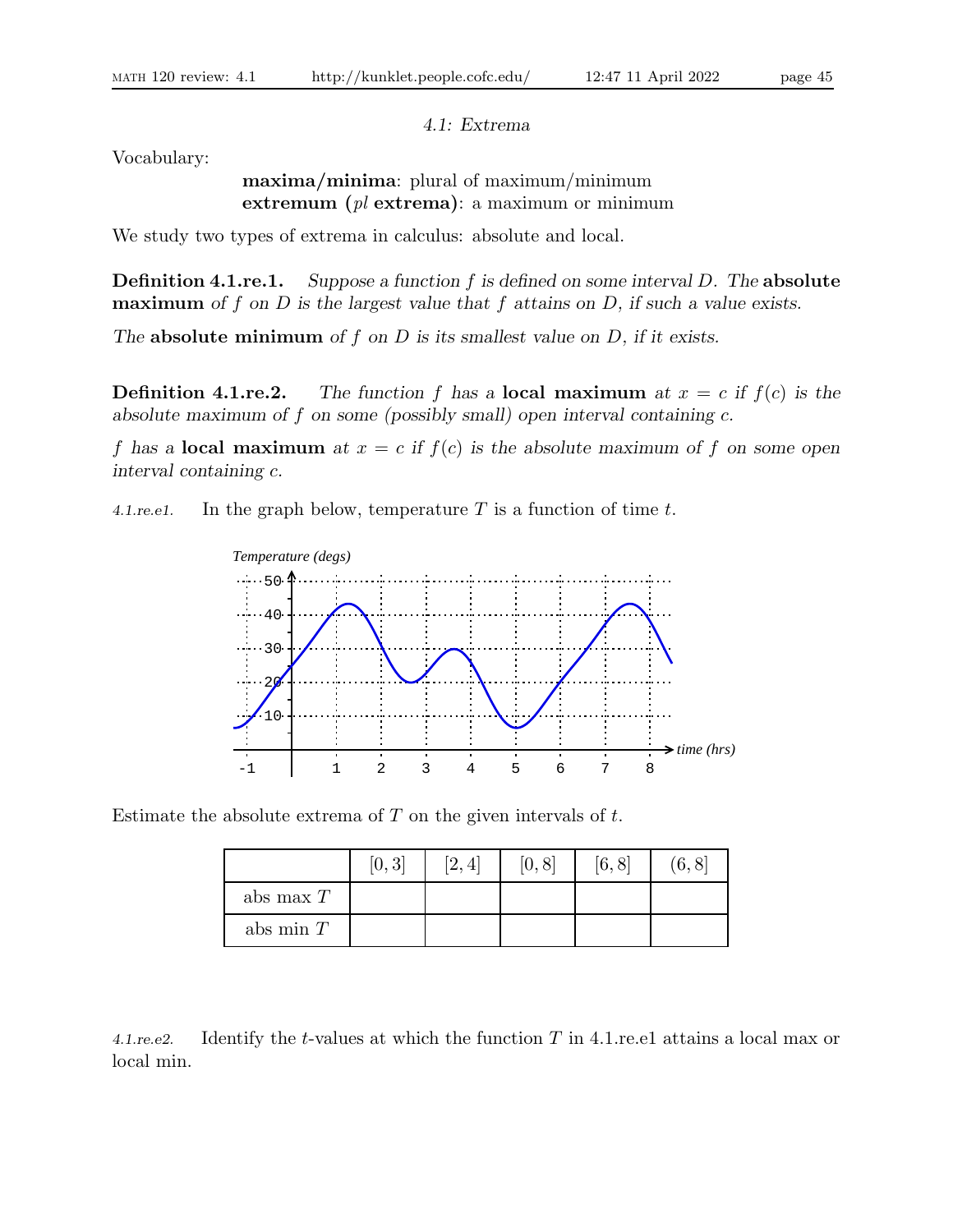Notes:

Extrema are function values, not input values.

The local extrema of a function are the altitudes of the mountain tops and valleys in its graph.

The absolute extrema depend on the function and the interval.

On any given interval, the absolute maximum, if it exists, is a unique  $y$ -value, although it may occur at more than one x-value. (Similarly, the absolute minimum is unique.)

**Definition 4.1.re.3.** c is a critical number for f if  $f'(c)$  either  $= 0$  or does not exist

**Theorem 4.1.re.4.** A function can attain local extrema only at its **critical numbers**.

Not every critical point is the location of a local extremum. In section 4.2, we'll see how to determine whether f has a local extrema at a critical point.

**Theorem 4.1.re.5.** If the function f is continuous on the closed interval [a, b], then f attains an absolute maximum and an absolute minimum on that interval. The absolute extrema of  $f(x)$  on [a, b] can only occur at the endpoints (a and b) or critical points in the interior  $(a, b)$ .

4.1.re.e3. Find the critical numbers of the function.

a.  $4x^3 - 15x^2 - 18x$  b.  $x^2e^x$  c.  $x^{2/3} - x^{8/3}$  d.  $e^x \sin x$  on  $[0, 2\pi]$  only

4.1.re.e4. Find the absolute extrema of the function on the given interval.

| a. $4x^3 - 15x^2 - 18x \quad [-1,1]$ |  | b. $x^{2/3} - x^{8/3} \quad [-1,1]$    |  |
|--------------------------------------|--|----------------------------------------|--|
| c. $\frac{1}{4}x + x^{-1}$ [1,3]     |  | d. $\cos x + \cos^2 x \quad [0, 2\pi]$ |  |

4.1.re.e1.

|             | $\Omega$<br>[0,3 | 4<br>$L \rightarrow 0$ | [0,8 | 6, 8 | $\,6,8$ |
|-------------|------------------|------------------------|------|------|---------|
| abs max $T$ | 44               | 30                     | 44   |      |         |
| abs min $T$ | 20               | 20                     |      | റ    | dne     |

4.1.re.e2. T has local max at (approximately)  $t = 1.3, 3.6,$  and 7.5, and a local min at approximately  $t =$ 2.7 and 5. The values of the local maxima are (approximately) 44, 30, and 44. The local minima are approximately 20 and 8. 4.1.re.e3a.  $x = -1/2$ ,  $x = 3$ . 4.1.re.e3b.  $x = 0$ ,  $x = -2$ . 4.1.re.e3c.  $x = 0$ (where  $\frac{dy}{dx}$  dne) and  $x = \pm 1/2$  (where  $\frac{dy}{dx} = 0$ ). 4.1.re.e3d. Critical numbers are those x in [0, 2π] at which  $\sin x = -\cos(x)$ . These are  $x = \frac{3}{4}\pi$  and  $\frac{7}{4}\pi$ . 4.1.re.e4a. abs. max. =  $\frac{19}{4}$ . abs. min. = -29. 4.1.re.e4b. abs. min. = 0. abs. max. =  $\frac{1}{\sqrt[3]{2^2}} - \frac{1}{\sqrt[3]{2^{10}}}$  4.1.re.e4c. abs. max. = 5/4. abs. min. = 1. 4.1.re.e4d. abs. max. = 2. abs. min. =  $-\frac{1}{4}$ .

Answers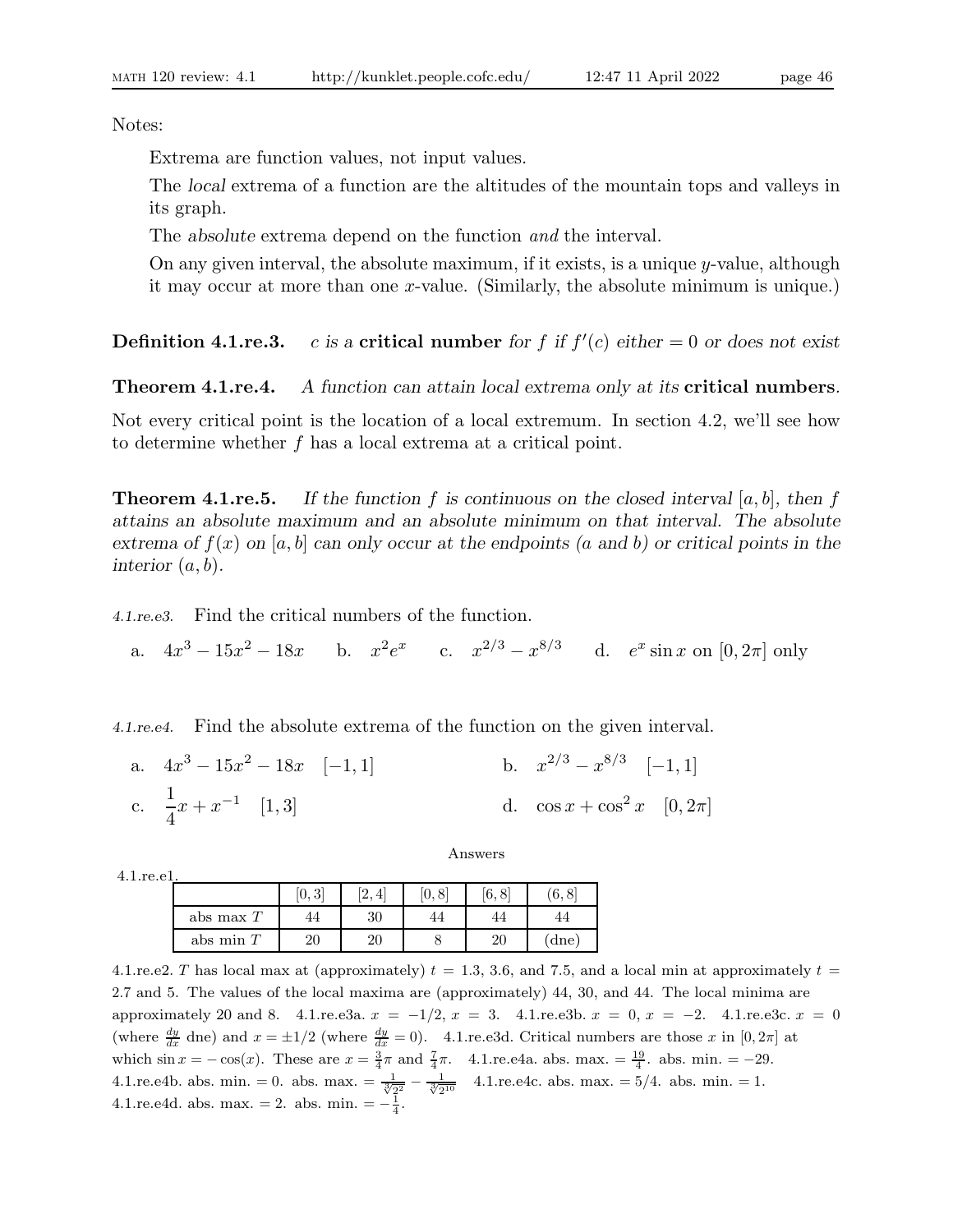#### 4.2: The Mean Value Theorem

Mean Value Theorem (MVT)  $4.2$ re.1. If f is continuous on the closed interval  $[a, b]$  and differentiable on the open interval  $(a, b)$ , then there exists a number c in  $(a, b)$  for which

$$
f'(c) = \frac{f(b) - f(a)}{b - a}.
$$



If, in addition,  $f(a) = f(b)$ , then the MVT guarantees a c in  $(a, b)$  at which  $f'(c) = 0$ . This is known as Rolle's Theorem.

4.2.re.e1. Check whether the function satisfies the hypothesis of the MVT on the given interval. If it does, find the number(s)  $c$  as in the conclusion.

a.  $f(x) = x^3 + x + 2$  [0, 2]  $3+x+2$  [0, 2] b.  $g(x) = 2x^{2/3} - x^{5/3}$  [0, 2] c.  $h(x) = x^{2/3}$ [-1, 1] d.  $\ell(x) = \sqrt{x+1}$  [1, 3]

Answers 4.2.re.e1a.  $c = 2/\sqrt{3}$ . 4.2.re.e1b.  $c = 4/5$ . 4.2.re.e1c. fails to satisfy hypothesis. 4.2.re.e1d.  $c = -1 + (2 - \sqrt{2})^{-2}$ .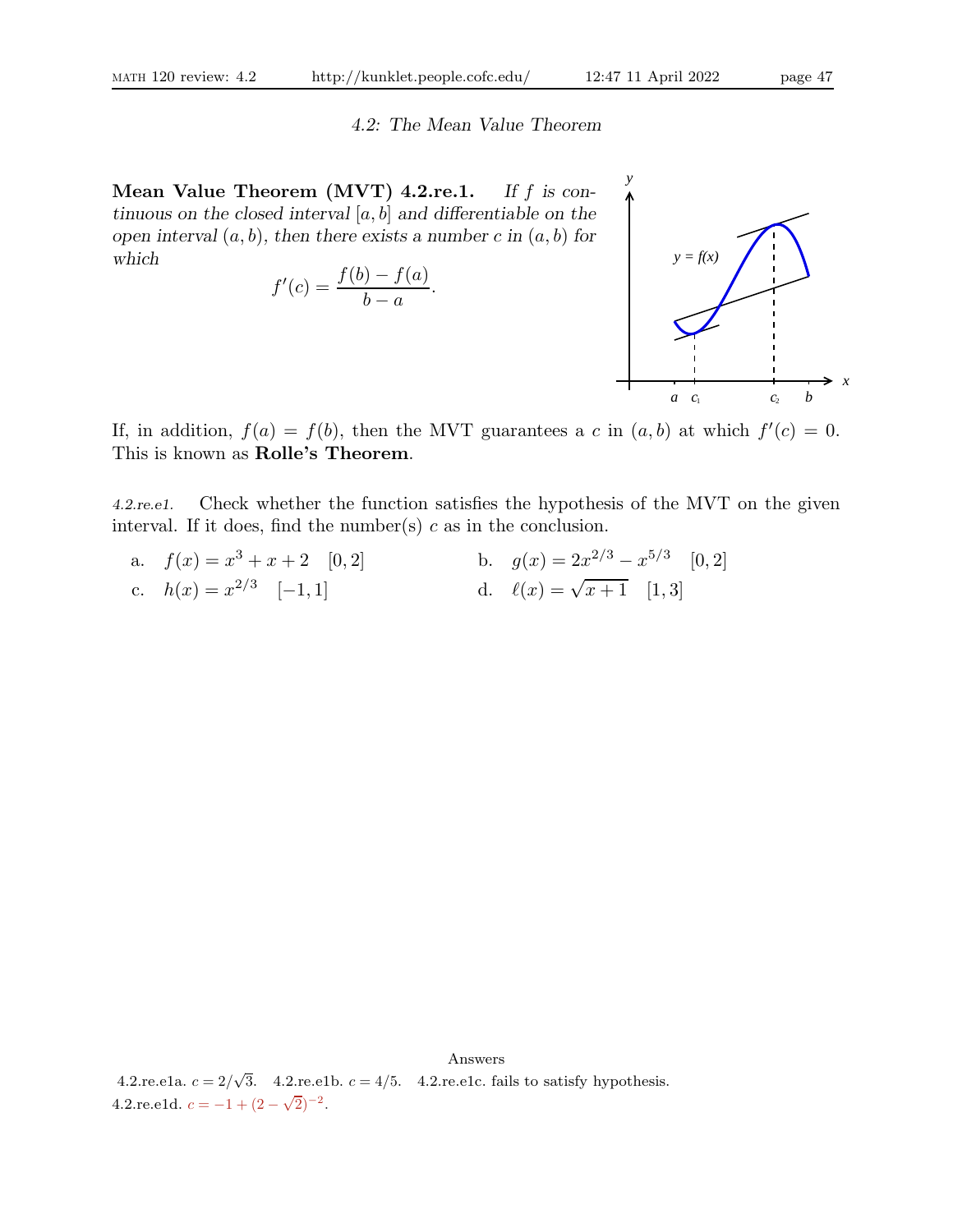#### 4.3: A Function's Derivative and its Graph

Definition 4.3.re.1.

f increasing means:  $a < b \implies f(a) < f(b)$ f decreasing means:  $a < b \implies f(a) > f(b)$ 

**Theorem 4.3.re.2.** Suppose f is differentiable on an interval I. Then:

a.  $f' > 0$  on  $I \implies f$  is increasing on  $I \implies f' \ge 0$  on  $I$ . b.  $f' < 0$  on  $I \implies f$  is decreasing on  $I \implies f' \leq 0$  on  $I$ .

That is, the sign of the first derivative determines a function's **monotonicity** (increasingness and decreasingness). The second derivative determines a function's **concavity**:

**Definition 4.3.re.3.** The graph of f is **concave up** when  $f'$  is increasing (or  $f'' > 0$ ), and concave down when  $f'$  is decreasing (or  $f'' < 0$ ). An **inflection point** is a point on the graph of f where f changes concavity (and is continuous).

Monotonicity and concavity are independent, in that a function can be any of

| increasing and concave up,    |  |  |
|-------------------------------|--|--|
| decreasing and concave up, or |  |  |

| increasing and concave up,    | increasing and concave down, |
|-------------------------------|------------------------------|
| decreasing and concave up, or | decreasing and concave down. |

as this figure demonstrates:



Generally, a curve is concave up where its tangent lines lie below the curve, and concave down where its tangent lines lie above the curve. You can see this on an interactive graph of the function graphed above,  $f(x) = \frac{1}{3}(x+1)(x-1)(x-2)$ , by going to https://www.desmos.com/calculator/necjpvhc6j for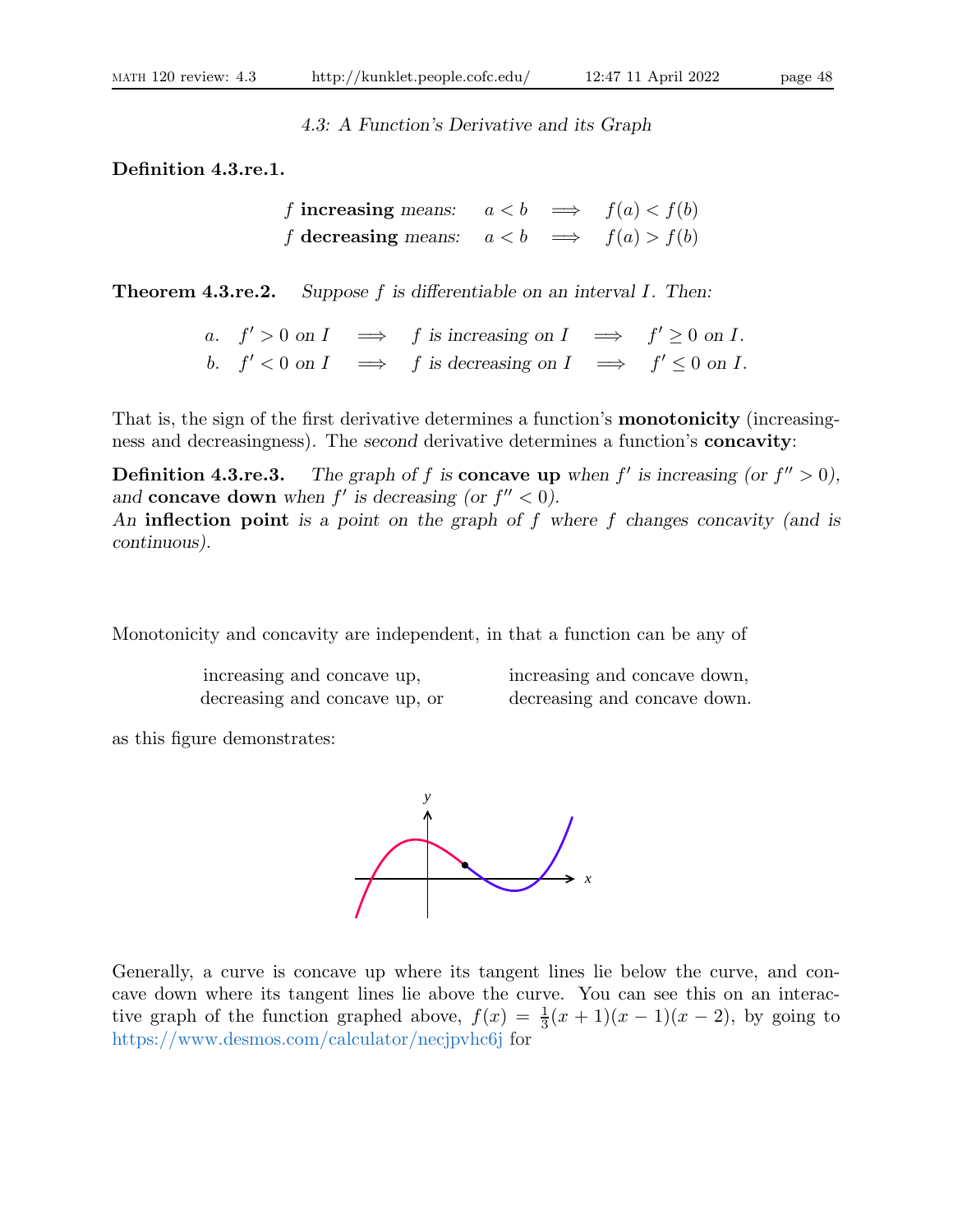$$
\frac{f'(x) : - - - - + + + + +}{x : c} \implies f \text{ has a local minimum at } c.
$$
\n
$$
\frac{f'(x) : + + + + - - - -}{x : c} \implies f \text{ has a local maximum at } c.
$$

If  $f'$  does not change sign at c, then  $f$  does not have a local extremum at c.

2nd Derivative Test for Local Extrema 4.3.re.5.  $'(c) = 0.$ 

> If  $f''(c) > 0$ , then  $f(c)$  is a local minimum. If  $f''(c) < 0$ , then  $f(c)$  is a local maximum.

Observe that the Second Derivative Test is inconclusive if  $f''(c) = 0$ .

In general, the First Derivative Test (and Second Derivative Test to follow) are not useful in determining absolute extrema.

4.3.re.e1. Determine the intervals of increase and decrease and the local extrema for the given function.

a. 
$$
f(x) = x(x-3)^2
$$
  
\nb.  $g(x) = \frac{1}{2}x + \cos x, [0, 2\pi]$  only  
\nc.  $\ell(x) = \frac{1}{x^2 - 4}$   
\nd.  $k(x) = x^{1/2} - x^{3/2}$ 

4.3.re.e2. Determine where the function is concave up and down. What are its inflection points?

a. 
$$
f(x) = x(x-3)^2
$$
  
\nb.  $g(x) = \frac{1}{2}x + \cos x, [0, 2\pi]$  only  
\nc.  $\ell(x) = \frac{1}{x^2 - 4}$   
\nd.  $k(x) = x^{1/2} - x^{3/2}$ 

4.3.re.e3. Sketch the graph of the functions in examples 4.3.re.e1 and 4.3.re.e2, showing intervals of monotonicity and concavity and local extrema and inflection points. Watch out for vertical asymptotes or tangent lines. Check your results against graphs produced by Desmos.

4.3.re.e4. a. Sketch the graph of function g defined on  $(-\infty, \infty)$  satisfying

$$
g'(x) < 0 \text{ if } x > 1
$$
  
\n
$$
g'(x) > 0 \text{ if } x < 1
$$
  
\n
$$
g'(x) > 0 \text{ if } x < 1
$$
  
\n
$$
g'(x) \to \infty \text{ as } x \to 1^-
$$
  
\n
$$
g'(x) \to -\infty \text{ as } x \to 1^+
$$
  
\n
$$
g'(x) \to -\infty \text{ as } x \to 1^+
$$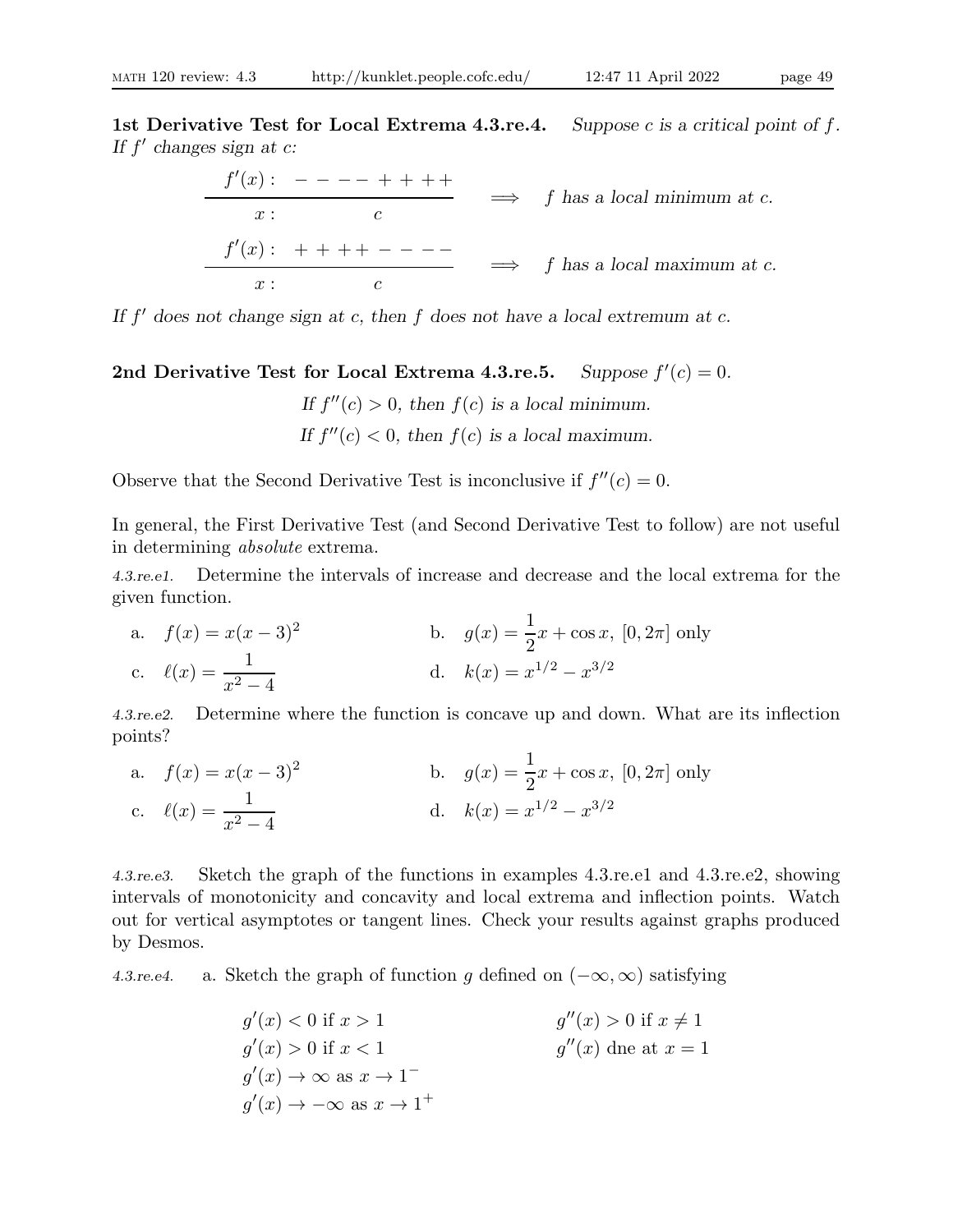4.3.re.e4, continued. b. Sketch the graph of function f satisfying

| $f'(x) < 0$ if $x < 0$                | $f''(x) < 0$ if $x < -2$ or $2 < x < 4$ |
|---------------------------------------|-----------------------------------------|
| $f'(x) > 0$ if $0 < x < 4$ or $4 < x$ | $f''(x) > 0$ if $-2 < x < 2$ or $4 < x$ |
| $f'(x) = 0$ at $x = 0, 4$             | $f''(x) = 0$ at $x = -2, 2, 4$          |

#### Answers

4.3.re.e1a. increases on  $(-\infty, 1]$  and on  $[3, \infty)$ . deceases on [1,3]. local max is 4 (at  $x = 1$ ) and local min is 0 (at  $x = 3$ ). 4.3.re.e1b. increases on  $[0, \pi/6]$  and on  $[5\pi/6, 2\pi]$ . deceases on  $[\pi/6, 5\pi/6]$ . local max is  $\pi/12 + \sqrt{3}/2$  at  $x = \pi/6$ ; local min is  $5\pi/12 - \sqrt{3}/2$  at  $x = 5\pi/6$ . 4.3.re.e1c. Curve has vertical asymptotes at  $x = \pm 2$ .  $\ell$  increases on  $(\infty, -2)$  and on  $(-2, 0]$ . deceases on  $[0, 2)$  and on  $(2, \infty)$ . local max = -1/4 at  $x = 0$ . no local min. 4.3.re.e1d. increases on [0, 1/3]. deceases on [1/3, ∞). local max is  $2/(3^{3/2})$  at  $x = 1/3$ . no local min. 4.3.re.e2a. concave up on  $(2, \infty)$ , concave down on  $(-\infty, 2)$ . inflection point is at  $x = 2$ . 4.3.re.e2b. concave down on  $[0, \pi/2]$  and on  $[3\pi/2, 2\pi]$ . concave up on  $[\pi/2, 3\pi/2]$ . inflection points at  $x = \pi/2$  and  $x = 3\pi/2$  4.3.re.e2c. concave up on  $(-\infty, -2)$  and on  $(2, \infty)$ . concave down on  $(-2, 2)$  no inflection points (since  $x = \pm 2$  are not points on the curve). 4.3.re.e2d. concave down on its entire domain,  $[0, \infty)$ . no inflection point. 4.3.re.e4.

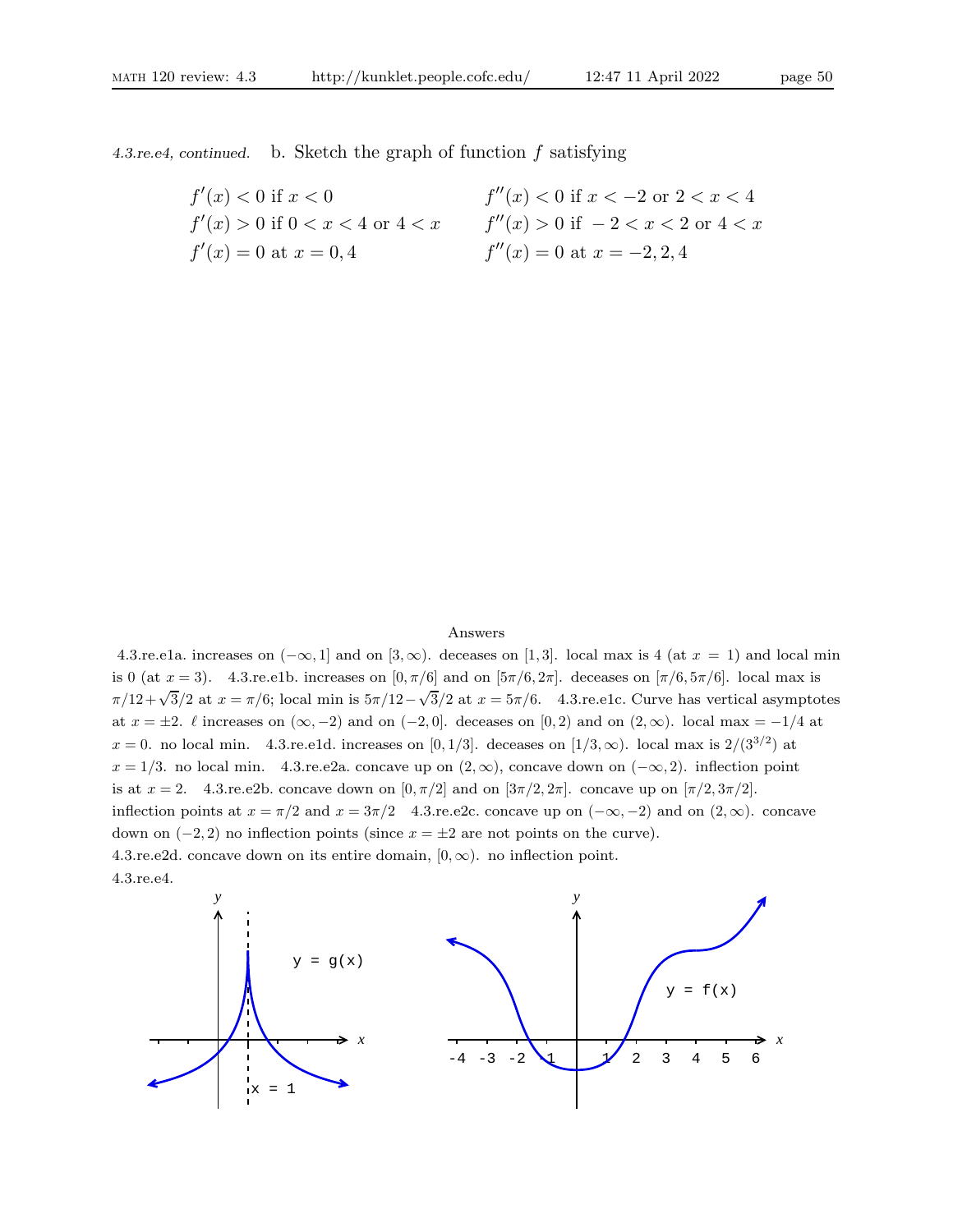### 4.4: l'Hospital's Rule and indeterminant forms.

#### Limit values and Indeterminate forms

4.4.re.e1. The function  $\frac{\cos(1+h)-\cos 1}{h}$  does not exist at  $h=0$  because  $\frac{0}{0}$  is not a number. However, as seen in 2.2 of these notes,  $\lim_{h\to 0} \frac{\cos(1+h)-\cos 1}{h}$  exists and is approximately 0.841. We say that this limit has the "form"  $\frac{0}{0}$  because 0 is the limit of both the numerator and denominator. But there's no way for us to deduce value the limit (0.841) from the initial form of the limit  $(\frac{0}{0})$ .

4.4.re.e2.  $\lim_{x\to\infty} \frac{2x-1}{x+3}$  initially has the form  $\frac{\infty}{\infty}$ , but, as seen in 2.6.re.e3c, the value of the limit is 2. It's not possible to deduce the value of the limit from this initial form.

0 0 ∞ ∞ 0 · ∞ ∞ − ∞

are called indeterminate forms of limits, since they tell us nothing about the value or even the existence of such limits.

That's not simply because these forms are not numbers. For example,  $\frac{\text{nonzero}}{0}$  and  $\frac{\text{finite}}{\infty}$ are not numbers, but these forms tell us something about the limit value:

A limit of the form 
$$
\frac{\text{nonzero}}{0}
$$
 can only equal  $\pm \infty$ ;  
A limit of the form  $\frac{\text{finite}}{\infty}$  must equal zero.

Many interesting limits in calculus are of an indeterminate form. l'Hôpital's Rule is a tool to help us evaluate some of these.

l'Hospital's Rule 4.4.re.1.  $f(x)$  $g(x)$ has the form  $\frac{0}{0}$  $\theta$  $\alpha$   $\frac{\infty}{\alpha}$  $\frac{\infty}{\infty}$ , and if  $\lim_{x \to a}$  $f'(x)$  $g^\prime(x)$  $= L,$ then  $\lim_{x\to a}$  $f(x)$  $g(x)$ exists and also equals L.

## Notes on l'Hôpital's Rule

- 1.  $x \to a$  can be replaced throughout by  $x \to \infty$ ,  $x \to -\infty$ ,  $x \to a^-$ , or  $x \to a^+$ .
- 2. L can be  $\infty$ ,  $-\infty$ , or any real number.
- 3. l'Hospital's Rule applies only to the limits of the form  $\frac{0}{0}$  or  $\frac{\infty}{\infty}$ . Limits of the form  $0 \cdot \infty$ or  $\infty - \infty$  would have to be rewritten as quotients for l'Hôpital's Rule to be of any use.
- 4. l'Hospital's Rule never allows us to conclude that  $\lim_{x\to a} \frac{f(x)}{g(x)}$  $\frac{f(x)}{g(x)}$  does not exist.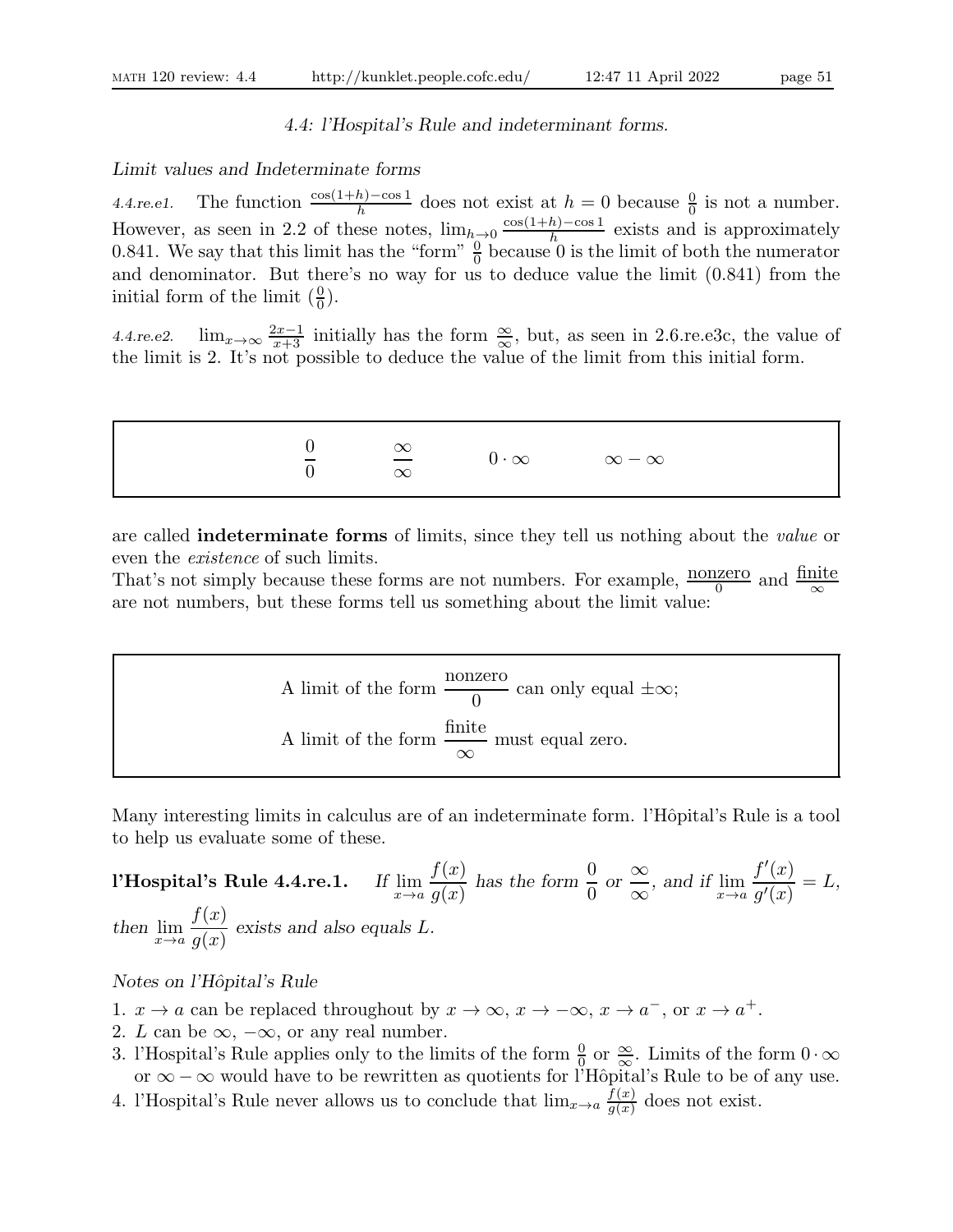4.4.re.e3. Evaluate the limit.

a. 
$$
\lim_{x \to 0} \frac{e^{-x} - e^{-3x}}{x}
$$
  
\nb.  $\lim_{x \to 4} \frac{2 - \sqrt{x}}{16 - x^2}$   
\nc.  $\lim_{x \to 0} \frac{e^x - e^{-x} - 2x}{x - \sin x}$   
\nd.  $\lim_{x \to 1} \frac{x^{1/2} - x^{1/3}}{x^{1/3} - x^{1/4}}$   
\ne.  $\lim_{x \to 8} \frac{\sqrt{1 + 2x} - x + 5}{\sqrt{x + 17} - x + 3}$   
\nf.  $\lim_{x \to 0} \frac{x}{x - \sin x}$   
\ng.  $\lim_{x \to 0^-} \frac{x}{\cos x - 1}$   
\nh.  $\lim_{x \to 0} \frac{x}{\cos x - 1}$   
\ni.  $\lim_{x \to 2^+} \left(\frac{x}{x - 2} - \frac{x^2}{x^2 - 4}\right)$   
\nj.  $\lim_{x \to \infty} (3x - \sqrt{9x^2 - 2x})$   
\nk.  $\lim_{x \to \infty} (\ln(6x + 1) - \ln(3x - 1))$   
\nl.  $\lim_{x \to \infty} (\ln x^3 - \ln x^2)$   
\nm.  $\lim_{x \to \infty} \left(\frac{\ln x^3}{\ln x^2}\right)$   
\nn.  $\lim_{x \to \infty} x^2 e^{-x}$   
\no.  $\lim_{x \to 0} x^3 \ln x$ 

When  $\lim_{x\to a} \frac{f(x)}{g(x)}$  $\frac{f(x)}{g(x)}$  is indeterminate but  $\lim_{x\to a} \frac{f'(x)}{g'(x)}$  $\frac{f(x)}{g'(x)}$  is not an easier problem, perhaps l'Hôpital's Rule is not the way to go. Instead, try factoring out (what you believe to be) the dominant terms in the top and bottom.

p. 
$$
\lim_{x \to \infty} \frac{\sqrt{x^2 + x}}{1 + 2x}
$$
  
\nq.  $\lim_{x \to \infty} \frac{\sqrt{x^2 + x}}{1 + 2x}$   
\nr.  $\lim_{x \to \infty} \frac{2e^x - e^{-x}}{e^x + 3e^{-x}}$   
\ns.  $\lim_{x \to -\infty} \frac{2e^x - e^{-x}}{e^x + 3e^{-x}}$ 

Answers

4.4.re.e3a. 2. 4.4.re.e3b. 1/32. 4.4.re.e3c. 2. 4.4.re.e3d. 2. 4.4.re.e3e. 20/27. 4.4.re.e3f. ∞. 4.4.re.e3g. ∞. 4.4.re.e3h. does not exist. 4.4.re.e3i. ∞. 4.4.re.e3j. 1/3. 4.4.re.e3k. ln 2. 4.4.re.e3l. ∞. 4.4.re.e3m. 3/2. 4.4.re.e3n. 0. 4.4.re.e3o. 0. 4.4.re.e3p. 1/2. 4.4.re.e3q. −1/2. 4.4.re.e3r. 2. 4.4.re.e3s. −1/3.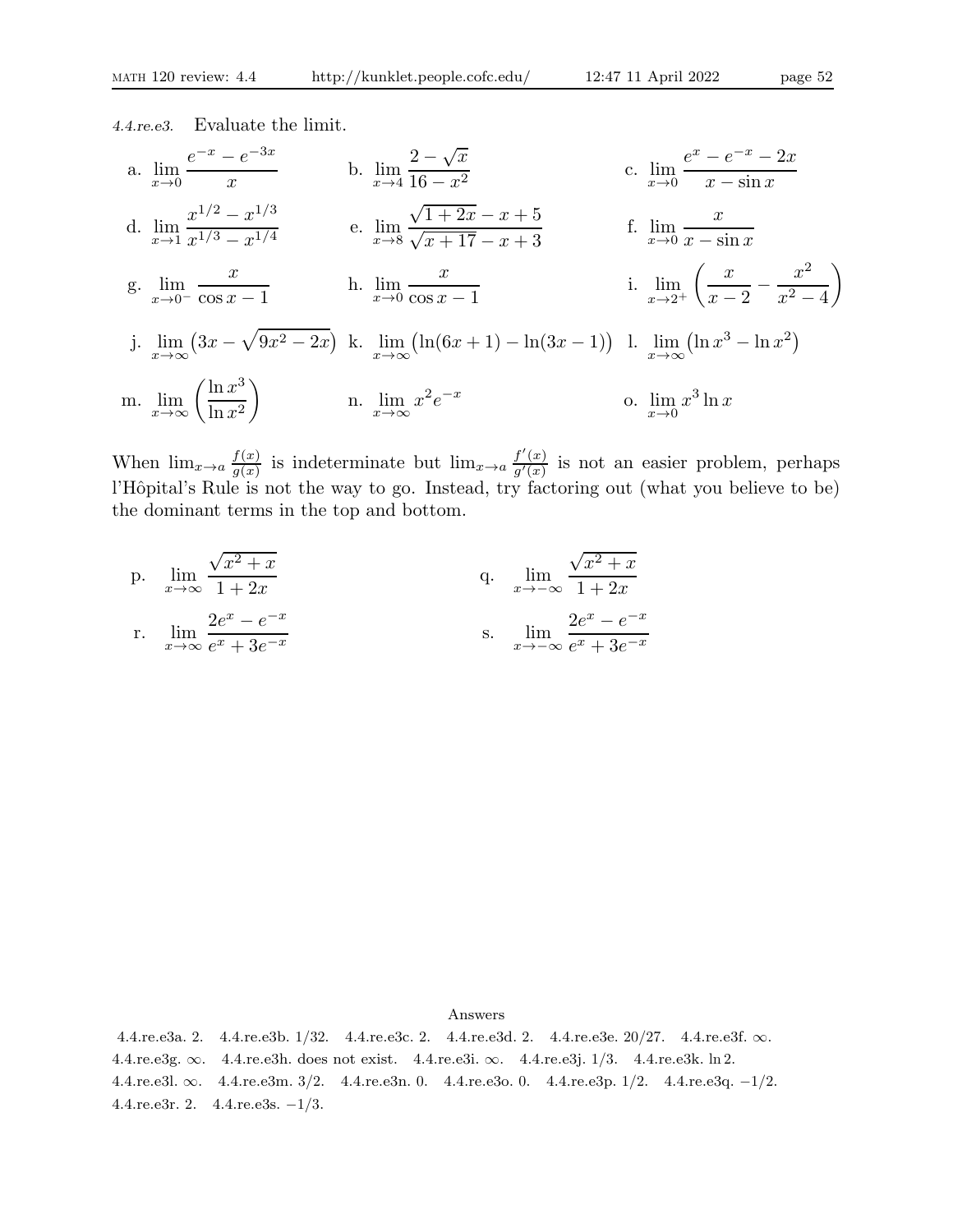## 4.5: Summary of Curve Sketching

In this section, we'll graph functions without calculating more than a few points, using ideas of calculus and precalculus:

- Domain (the set of all x-values at which  $f(x)$  exists)
- Intercepts
	- $\circ$  y-axis:  $f(0) = ?$
	- $\circ x$ -axis:  $f(?) = 0$
- Symmetry of even and odd functions

 $\circ$  f(x) is even if  $f(-x) = f(x)$ .

- The graph of of an even function is symmetric across the y-axis.
- $\circ$  f(x) is odd if  $f(-x) = -f(x)$ .

The graph of of an odd function is symmetric through the origin.

- Asymptotes
	- $\circ x = c$  is a Vertical Asymptote if  $|y| \to \infty$  as  $x \to c$ .
	- $\circ y = c$  is a Horizontal Asymptote if  $y \to c$  as either  $x \to \infty$  or  $x \to -\infty$ .
- Monotonicity

 $\circ$   $f(x)$  is increasing when  $f'(x)$  is positive.

- $\circ$   $f(x)$  is decreasing when  $f'(x)$  is negative.
- $\circ$  The local extrema of  $f(x)$  are where its graph changes monotonicity.
- Concavity
	- $\circ$  The graph of  $f(x)$  is concave up when  $f''(x)$  is positive.
	- $\circ$  The graph of  $f(x)$  is concave down when  $f''(x)$  is negative.
	- $\circ$  The infection points of  $f(x)$  are where its graph changes concavity.

Tips from precalculus for finding a function's domain

| If a function includes the expression | then it requires |
|---------------------------------------|------------------|
| anything<br>$\overline{A}$            | $A\neq 0$        |
| $\sqrt{A}$                            | A > 0            |
| $\ln A$                               | A>0              |
| $\tan A$ or $\sec A$                  | $\cos A \neq 0$  |
| $\cot A$ or $\csc A$                  | $\sin A \neq 0$  |
| $\sin^{-1} A$ or $\cos^{-1} A$        | $ A  \leq 1$     |
| $\sec^{-1} A$ or $\csc^{-1} A$        | $ A \geq 1$      |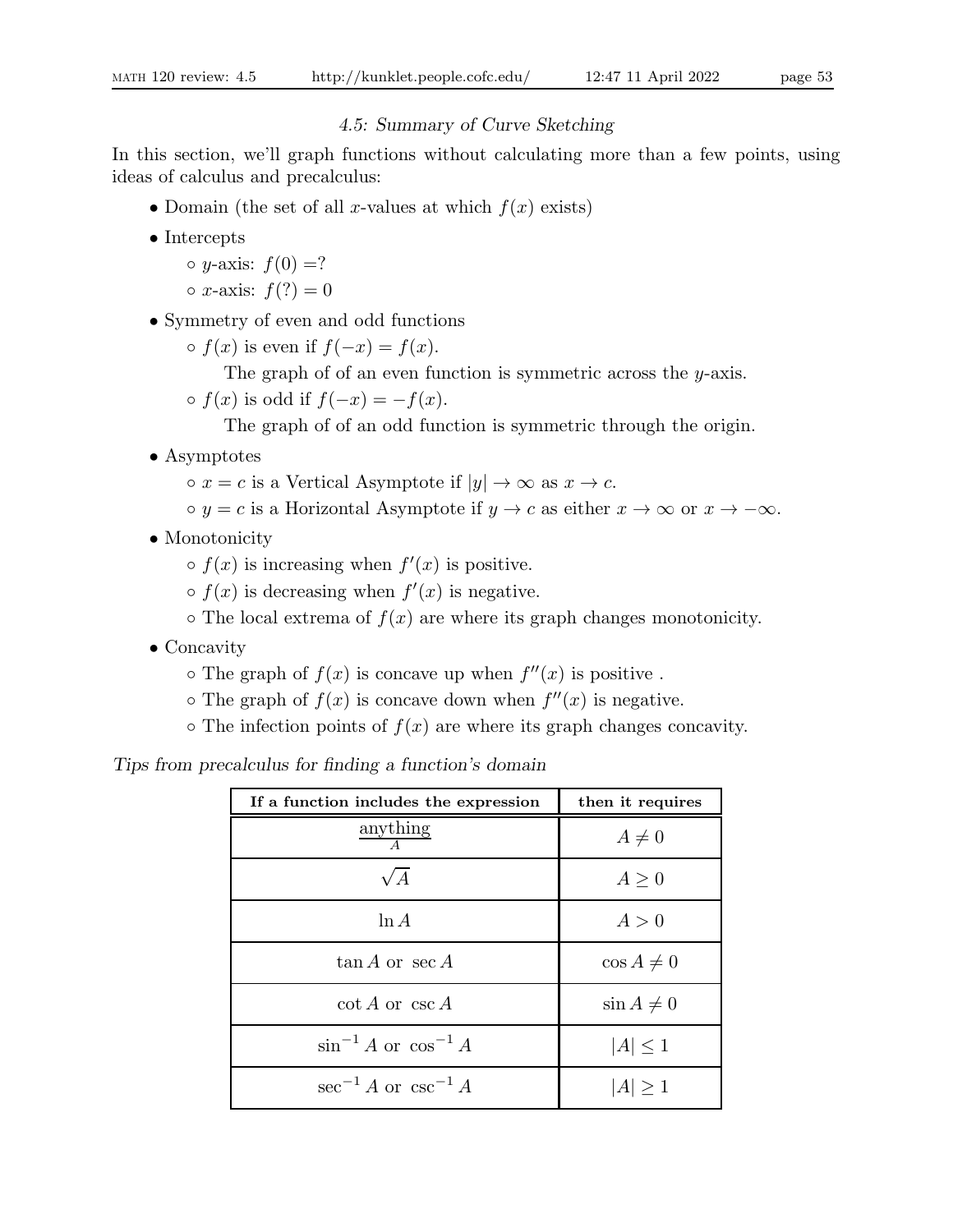4.5.re.e1. Sketch the graph of the function  $\rho(x) = \frac{x^2 + 4x + 4}{x}$  $\boldsymbol{x}$ .

Domain:  $\rho(x)$  is defined for all x other than  $x = 0$ . (That is, its domain =  $(-\infty, 0) \cup (0, \infty)$ .) Symmetry:  $\rho(-x) = \frac{x^2 - 4x + 4}{-x}$  $-x$ , which equals neither  $\rho(x)$  nor  $-\rho(x)$ , so  $\rho$  is neither even nor odd.

Intercepts:  $x \neq 0 \Longrightarrow y$  does not exist. No y-intercept.  $y = 0 \Longrightarrow 0 = x^2 - 4x + 4 = (x + 2)^2 \Longrightarrow x = 2$ . That is,  $(2, 0)$  is the only *x*-intercept. Asymptotes: Because  $\frac{\text{nonzero}}{0}$  indicates an infinite limit,  $\lim_{x\to 0^{\pm}} \rho(x)$  is infinite, so the graph has a vertical asymptote at  $x = 0$ .

The graph has no horizontal asymptote because the limits

$$
\lim_{x \to \pm \infty} \frac{x^2 + 4x + 4}{x} = \frac{4 \infty}{\infty}, \quad \frac{4\pi}{3} \lim_{x \to \pm \infty} \frac{2x + 4}{1} = \pm \infty
$$

are not finite. What's more,

$$
y \to \infty
$$
 as  $x \to \infty$ , and  
 $y \to -\infty$  as  $x \to -\infty$ 

mean that, when we draw the graph of  $\rho$  on a finite screen, the graph should leave the screen in the upper right and lower left corners.

Monotonicity: Rewrite  $\rho(x) = x + 4 + 4x^{-1}$ , so  $\rho'(x) = 1 - 4x^{-2} = x^{-2}(x^2 - 4) =$  $(x+2)(x-2)$  $\frac{\sqrt{x}}{x^2}$ . Make a sign chart for  $\rho'(x)$ : x − 2 : − − − − − − − − − − − − − 0 + + + +  $x^2:$  + + + + + + + 0 + + + + + + x + 2 : − − −− 0 + + + + + + + + + + + +  $\frac{(x-2)(x+2)}{x^2}$ : ++++0 - - - -DNE - - - - 0 + + + +  $x: -2 \t 0 \t 2$ 

So,  $\rho$  is increasing on the intervals  $(-\infty, -2)$  and  $(2, \infty)$  and decreasing on the intervals  $(-2, 0)$  and  $(0, 2)$ .  $\rho$  has a local maximum at  $x = -2$  and a local minimum at  $x = 2$ . Concavity:  $\rho''(x) = 8x^{-3} = \frac{8}{x^3}$ . Sign chart:

$$
x^{3}: \ ----0+++++
$$
  

$$
\frac{8}{x^{3}}: \ ----DNE+++
$$
  

$$
x: \qquad 0
$$

The graph of  $\rho$  is concave up on  $(0, \infty)$  and concave down on  $(-\infty, 0)$ . (Since  $\rho(x)$  is undefined at  $x = 0$ , it has no inflection point at  $x = 0$ .)

Try to sketch the graph of  $\rho$ , illustrating all of the above. Then compare your drawing to the one found here: https://www.desmos.com/calculator/k3mcjc7fo0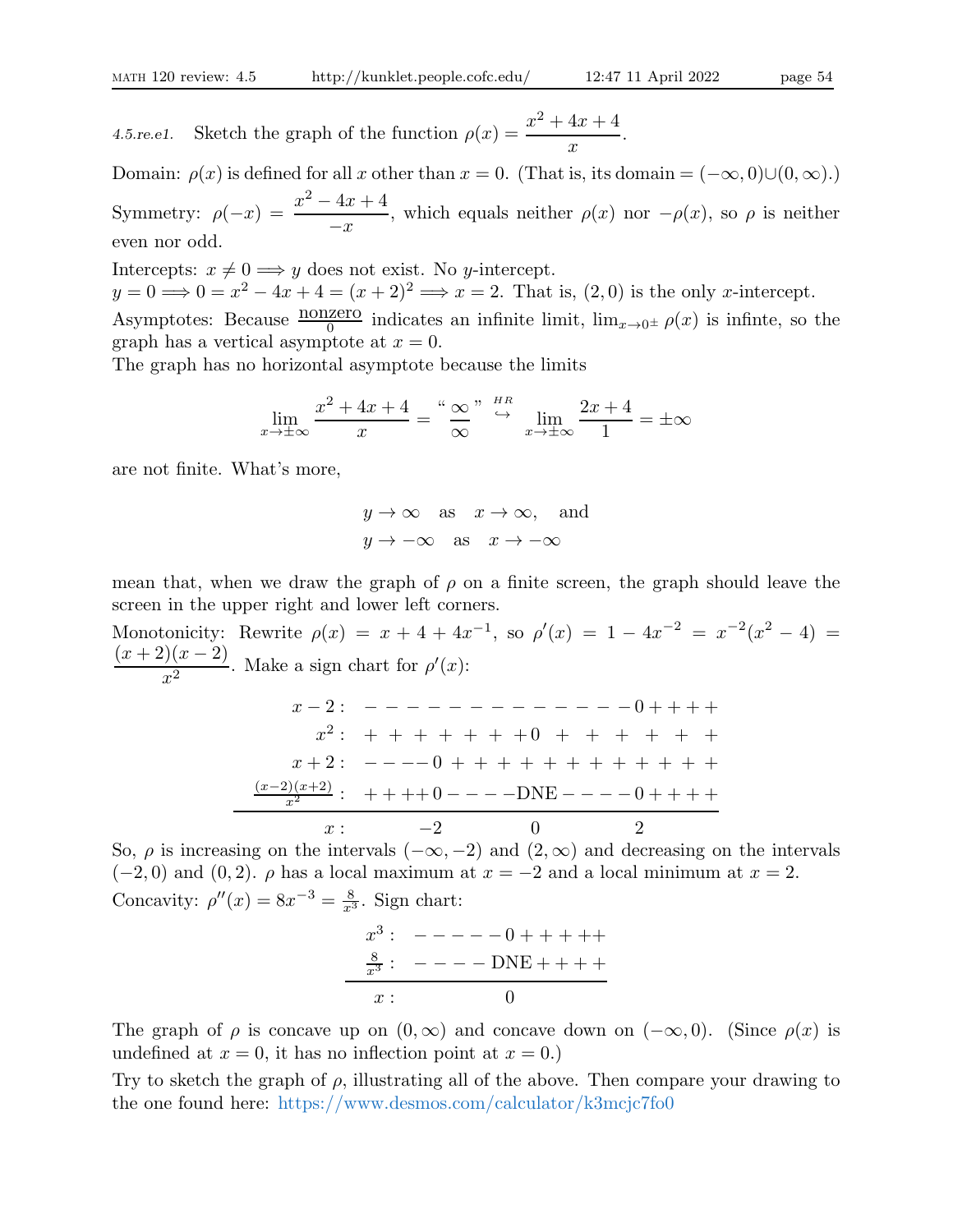4.5.re.e2. For each of the following functions, determine the domain, intercepts, symmetry, asymptotes, monotonicity, concavity, and the x-values where the function has a local extremum or point of inflection. Sketch the function and compare your graph with the one produced by Desmos.

| a. $x^4 - 9x^2$                 | b. $x^3 - x^2 - 6x$                 |                      |
|---------------------------------|-------------------------------------|----------------------|
| c. $\frac{x}{x^2-9}$            | d. $\frac{x^2}{x^2+4}$              | e. $\frac{x-2}{x+3}$ |
| f. $x^{-1}e^x$                  | g. $4e^x - e^{2x}$                  | h. $e^{-x^2}$        |
| i. $x - 2\sin x$ on $[0, 2\pi]$ | j. $\sec x - \cos x$ on $[0, 2\pi]$ |                      |

#### Answers

4.5.re.e2a. domn  $(-\infty, \infty)$ . intrept  $(0, 0)$ ,  $(3, 0)$ ,  $(-3, 0)$ . symm across the y-axis. asymp none. mono increases on  $(-3/\sqrt{2},0)$  and  $(3/\sqrt{2},\infty)$ . decreases elsewhere. concav up on  $(-\infty,-\sqrt{3/2})$  and  $(\sqrt{3}/2,\infty)$ . down elsewhere. loc extrm at  $x=0$  (min) and  $x=\pm 3/\sqrt{2}$  (max). infl pts at  $x = \pm \sqrt{3/2}$ . 4.5.re.e2b. domn  $(-\infty, \infty)$ . intrcpt  $(0, 0)$ ,  $(3, 0)$ ,  $(-2, 0)$ . symm none. asymp none. mono increases on  $(-\infty, \frac{1}{3}(1-\sqrt{19}))$  and  $(\frac{1}{3}(1+\sqrt{19}), \infty)$ . decreases elsewhere. concav up on  $(\frac{1}{3}, \infty)$ . down elsewhere. loc extrm at  $x = \frac{1}{3}(1 - \sqrt{19})$  (max) and  $x = \frac{1}{3}(1 + \sqrt{19})$  (min). infl pts at  $x = 1/3$ . 4.5.re.e2c. domn  $(-\infty, -3) \cup (-3, 3) \cup (3, \infty)$ . intropt  $(0, 0)$ . symm through the origin. asymp  $x = -3$ ,  $x = 3$ ,  $y = 0$ . mono decreases on  $(-\infty, -3)$  and on  $(-3, 3)$  and on  $(3, \infty)$ . increases nowhere. concav up on  $(-3,0)$  and  $(3,\infty)$ . down elsewhere. loc extrm at none. infl pts at  $x = 0$ . 4.5.re.e2d. domn  $(-\infty,\infty)$ . intrept (0,0). symm across the y-axis. asymp y = 1. mono increases on  $(0,\infty)$ . decreases elsewhere. concav up on  $(-2/\sqrt{3}, 2/\sqrt{3})$ . down elsewhere. loc extrm at  $x = 0$  (min). infl pts at  $x = \pm 2/\sqrt{3}$ . 4.5.re.e2e. domn  $(-\infty, -3) \cup (-3, \infty)$ . intropt none. symm none. asymp  $y = 0$  (as  $x \to$  $-\infty$ ). mono increases on  $(-\infty, -3)$  and on  $(-3, \infty)$ . decreases nowhere. concav up on  $(-\infty, -3)$ . down elsewhere. loc extrm at none. infl pts at none. 4.5.re.e2f. domn  $(-\infty,0) \cup (0,\infty)$ . intrcpt  $(0,0)$ . symm through the origin. asymp  $x = -3$ ,  $x = 3$ ,  $y = 0$ . mono decreases on  $(-\infty, 0)$  and on  $(0, 1)$ . increases on  $(1,\infty)$ . concav up on  $(0,\infty)$ . down elsewhere. loc extrm at  $x = 1$  (min). infl pts at none. 4.5.re.e2g. **domn**  $(-\infty, \infty)$ . **intrcpt**  $(0, 3)$ ,  $(\frac{1}{3} \ln 4, 0)$ . **symm** none. **asymp**  $y = 0$  (as  $x \to -\infty$ ). mono increases on  $(-\infty, \ln 2)$ . decreases elsewhere. concav up on  $(-\infty, 0)$ . down elsewhere. loc extrm at  $x = \ln 2$  (max). infl pts at  $x = 0$ . 4.5.re.e2h. domn ( $-\infty, \infty$ ). intrcpt (0, 1). symm about y-axis. asymp  $y = 0$  (as  $x \to \pm \infty$ ). mono increases on  $(-\infty, 0)$ . decreases nowhere. concav up on  $(-\infty, -1/\sqrt{2})$  and on  $(1/\sqrt{2}, \infty)$ . down elsewhere. loc extrm at  $x = 0$  (max). infl pts at  $x = \pm 1/\sqrt{2}$ . 4.5.re.e2i. domn  $[0, 2\pi]$ . intrept  $(0, 0)$ . Finding the other intercept at about  $(1.895, 0)$  requires a calculator and could not appear on an exam. symm through the origin, but none on the given interval. asymp none. mono increases on  $(\frac{1}{3}\pi, \frac{5}{3}\pi)$ . decreases elsewhere. concav up on  $(0, \pi)$ . down elsewhere. loc extrm at  $x = \frac{1}{3}\pi$  (min),  $x = \frac{5}{3}\pi$  (max). infl pts at  $x = \pi$ . 4.5.re.e2j. domn  $[0\pi/2) \cup (\pi/2, 3\pi/2) \cup$  $(3\pi/2, 2\pi]$ . intrcpt  $(0, 0)$ ,  $(\pi, 0)$ ,  $(2\pi, 0)$ . symm across the y-axis, but none on the given interval. asymp  $x = \pi/2$ ,  $x = 3\pi/2$ . mono increases on  $(0, \pi/2)$  and on  $(\pi/2, \pi)$ . decreases on  $(\pi, 3\pi/2)$  and on  $(3\pi/2, 2\pi)$ . concav up  $(0, \pi/2)$  and on  $(3\pi/2, 2\pi)$  down elsewhere. loc extrm at  $x = 0$  and  $x = 2\pi$ (min),  $x = \pi$  (max). **infl pts at** none.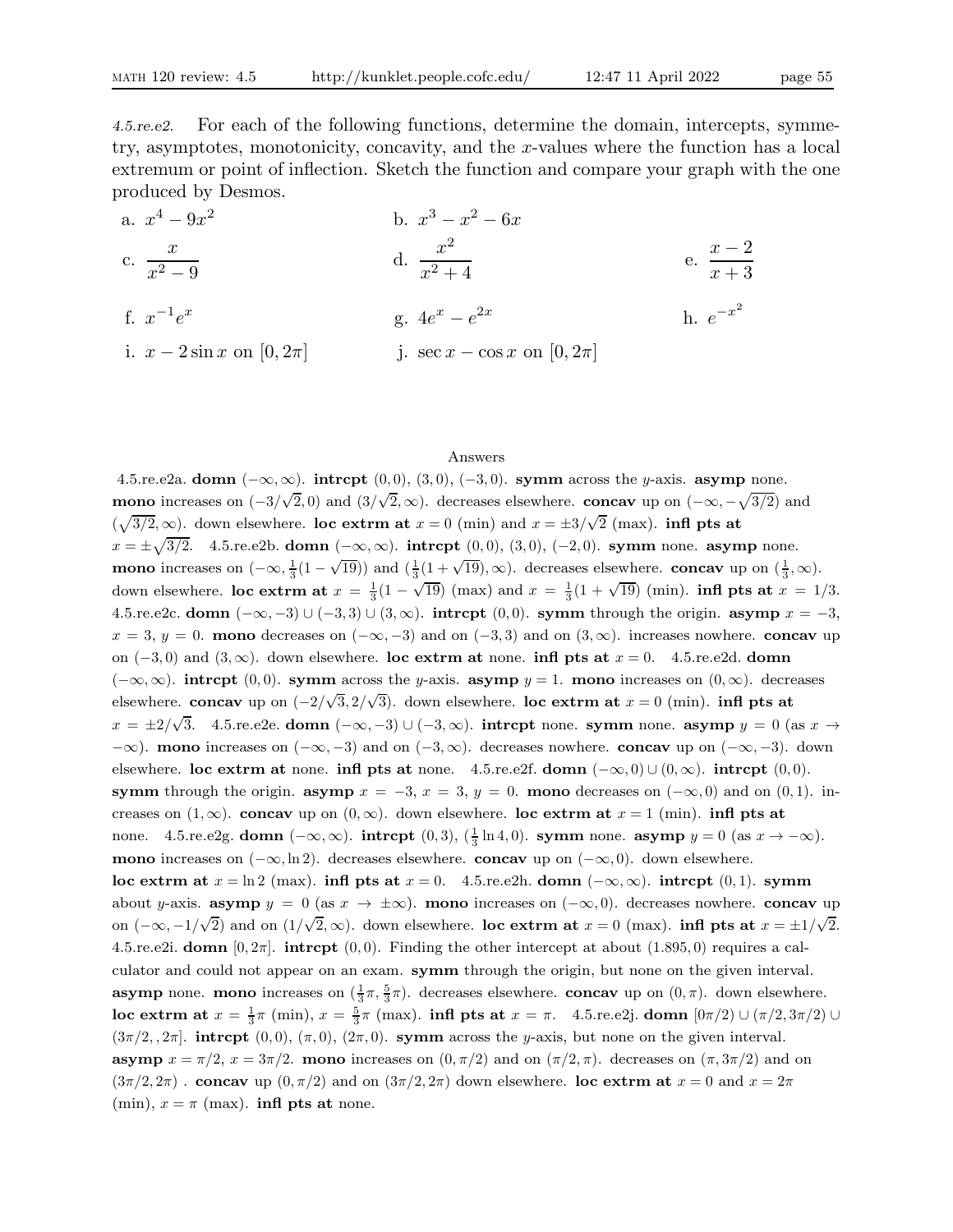## 4.7: Optimization Problems

4.7.re.e1. A rectangular box with a square base and an open top is constructed from two different grades of cardboard. The material for the sides costs  $1 \ell / \text{in}^2$  and the material for the base costs  $5 \frac{\ell}{\ln^2}$ . If the cost of materials of the box is limited to \$7.35, find the dimensions that will maximize the volume of the box.

Draw a picture. Since the base is a square, we can label the side-lengths  $x$ ,  $x$ , and  $y$ . Identify your **objective function:** the quantity to be maximized or minimized, in this case volume:

$$
V = x^2 y
$$

As often happens, our objective  $V$  is a function of two variables. To rewrite V in terms of one variable, find the constraint equation that ties the variables together. In this case, x and y can't be just anything, because the cost of the box—that's the cost of the  $x \times x$  base plus the coast of the 4  $x \times y$  sides—must be \$7.35:

$$
5x^2 + 4xy = 735
$$

Solve for  $\gamma$  in the constraint and substitute this expression into  $V$ :

$$
y = \frac{735 - 5x^2}{4x}
$$
  
\n
$$
\implies V = x^2 \left(\frac{735 - 5x^2}{4x}\right) = \frac{1}{4}x(735 - 5x^2)
$$
  
\n
$$
= \frac{1}{4}(735x - 5x^3)
$$

The maximum of V will occur as its critical point—the x-value where  $V'(x) = 0$ :

$$
0 = \frac{1}{4}(735 - 15x^2) \Longrightarrow x^2 = \frac{735}{15} = 49 \Longrightarrow x = 7.
$$

(We can ignore the solution  $x = -7$  since x is a distance.) Make sure you answer the question. Did it ask for the maximum volume, or the dimensions that will produce it? At  $x = 7$ ,  $y = (735 - 5 \cdot 7^2) \div (4 \cdot 7) = \frac{35}{2}$  and so the desired dimensions are  $7 \times 7 \times \frac{35}{2}$  $\frac{35}{2}$ . (done)

Be careful not to confuse the objective with the constraint (if there is one).

Questions in 4.7 usually ask for either an absolute max or an absolute min, but not both, because one of these is trivial or does not exist. If a question asks only for a max (or a min), it is safe to assume that one exists, and if you find only one critical point, it's safe to assume that you've located the max (or min) in question.

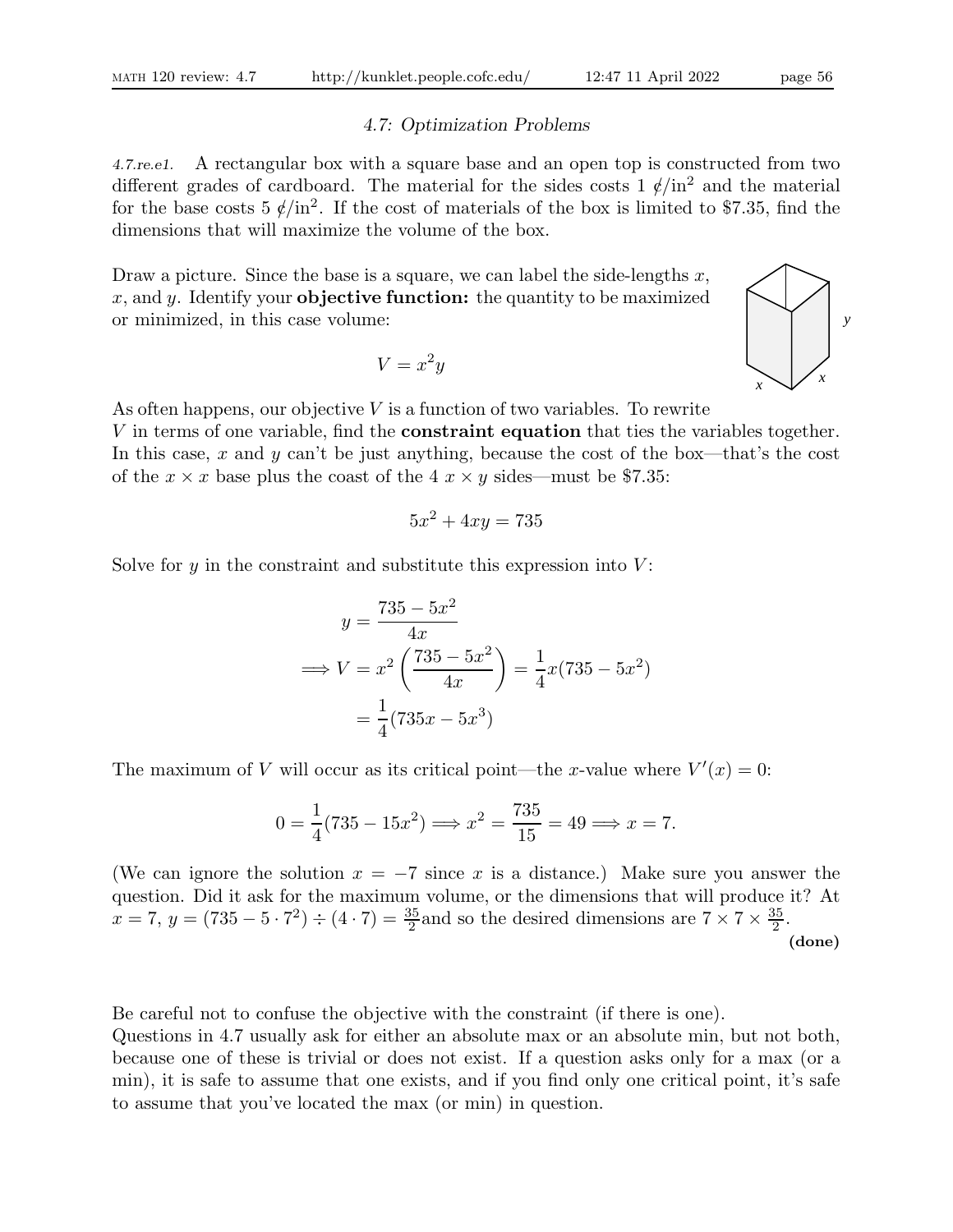4.7. re. e2. A right circular cylinder is to be inscribed in a sphere of radius  $\sqrt{3}$ . Find the radius and height of the cylinder of maximum volume. Hint: the volume of a cylinder with radius r and height h is  $\pi r^2 h$ .

4.7.re.e3. A closed, rectangular box with a square base is have volume 16 cubic inches. If the material for the base costs \$3 per square foot and the material for the sides and top costs \$1 per square foot, what are the dimensions of the least expensive box?

4.7.re.e4. A rectangle is inscribed in the region bounded beneath the ellipse  $2x^2 + 8y^2 = 1$  and above the x-axis. See figure. Find the dimensions of the rectangle of largest possible area.



4.7. re. e5. A right circular cone is inscribed in a sphere of radius  $\sqrt{5}$ . Find the maximum possible volume of the cone. Hint: the volume of a cone of height  $h$  and radius  $r$  (measured at its base) is  $\frac{1}{3}\pi r^2 h$ .

4.7.re.e6. A rectangular plot of land will be bounded on one side by a straight river and on the other three sides by a wire fence. With 144 meters of fence at your disposal, what are the dimensions of the largest area you can enclose?

4.7.re.e7. Find the dimensions of the cylinder of largest possible volume that can be generated by rotating a rectangle of perimeter 24 about one of its sides.

4.7.re.e8. A window consists of six identical panes (rectangles) of glass separated by a frame. If the area of each pane must be 2 ft<sup>2</sup>, find the dimensions of the panes that minimize the total length of frame in the window.



## Answers

4.7.re.e2.  $r = \sqrt{2}$ ,  $h = 2$  4.7.re.e3.  $2 \times 2 \times 4$ . 4.7.re.e4. Base = 1, height =  $\frac{1}{4}$ . 4.7.re.e5. Maximum volume  $8\pi/3$  occurs at  $r = h = 2$ . 4.7.re.e6.  $36 \times 72$ , with the longer side parallel the river. 4.7.re.e7.  $r = 8$ ,  $h = 4$ . 4.7. re. e8. Pane has base 4/3 and height 3/2.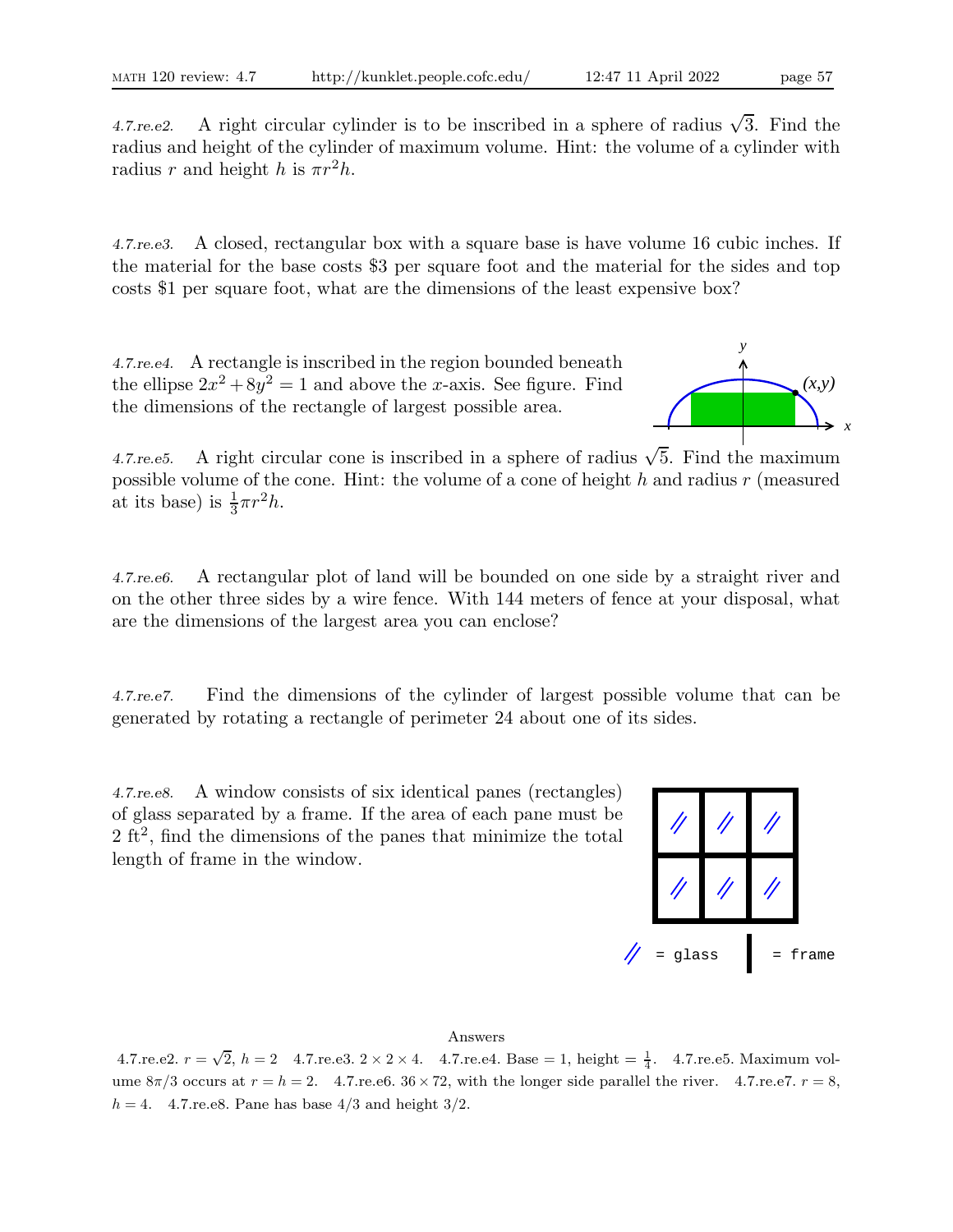# 4.9: Antiderivatives

An **antiderivative** for  $f(x)$  is a function whose derivative is  $f(x)$ .

If  $F(x)$  is an antiderivative of  $f(x)$  on an interval, then every antiderivative of f on that interval equals  $F(x) + C$  for some constant C.

We say that the  $F(x) + C$  is the **General antiderivative** of f on that interval. The general antiderivative of  $f(x)$  is denoted  $\int f(x) dx$ .

4.9.re.e1.  $x^2$  is an antiderivative of 2x because  $(x^2)' = 2x$ . The general antiderivative of  $2x \text{ is } x^2 + C.$ 

# I. A catalog of elementary functions and their antiderivatives.

A table of antiderivatives is practically the same as a table of derivatives read backwards:

| f(x)          | derivative of $f$         |
|---------------|---------------------------|
| f(x)          | f'(x)                     |
| $x^n$         | $nx^{n-1}$                |
| $\ln  x $     | $x^{-1}$                  |
| $e^x$         | $e^x$                     |
| $\sin x$      | $\cos x$                  |
| $\cos x$      | $-\sin x$                 |
| $\tan x$      | $\sec^2 x$                |
| $\cot x$      | $-\csc^2 x$               |
| $\sec x$      | $\sec x \tan x$           |
| $\csc x$      | $-\csc x \cot x$          |
| $\sin^{-1} x$ | $\frac{1}{\sqrt{1-x^2}}$  |
| $\tan^{-1} x$ | $\frac{1}{1+x^2}$         |
| $\sec^{-1} x$ | $\frac{1}{x\sqrt{x^2-1}}$ |

| f(x)                      | antiderivative of $f$                                                  |
|---------------------------|------------------------------------------------------------------------|
| f(x)                      | $\int f(x) dx$                                                         |
| $x^n$                     | $\frac{1}{n+1}x^{n+1} + C$ if $n \neq -1$<br>$\ln  x  + C$ if $n = -1$ |
| $e^x$                     | $e^x + C$                                                              |
| $\cos x$                  | $\sin x + C$                                                           |
| $\sin x$                  | $-\cos x + C$                                                          |
| $\sec^2 x$                | $\tan x + C$                                                           |
| $\csc^2 x$                | $-\cot x + C$                                                          |
| $\sec x \tan x$           | $\sec x + C$                                                           |
| $\csc x \cot x$           | $-\csc x + C$                                                          |
| $\frac{1}{\sqrt{1-x^2}}$  | $\sin^{-1} x + C$                                                      |
| $\frac{1}{1+x^2}$         | $\tan^{-1}+C$                                                          |
| $\frac{1}{x\sqrt{x^2-1}}$ | $\sec^{-1} x + C$                                                      |

# II. Combination laws.

If  $F$  and  $G$  are antiderivatives for  $f$  and  $g$ , and if  $c$  is a constant, then

- 1.  $F + G$  is an antiderivative for  $f + g$ .
- 2.  $F G$  is an antiderivative for  $f g$ .
- 3.  $cF$  is an antiderivative for  $cf$ .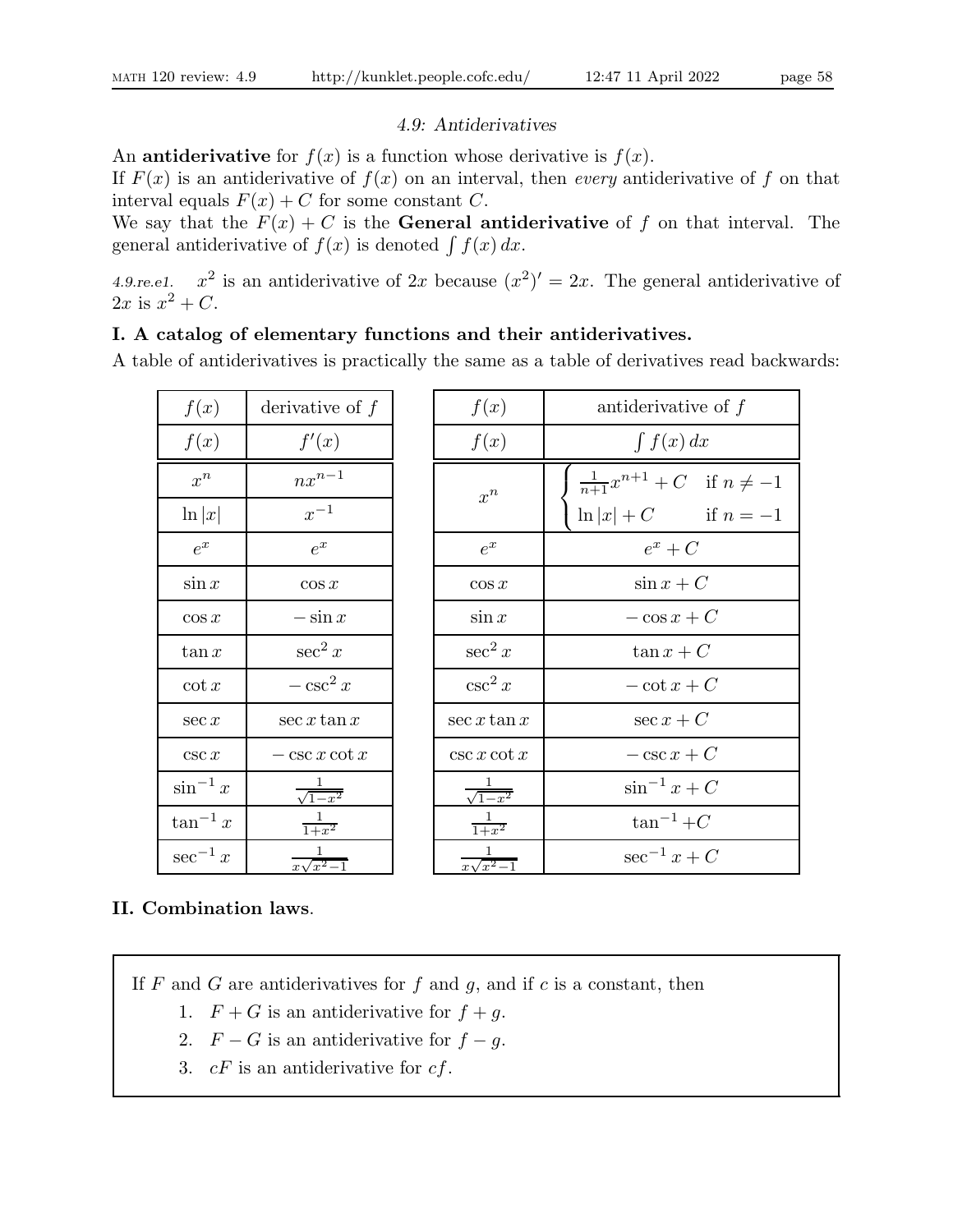It is important to note that FG is **not** an antiderivative for  $fg$ , and  $F/G$  is not an antiderivative for  $f/g$ .

 $4.9$ .re.e2. <sup>2</sup> is an antiderivative for 2x, and  $e^x$  is an antiderivative for itself, but  $x^2e^x$  is not an antiderivative for  $2xe^x$ , because

$$
(x^2e^x)' = 2xe^x + x^2e^x
$$
, not  $2xe^x$ .

4.9. re. e3. sin x is an antiderivative of cos x and x is an antiderivative of 1, but  $\frac{\sin x}{x}$  is not an antiderivative for  $\frac{\cos x}{1}$ , because

$$
\left(\frac{\sin x}{x}\right)' = \frac{x\cos x - \sin x}{x^2}, \text{ not } \frac{\cos x}{1}
$$

4.9.re.e4. Find the general antiderivative of the function:

a.  $5x^3 - 2\sqrt{ }$  $\overline{x} + 6$  b.  $6x^{2/3} + 3x^{5/3} - e^x$  c.  $\sqrt{x^3} - 5\sqrt[3]{x^2}$ d.  $\frac{9}{4}$  $\frac{1}{4}$ 2  $\boldsymbol{x}$  $+$ 3  $x^2$ e.  $x^2 - 2x + 2$  $\frac{2x+2}{x}$  f.  $(x-2)(x^{1/2}-x^{-1/2})$ g.  $(\sec x)(2 \sec x - 3 \tan x)$  h.  $3 \sin x + 4 \cos x$ 

Given the derivative of  $f$ , we can only hope to find  $f$  up to a constant.

4.9.re.e5. If  $f'(x) = 2x + e^x$ , then

$$
(1) \qquad \qquad f(x) = x^2 + e^x + C
$$

for some constant C.

To find this constant, we'd also have to know the value of  $f(x)$  at one x:

4.9.re.e5, continued. If, in addition,  $f(0) = -2$ , then evaluate (1) at  $x = 0$  to find C:

$$
f(x) = x2 + ex + C
$$

$$
f(0) = 02 + e0 + C
$$

$$
-2 = 1 + C
$$

so  $C = -3$ , and  $f(x) = x^2 + e^x - 3$ .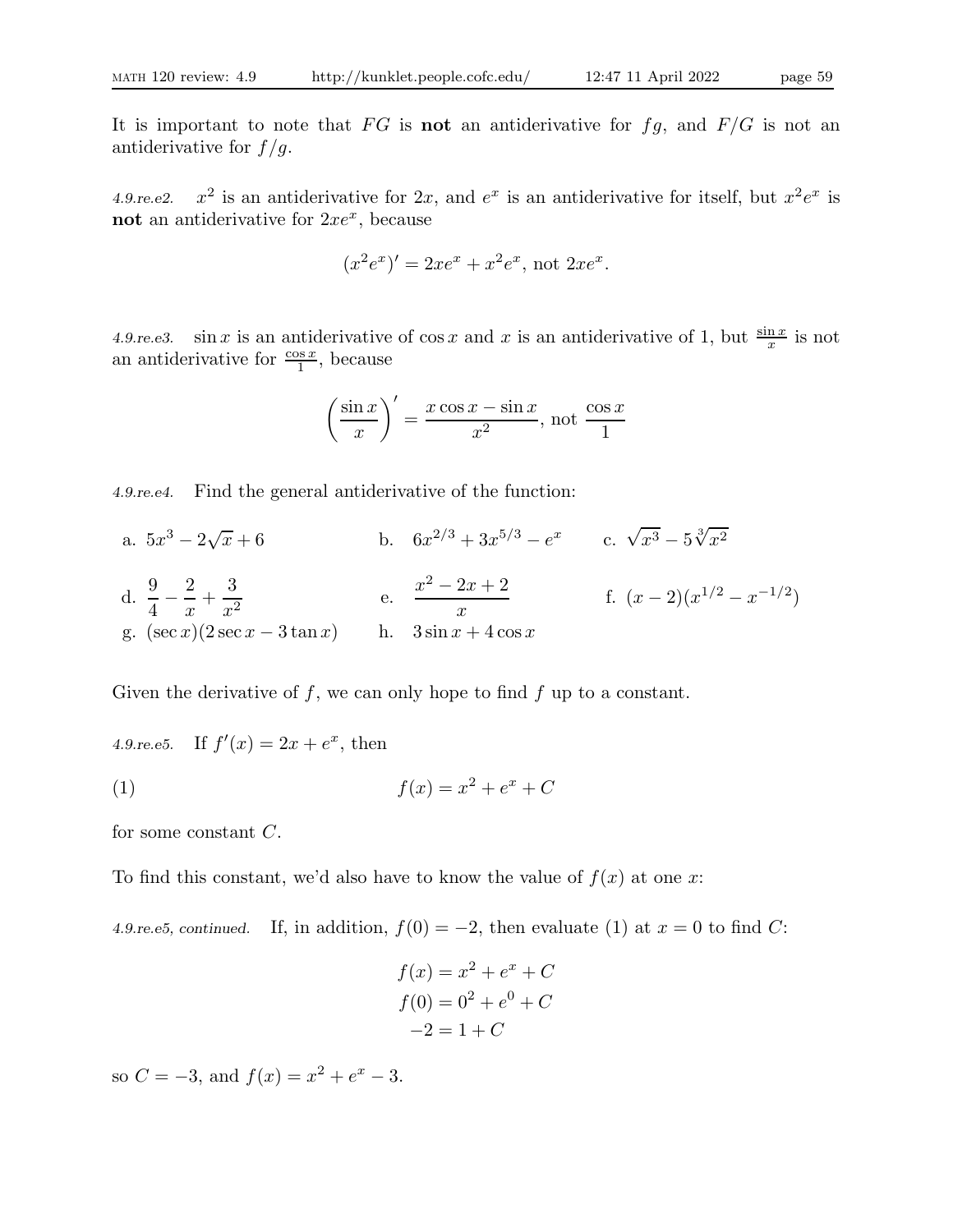4.9.re.e6. Use the given information to find  $f(x)$ .

a.  $f'(x) = 4x^3 - 2e^x + \sec x \tan x$ ;  $f(0) = 9$ 

b. 
$$
f'(x) = x(3 - 2x^2);
$$
  $f(2) = -3$ 

c. 
$$
f'(x) = \frac{5x^2 - 3x + 1}{\sqrt{x}}
$$
;  $f(1) = -6$ 

d.  $f''(x) = -6; \quad f'(1) = 2; \quad f(1) = 0$ 

e. 
$$
f''(x) = \sin x
$$
;  $f(0) = 1$ ;  $f(\pi/2) = -2$ 

4.9.re.e7. At time  $t = 0$ , a marble is tossed from a 100 ft tower with an upward velocity of 30 ft/sec. Assuming its acceleration due to gravity is <sup>−</sup>32 ft/sec<sup>2</sup> , find the marble's altitude at time t.

Answers

4.9.re.e4a.  $\frac{5}{4}x^4 - \frac{4}{3}x^{3/2} + 6x + C$  4.9.re.e4b.  $\frac{18}{5}x^{5/3} + \frac{9}{8}x^{8/3} - e^x + C$  4.9.re.e4c.  $\frac{2}{5}x^{5/2} - 3x^{5/3} + C$ 4.9.re.e4d.  $\frac{9}{4}x - 2\ln|x| - 3x^{-1} + C$  4.9.re.e4e.  $\frac{1}{2}x^2 - 2x + 2\ln|x| + C$  4.9.re.e4f.  $\frac{2}{5}x^{5/2} - 2x^{3/2} + 4x^{1/2} + C$ 4.9.re.e4g. 2 tan  $x - 3 \sec x + C$  4.9.re.e4h.  $-3 \cos x + 4 \sin x + C$  4.9.re.e6a.  $f(x) = x^4 - 2e^x + \sec x + 10$ 4.9.re.e6b.  $f(x) = \frac{3}{2}x^2 - \frac{1}{2}x^4 - 1$  4.9.re.e6c.  $f(x) = 2x^{5/2} - 2x^{3/2} + 2x^{1/2} - 8$  4.9.re.e6d.  $f(x) = -3x^2 + 8x - 5$ 4.9.re.e6e.  $f(x) = -\sin x - \frac{4}{\pi}x + 1$  4.9.re.e7. Solve  $s''(t) = -32$ ,  $s'(0) = 30$ ,  $s(0) = 100$  to find altitude  $s = -16t^2 + 30t + 100$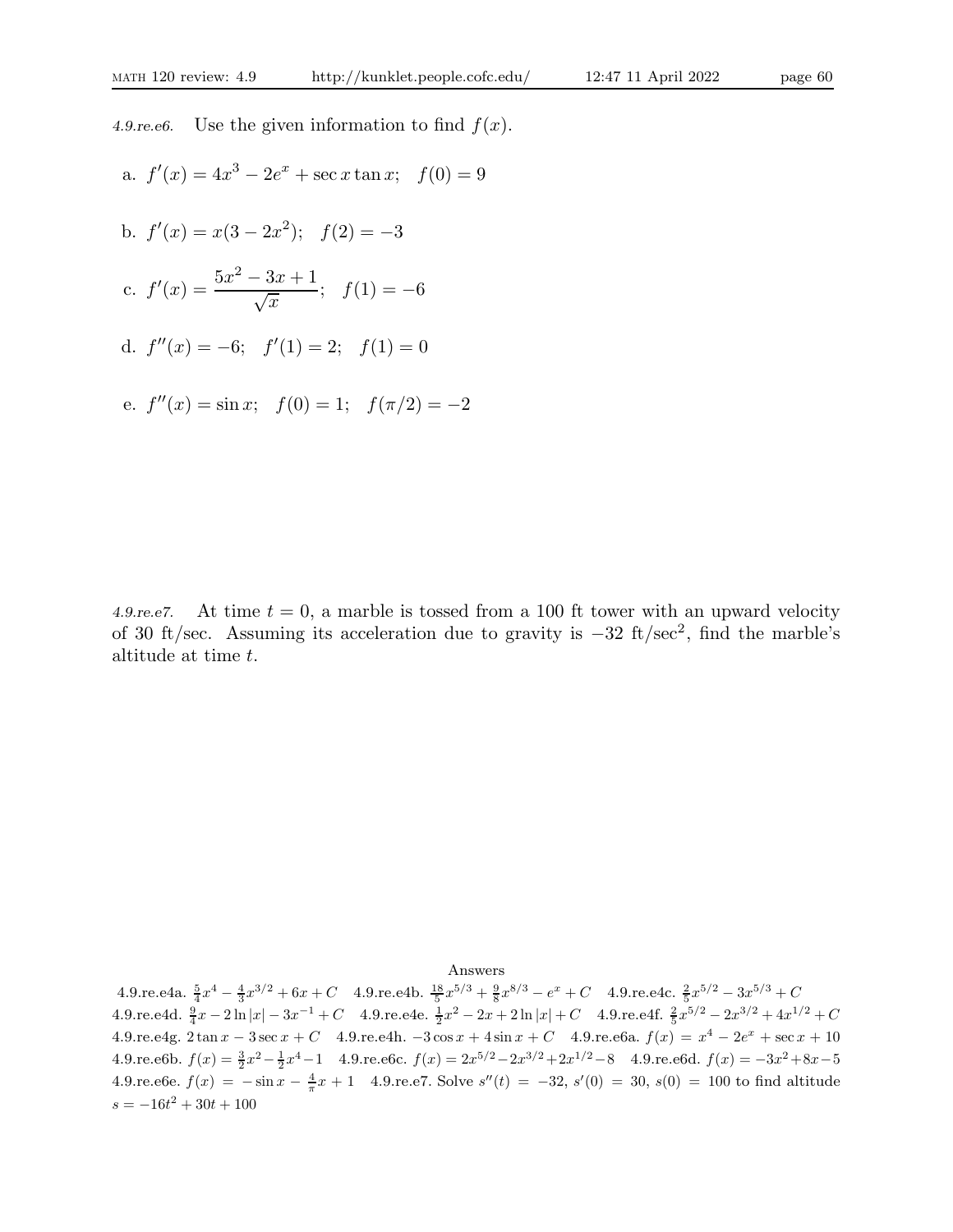## 5.1: The Area and Distance Problems

The **Area Problem**: how can we find the area between the the graph of a function  $f(x)$ and the x-axis, between  $x = a$  and  $x = b$ ?

The **Distance Problem**: how can we use the velocity  $v(t)$  of an object to determine its the distance traveled between times  $t = a$  and  $t = b$ ?

Solutions to the area and distance problems can both be estimated by a Riemann sum:

**Definition 5.1.re.1.** Divide the interval [a, b] into n subintervals of equal length  $\Delta x$ , and select a number  $x_i^*$  in each  $(1 \le i \le n)$ . If the function  $f(x)$  is defined on [a, b], then

(5.1.7e.2) 
$$
f(x_1^*)\Delta x + f(x_2^*)\Delta x + f(x_3^*)\Delta x + \cdots + f(x_n^*)\Delta x = \sum_{i=1}^n f(x_i^*)\Delta x
$$

is called a **Riemann Sum** for  $f(x)$  on  $[a, b]$ .

The symbol  $\sum_{i=1}^{n}$  means "the sum of values of the following, for i equal  $1, 2, ..., n$ ."  $5.1.$ re.e $1.$  $\sum_{i=1}^{5} (i^2 + 1) = (1^2 + 1) + (2^2 + 1) + (3^2 + 1) + (4^2 + 1) + (5^2 + 1) = 60.$ 

5.1.re.e2. Calculate the sum.

a. 
$$
\sum_{i=0}^{3} (i+3)
$$
 b.  $\sum_{j=1}^{5} 2^{j-1}$  c.  $\sum_{k=3}^{7} (-1)^k$ 

When evaluating the Riemann sum  $(5.1 \text{ re.} 2)$ , it's handy to take out the common factor:

$$
\Delta x \big( f(x_1^*) + f(x_2^*) + f(x_3^*) + \dots + f(x_n^*) \big) = \Delta x \sum_{i=1}^n f(x_i^*)
$$

5.1.re.e3. Approximate the net signed area under the given curve, on the given interval, with a Riemann sum as described.

a.  $y = x^3 - 2$ , [0, 1],  $n = 4$  subintervals and their midpoints. b.  $y = x^3 - 2$ , [0, 6],  $n = 6$  subintervals and their left endpoints. c.  $y = e^x$ , [-1, 1],  $n = 5$  subintervals and their right endpoints. d.  $y = \frac{1}{1+}$  $\frac{1}{1+x}$ , [6, 12],  $n=3$  subintervals and their midpoints.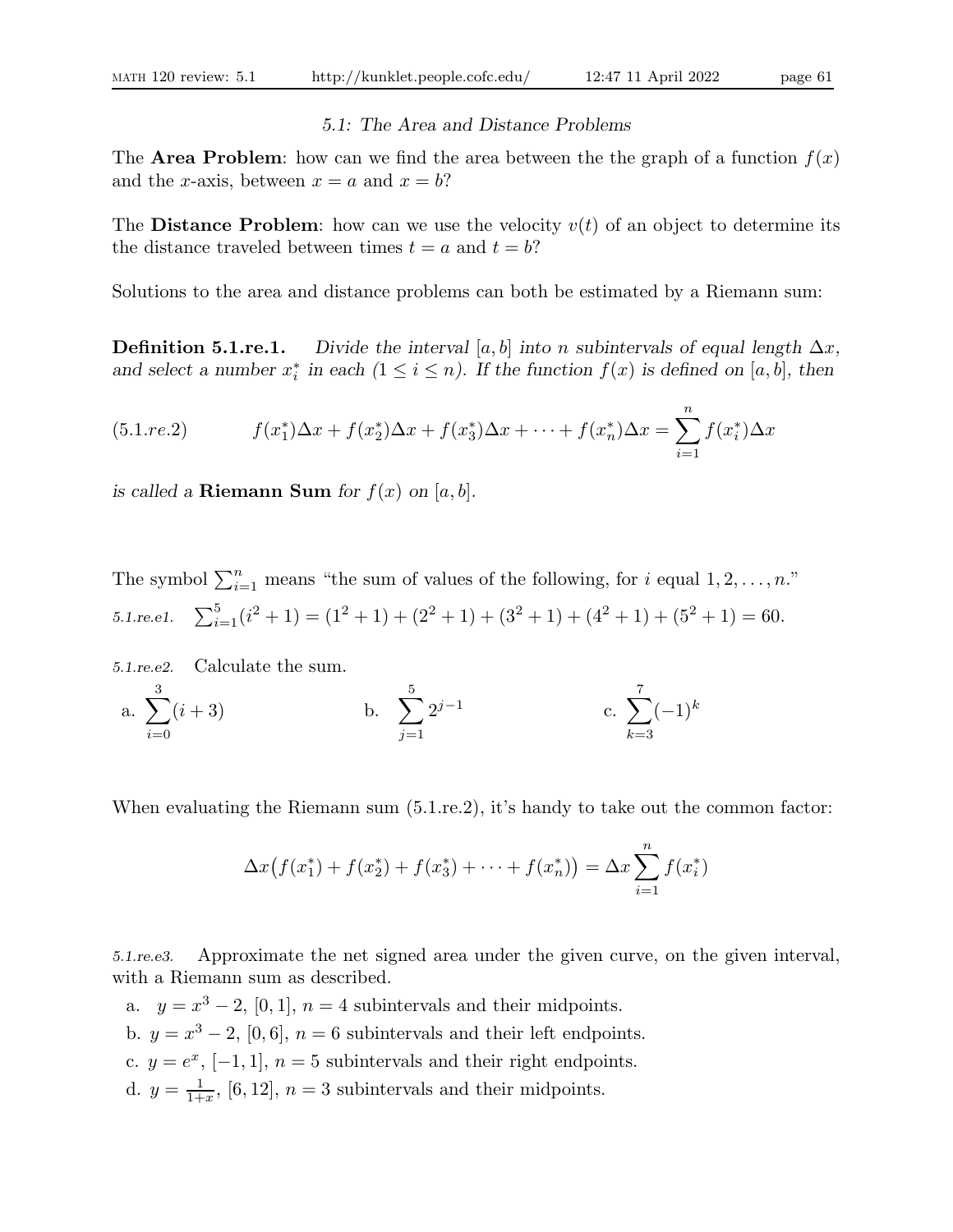| $t$ (sec)  | 60 | 70 | 80 | 90 | 100 | 110 | 120 | 130 | 140 |
|------------|----|----|----|----|-----|-----|-----|-----|-----|
| $v(m/sec)$ | 1  | 3  | 7  | 12 | 14  | 16  | 12  | 7   | 2   |

a.  $n = 8$  subintervals and their left endpoints.

b.  $n = 4$  subintervals and their right endpoints.

c.  $n = 4$  subintervals and their midpoints.

d.  $n = 2$  subintervals and their midpoints.

## Solutions to the area and distance problems

The limit as  $n \to \infty$  of the Riemann sums for  $f(x)$  on  $a \le x \le b$ is the **net signed area** between the graph of  $f$  and the  $x$ -axis between  $x = a$  and  $x = b$ . Areas above the x-axis are counted as positive and areas below the x-axis are counted as negative. *x*

The limit as  $n \to \infty$  of the Riemann sums for  $v(t)$  on  $a \le t \le b$  is the **net distance traveled** by the object whose velocity at time  $t$ is  $v(t)$ .

That means that the net distance traveled by the object from time  $a$  to time  $b$  is the same as the net signed area between its velocity curve  $y = v(t)$  and the t-axis over [a, b] (since both are limits of the same Riemann sums). Areas above the  $t$ -axis, where velocity is positive, measure motion in the positive direction and areas below the t-axis, when velocity is negative, measure motion in the negative direction.

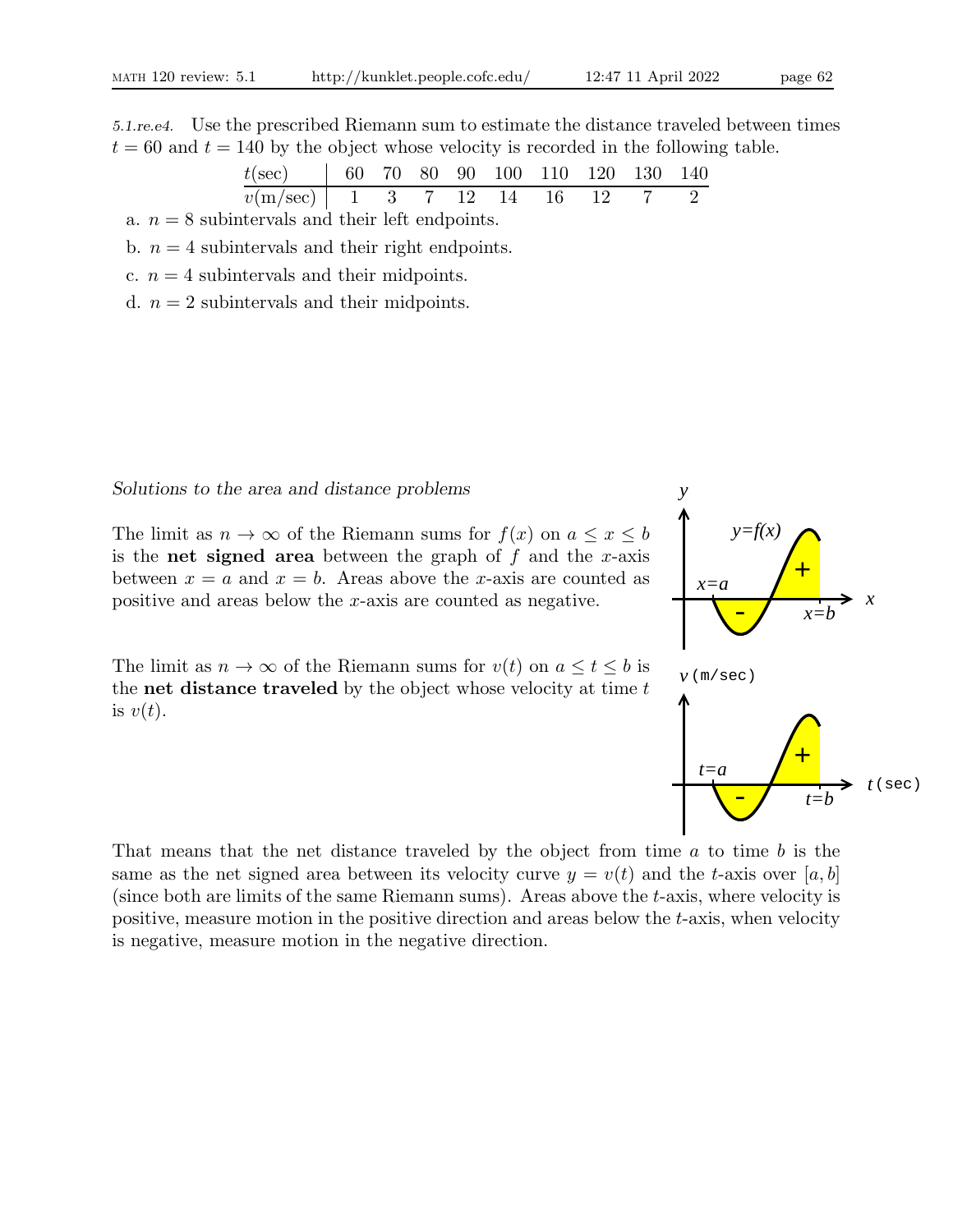5.1.re.e5. The velocity of a car, recorded for six seconds, is graphed in the below.

a. When (between times 0 and 6 sec) is the car moving forward and when is it moving backward?

b. Approximate (not necessary with a Riemann sum) the forward distance traveled by the car between time  $t = 0$  and time  $t = 6$ sec.

c. Approximate the backward distance traveled by the car between time  $t = 0$  and time  $t = 6$  sec.



d. Using these approximations, what do you estimate to be the car's total and net distances traveled between time 0 and 6?

#### Answers

5.1.re.e2a.  $(0+3)+(1+3)+(2+3)+(3+3) = 18.$  5.1.re.e2b.  $1+2+4+8+16 = 31.$  5.1.re.e2c.  $-1+1-1+1-1 =$  $-1. \quad 5.1.$ re.e3a.  $\frac{1}{4} \left( \left( \frac{1}{8} \right)^3 - 2 + \left( \frac{3}{8} \right)^3 - 2 + \left( \frac{7}{8} \right)^3 - 2 \right)$ .  $5.1.$ re.e3b.  $0^3 - 2 + 1^3 - 2 + 2^3 - 2 + 3^3 - 2 + 4^3 - 2 + 5^3 - 2$ (or 213). 5.1.re.e3c.  $0.4(e^{-1} + e^{-0.6} + e^{-0.2} + e^{0.2} + e^{0.6})$ . 5.1.re.e3d.  $2(\frac{1}{8} + \frac{1}{10} + \frac{1}{12})$ . 5.1.re.e4a. 720 m 5.1.re.e4b. 700 m 5.1.re.e4c. 760 m 5.1.re.e4d. 760 m 5.1.re.e5a. Forward when  $0 < t < 4$  and backward when  $4 < t < 6$ . 5.1.re.e5b. Area of each square is  $(5m/sec) \times (1 sec) = 5m$ . Area above the t axis appears to be approximately 53 m.  $5.1$ .re.e5c. Area below the t axis appears to be approximately 12m. 5.1.re.e5d. Using the above, the estimated total distance is  $53 + 12 = 65$ m, and the estimated net distance is  $53 - 12 = 41$  m. That is, at  $t = 6$ , the car is about 41 m ahead of its position at time 0, but is traveled 65 m total to get there.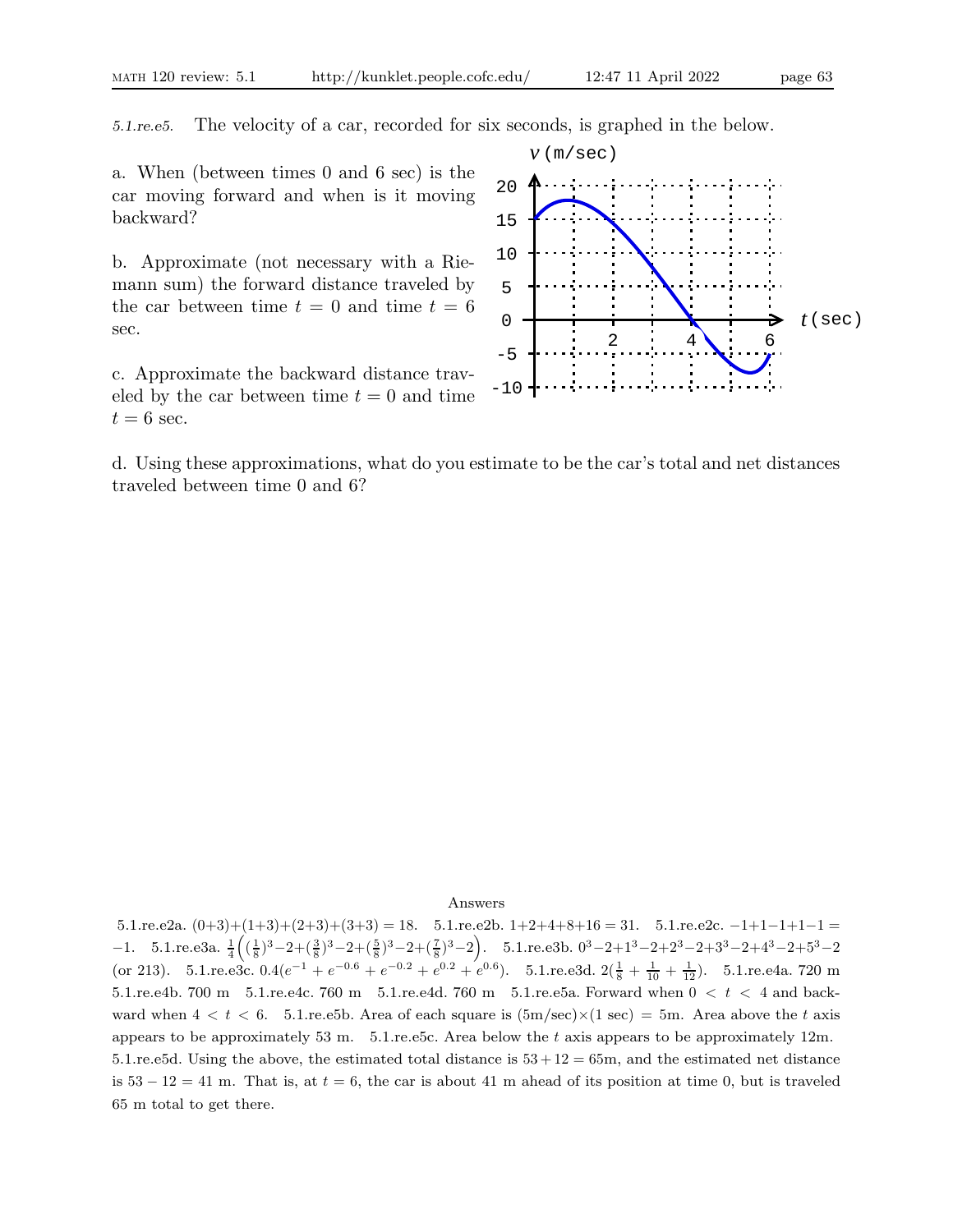#### 5.2: The Definite Integral

**Definition 5.2.re.1.** If  $f(x)$  is defined on the interval [a, b], then the limit of its Riemann sums on [a, b] as  $n \to \infty$ , if it exists, is called the **definite integral** (or **Riemann integral**) from a to b of  $f(x) dx$ , written  $\int_a^b f(x) dx$ . That is,

$$
\int_{a}^{b} f(x) dx = \lim_{n \to \infty} \sum_{i=1}^{n} f(x_i^*) \Delta x,
$$

When this limit exists we say that  $f(x)$  is **integrable** on [a, b].

Note that  $\int_a^b f(x) dx$ , when it exists, is a number. The definite integral  $\int_a^b f(x) dx$  can be interpreted as the: 1) net signed area between the graph of  $f(x)$  and the x-axis between  $x = a$  and  $x = b$ , and 2) net distance traveled from time a to b by an object whose velocity is  $f(x)$  at time x.



Not every function is integrable, but a great many are:

**Theorem 5.2.re.2.** If  $f(x)$  is continuous on [a, b] (with the possible exception of finitely many jump or removable discontinuities) then f is integrable on  $[a, b]$ .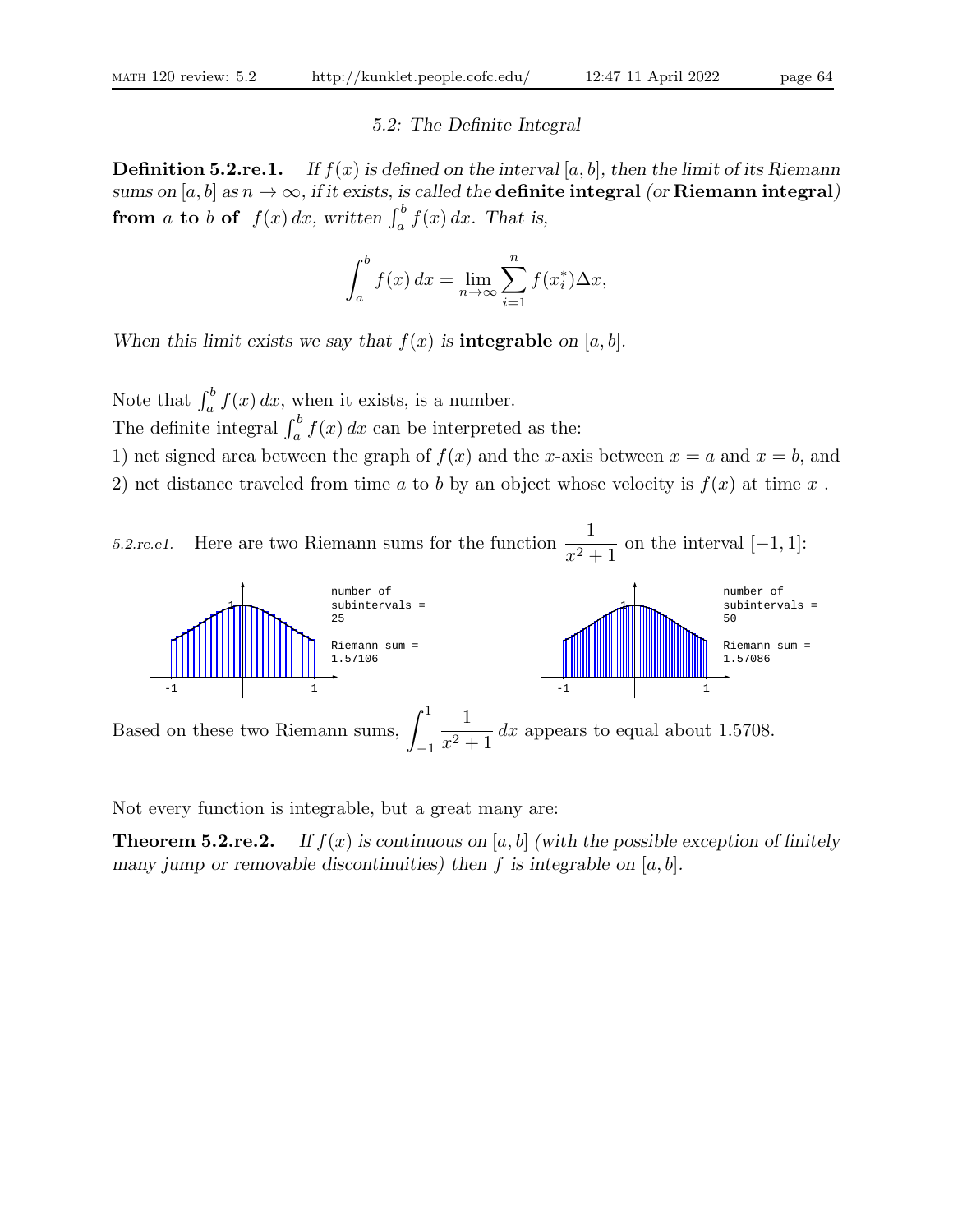Some useful algebraic properties of the definite integral:

If  $f(x)$  and  $g(x)$  are integrable on [a, b] and c is a constant, then 1.  $\int_{a}^{b} c \, dx = c(b - a)$ 2.  $\int_{a}^{b} cf(x) dx = c \int_{a}^{b} f(x) dx$ 3.  $\int_a^b (f(x) + g(x)) dx = \int_a^b f(x) dx + \int_a^b g(x) dx$ 4.  $\int_a^b f(x) dx + \int_b^c f(x) dx = \int_a^c f(x) dx$ 

A convenient definition:

5. 
$$
\int_{b}^{a} f(x) dx = det - \int_{a}^{b} f(x) dx
$$
  
6.  $\int_{a}^{a} f(x) dx = det 0$ 

As a consequence of 5, properties 1-4 are valid even when the upper endpoint of an integral is less than its lower endpoint. For example, think about what 4 says in these two pictures:



Along similar lines, here's  $7 \times 7$  from section 5.4:

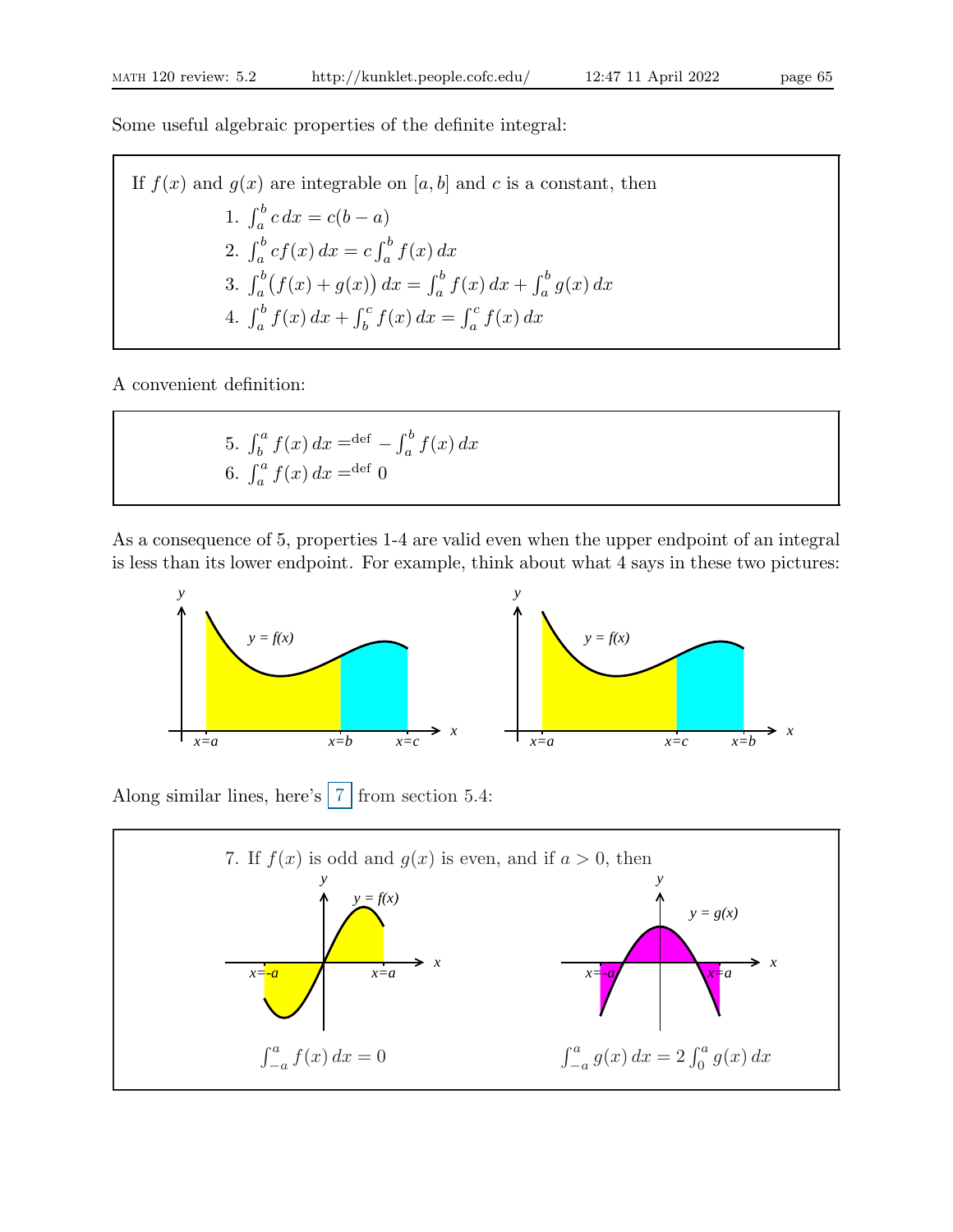5.2.re.e2. If  $\int_1^3 f(x) dx = 7$ ,  $\int_3^5 f(x) dx = -3$ , and  $\int_1^5 g(x) dx = 2$ , and  $\int_5^3 g(x) dx = 6$ , find the following:

a. 
$$
\int_1^3 g(x) dx
$$
  
b.  $\int_3^5 f(x) dx$   
c.  $\int_1^5 2f(x) dx$   
d.  $\int_1^5 (f(x) - 2g(x)) dx$   
e.  $\int_1^5 (6 + g(x)) dx$   
f.  $\int_3^1 (3g(x) - 5) dx$ 

5.2.re.e3. Let  $g(x)$  be the function graphed here (its first piece is a semicircle) and find the following.





5.2.re.e4. Suppose that  $q(x)$  from 5.2.re.e3 is the velocity at time x of an object moving along a number line. Find the following.

a. When the object is traveling forward, and when it's traveling backward.

b. The net distance traveled (displacement) by the object between times 0 and 4.

c. The total distance traveled by the object between times 0 and 4.

d. The net and total distances traveled of the object between time 1 and time 3.

5.2.re.e5. Find the following. (A sketch will help.)

a. 
$$
\int_{-2}^{4} |x| dx
$$
 b.  $\int_{-2}^{2} 1 + \sqrt{4 - x^2} dx$  c.  $\int_{-1}^{3} 2 - \sqrt{4 - (x - 1)^2} dx dx$ 

#### Answers

5.2.re.e2a. 8 5.2.re.e2b. 3 5.2.re.e2c. 8 5.2.re.e2d. 0 5.2.re.e2e. 26 5.2.re.e2f. -14 5.2.re.e3a. π/2 5.2.re.e3b.  $2 - \frac{1}{4}\pi$  5.2.re.e3c. 4 5.2.re.e3d. 2 5.2.re.e4a. Backward when −1 < t < 1 and when  $4 < t$  < 5. Forward when  $1 < t < 4$ . 5.2.re.e4b.  $4 - \frac{1}{4}\pi$  5.2.re.e4c.  $4 + \frac{1}{4}\pi$  5.2.re.e4d. Because the object does not change direction between these times, both equal 2  $5.2$ .re.e5a. 10  $5.2$ .re.e5b.  $4+2\pi$   $5.2$ .re.e5c. 8−  $2\pi$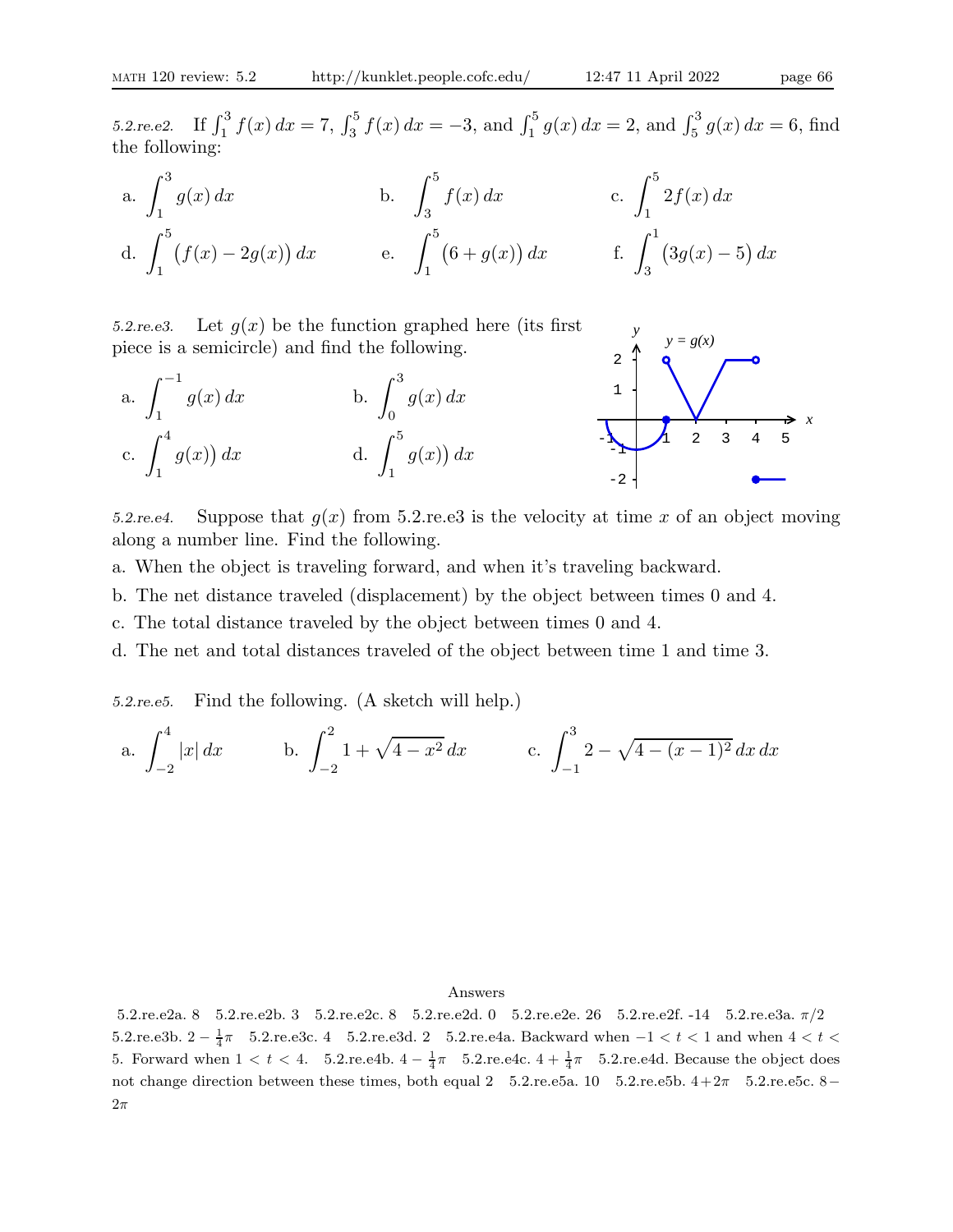## 5.3: The Fundamental Theorem of Calculus

Fundamental Theorem of Calculus I (FTC.I) 5.3.re.1. If the function f is integrable on the interval  $[a, b]$ , and if  $F(x)$  is defined as

$$
F(x) \stackrel{\text{def}}{=} \int_a^x f(t) \, dt,
$$

then, wherever  $f(x)$  is continuous,  $F(x)$  is differentiable and  $F'(x) = f(x)$ .

5.3.re.e1. Find the derivative of each of integral-defined functions..

a. 
$$
\int_0^x e^{t^2} dt
$$
  
\nb.  $\int_1^x e^{t^2} dt$   
\nc.  $\int_x^1 e^{t^2} dt$   
\nd.  $\int_x^4 \sin(\cos(\theta)) d\theta$   
\ne.  $\int_0^{2x} \sqrt{1+t^{-1}} dt$   
\nf.  $\int_{3x}^{2x} \frac{1}{1+t^4} dt$   
\ng.  $\int_{\ln x}^{2x} \frac{1}{t} dt$   
\nh.  $\int_1^{x^2} \frac{1+t}{1+t^3} dt$   
\ni.  $\int_{e^x}^{\cos x} \ln(x+5) dt$   
\nj.  $\int_1^{\tan^{-1}x} \tan \theta d\theta$   
\nk.  $\int_0^{\ln x} e^{2u} du$ 

**Fundamental Theorem of Calculus II (FTC.II) 5.3.re.2.** If  $F(x)$  is any antiderivative of  $f(x)$  and it f is continuous on [a, b], then

$$
\int_a^b f(t) dt = F(b) - F(a) \stackrel{\text{def}}{=} F(x) \Big|_a^b
$$

5.3.re.e2. Evaluate the definite integral.

a. 
$$
\int_0^2 e^t dt
$$
  
b.  $\int_{\pi/4}^{\pi} (\sin \theta + \cos \theta) d\theta$   
c.  $\int_{\pi/4}^{\pi} (\sin^2 \theta + \cos^2 \theta) d\theta$   
d.  $\int_{-1}^1 (3x - 2)(x + 1) dx$   
e.  $\int_{-3}^{-1} \frac{xe^x + 1}{x} dx$   
f.  $\int_1^4 \frac{2x^2 + 1}{\sqrt{x}} dx$   
g.  $\int_1^3 \left(\frac{2 - t}{t}\right)^2 dt$   
h.  $\int_{-\pi/4}^{\pi/4} (\sec^2 x - \cos x) dx$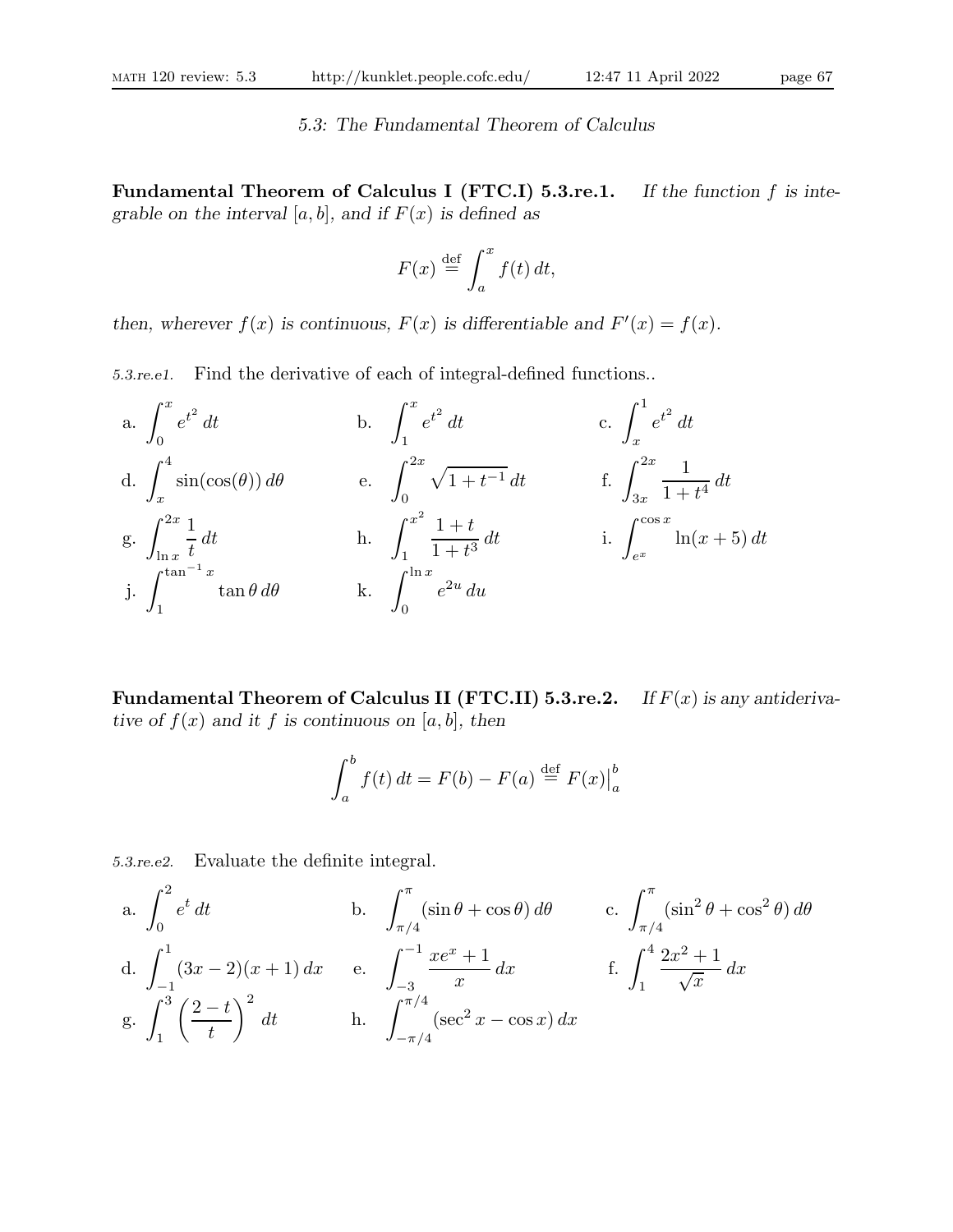5.3.re.e3. Find the area of the "triangular" region between the curves  $y = e^x - 1$ ,  $y = 0$ , and  $x = 2$ .

5.3.re.e4. The velocity of a particle moving along a number line is  $v(t) = \cos t - \sin t$  at time t. Find the displacement of the object between times  $t = -\pi/2$  and  $t = \pi/2$ .

5.3.re.e5. Let  $f(x)$  be the function graphed here and define  $g(x) = \int_{-2}^{x} f(t) dt$ .

a. On what intervals is  $g(x)$  increasing? On what intervals is g decreasing?

b. Find the critical numbers of  $g$ . Where does  $g$ have a local max or min?



c. Find the (x-coordinates of) inflection points of  $g(x)$ . Where is  $g(x)$  concave up and concave down?

d. Find the absolute extrema of g on the interval  $[-2, 7]$ .

#### Answers

5.3.re.e1a.  $e^{x^2}$  5.3.re.e1b.  $e^{x^2}$  5.3.re.e1c. − $e^{x^2}$  5.3.re.e1d. − sin(cos(x)) 5.3.re.e1e.  $2\sqrt{1+(2x)^{-1}}$ 5.3.re.e1f.  $\frac{2}{1+16x^4} - \frac{3}{1+81x^4}$  5.3.re.e1g.  $\frac{1}{x} - \frac{1}{x \ln x}$  5.3.re.e1h.  $\frac{(1+x^2)2x}{1+x^6}$  5.3.re.e1i.  $-\sin x \ln(5 + \cos x)$  $-e^x \ln(e^x+5)$  5.3.re.e1j.  $\frac{x}{1+x^2}$  5.3.re.e1k. x 5.3.re.e2a.  $e^2-1$  5.3.re.e2b. 1 5.3.re.e2c.  $3\pi/4$ 5.3.re.e2d. −2 5.3.re.e2e.  $e^{-1} - e^{-3} - \ln 3$  5.3.re.e2f.  $\frac{134}{5}$  5.3.re.e2g.  $\frac{14}{3} - 4 \ln 3$  5.3.re.e2h.  $2 - \sqrt{2}$ 5.3.re.e3.  $e^2 - 3$  5.3.re.e4. 2 5.3.re.e5a. g is increasing on  $[-2, 0]$  and  $[5, 7]$  and decreasing on  $[0, 5]$ . 5.3.re.e5b. Critical numbers of g are  $x = 0, 2,$  and 5. g has a local max at  $x = 0$  and local min at  $x = 5$ . 5.3.re.e5c. The graph of g is concave up where  $g''(x) = f'(x) > 0$ , on [1,2] and [3,7]. The graph of g is concave down on  $[-2, 1]$  and on  $[2, 3]$ .  $g''(x)$  is never zero, but  $g''(x)$  changes sign at  $x = 1, 2$ , and 3, so the inflection points of  $g$  are at these x-values. 5.3.re.e5d. Compute  $g$  at critical points and endpoints:

| u             |  |   |  |
|---------------|--|---|--|
| ×<br>u<br>. . |  | _ |  |

Conclusion: the absolute maximum of  $g(x)$  on  $[-2, 7]$  is 2, and the absolute minimum is  $-1/2$ .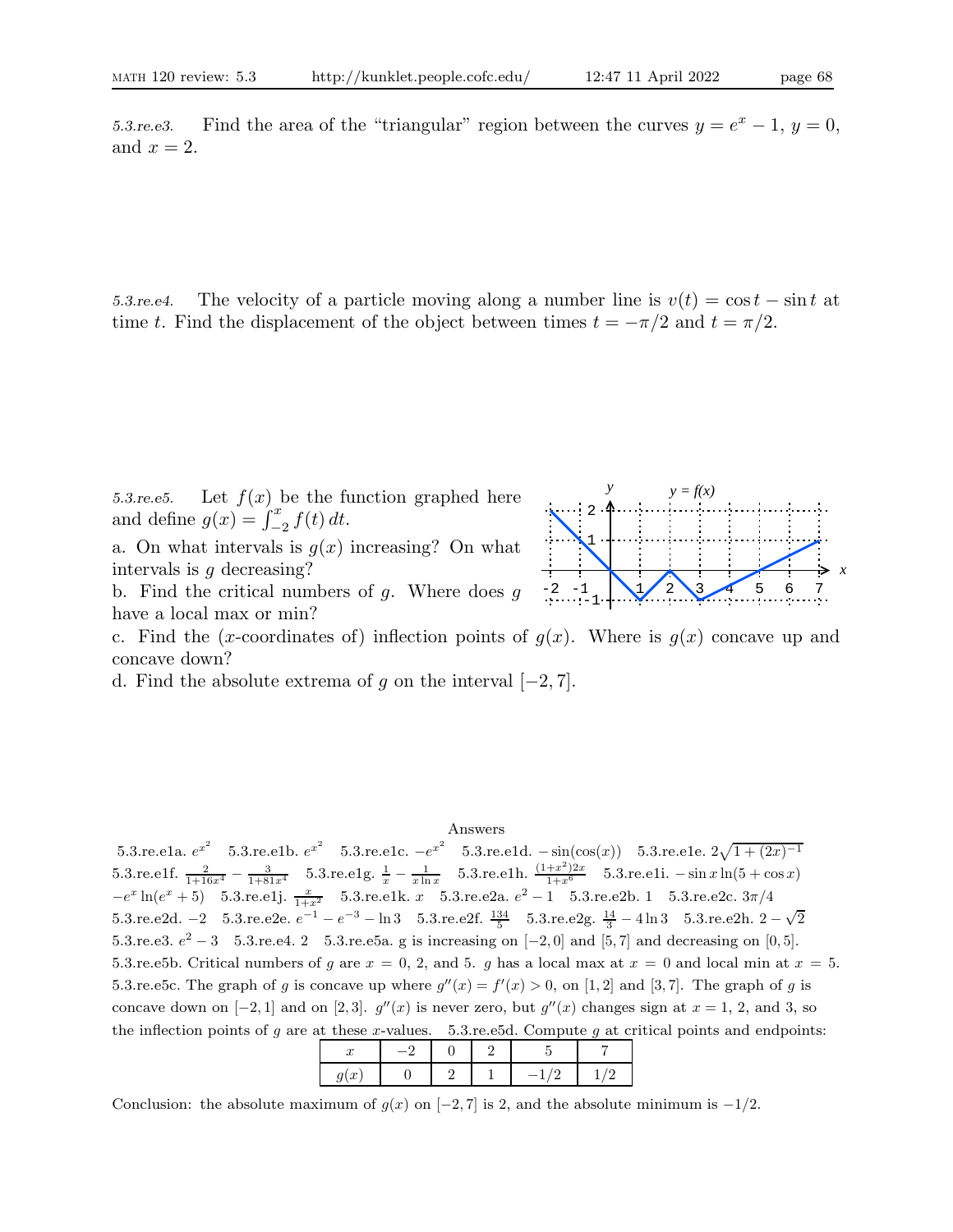### 5.4: Indefinite integrals and net change

The word "integral" and the integral sign  $\int$  are used two different ways:

**Definition 5.4.re.1.** The definite integral from a to b of  $f(x) dx$ , written

$$
\int_a^b f(x) \, dx,
$$

is the limit of the Riemann sums of f on the interval  $[a, b]$  as the number of subintervals goes to infinity.

The indefinite integral of  $f(x) dx$ , written

$$
\int f(x) \, dx,
$$

is the collection of all antiderivatives of  $f(x)$ .

$$
\int_{a}^{b} f(x) dx = \text{a number.}
$$
  
= the net sig

- gned area trapped between the graph of  $f(x)$ and the x-axis from  $x = a$  to  $x = b$ .
- = the net distance traveled from time  $x = a$  to time  $x = b$ by an object whose velocity at time x is  $f(x)$ .

and

$$
\int f(x) dx = \text{a collection of functions.}
$$
  
= the set of all antiderivatives of  $f(x)$ .  
=  $F(x) + C$ , where  $F'(x) = f(x)$ 

(The value of an integral, whether definite or indefinite, refers to the right side above.)

5.4.re.e1. Evaluate the indefinite integral  $\int (1 - 2x) dx$ .  $\int (1 - 2x) dx = x - x^2 + C$ , because  $\frac{d}{dx}(x - x^2) = 1 - 2x$ .

5.4.re.e2. Evaluate the definite integral  $\int_{-1}^{1} (1 - 2x) dx$ .  $\int_{-1}^{1} (1 - 2x) dx = (x - x^2)$ 1  $\frac{1}{n-1} = (1-1) - (-1-(-1)^2) = 2.$  The definite integral is positive because, on the interval [−1, 1], the line  $y = 1 - 2x$  traps more area above the x-axis than below.

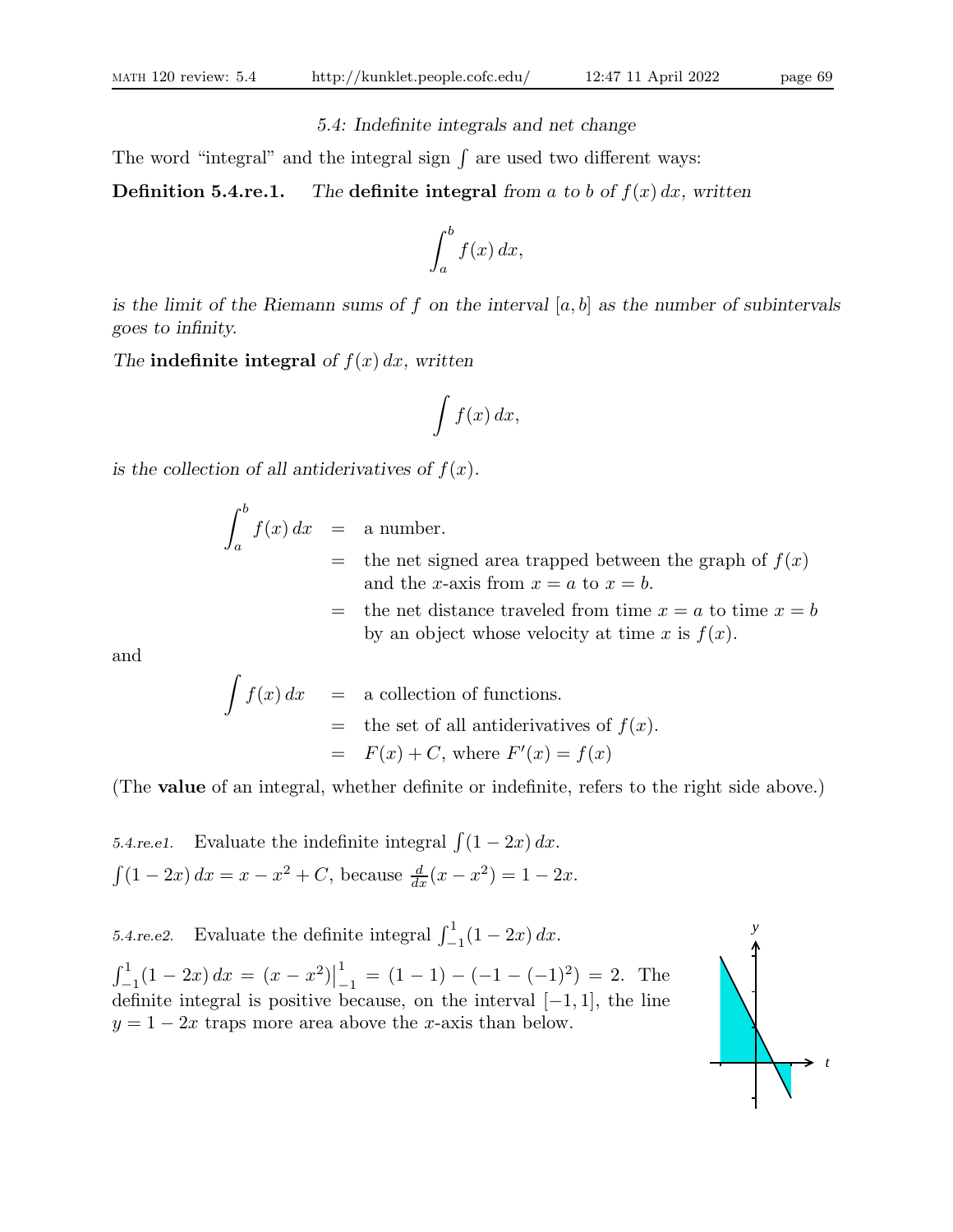To restate the results from section 4.9, page 58, here's a list of the indefinite integrals we know so far, and the combination rules for integration:

| f(x)                      | $\int f(x) dx$                                                                                                               |
|---------------------------|------------------------------------------------------------------------------------------------------------------------------|
| $x^n$                     | $\begin{cases} \frac{1}{n+1}x^{n+1} + C & \text{if } n \neq -1, \text{ and} \\ \ln x  & +C & \text{if } n = -1. \end{cases}$ |
| $e^x$                     | $e^x + C$                                                                                                                    |
| $\cos x$                  | $\sin x + C$                                                                                                                 |
| $\sin x$                  | $-\cos x + C$                                                                                                                |
| $\sec^2 x$                | $\tan x + C$                                                                                                                 |
| $\csc^2 x$                | $-\cot x + C$                                                                                                                |
| $\sec x \tan x$           | $\sec x + C$                                                                                                                 |
| $\csc x \cot x$           | $-\csc x + C$                                                                                                                |
| $\frac{1}{\sqrt{1-x^2}}$  | $\sin^{-1} x + C$                                                                                                            |
| $\frac{1}{1+x^2}$         | $\tan^{-1} x + C$                                                                                                            |
| $\frac{1}{x\sqrt{x^2-1}}$ | $\sec^{-1} x + C$                                                                                                            |

If  $f$  and  $g$  are functions and  $c$  is a constant, then

$$
\int (f(x) + g(x)) dx = \int f(x) dx + \int g(x) dx
$$

$$
\int cf(x) dx = c \int f(x) dx
$$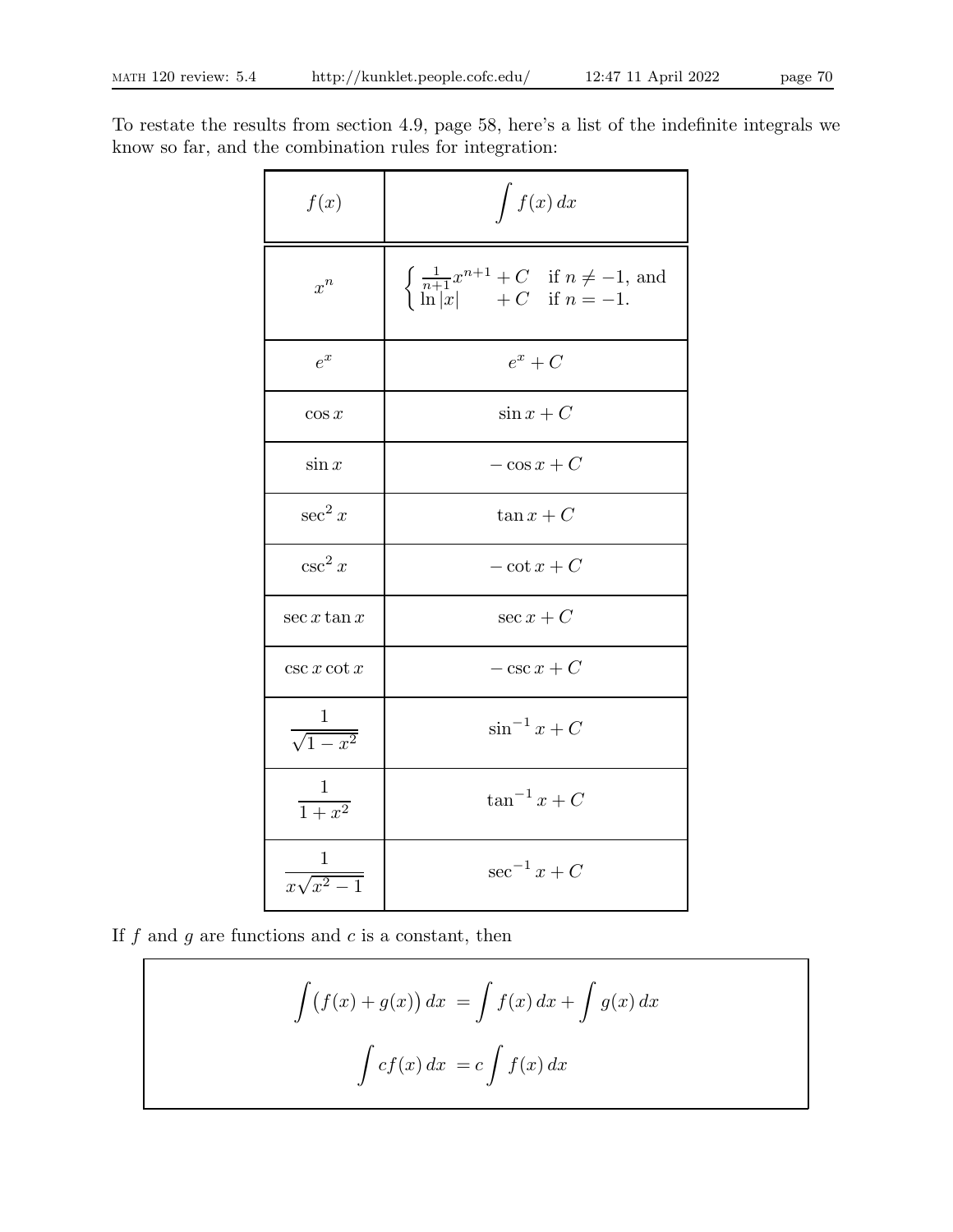5.4.re.e3. Evaluate the definite or indefinite integrals:

a. 
$$
\int_{1}^{3} \frac{x^{3} + 8}{2} dx
$$
  
\nb.  $\int_{0}^{\pi/4} (\sin t - 2 \cos t) dt$   
\nc.  $\int \frac{r^{3} - 7r^{2} + 1}{2r} dr$   
\nd.  $\int (x^{2} - 1)^{3} dx$   
\ne.  $\int (\sec t \tan t - \csc t \cot t) dt$   
\nf.  $\int_{0}^{1/2} \frac{du}{\sqrt{1 - u^{2}}}$   
\ng.  $\int (2 - t)(3 - 2t) dt$   
\nh.  $\int_{-1}^{1} \sqrt[3]{s^{2}} ds$   
\ni.  $\int_{0}^{2} (e^{x} - e) dx$   
\nj.  $\int x(5\sqrt{x} - 7\sqrt[3]{x}) dx$   
\nk.  $\int \frac{v^{4} - 1}{v^{2} - 1} dv$   
\nl.  $\int_{-2}^{2} |x| dx$ 

5.4.re.e4. The velocity of an object moving along a number line is  $v(t) = 3t^2 + 2t - 1.$ 

- a. When is the object moving backward and when it is moving forward?
- b. Find the net distance the object traveled between times −1 and 1.
- c. Find the total distance it traveled between times −1 and 1.
- d. Suppose the object is at position 0 at  $t = 1$ . Find the object's position  $s(t)$  at time t.
- e. Draw a schematic diagram of the object's motion for  $-\infty < t < \infty$ .

5.4.re.e5. Suppose an object's acceleration at time t is  $-2 \text{ m/sec}^2$  and that its velocity at time 1 sec is 4 m/sec.

- a. Find the net and total distances traveled by the object between times 0 and 4 sec.
- b. If the object is at position 12 m at time 3 sec, find its position at time 4 sec.

*t*

 $y = v(t)$ 

+

-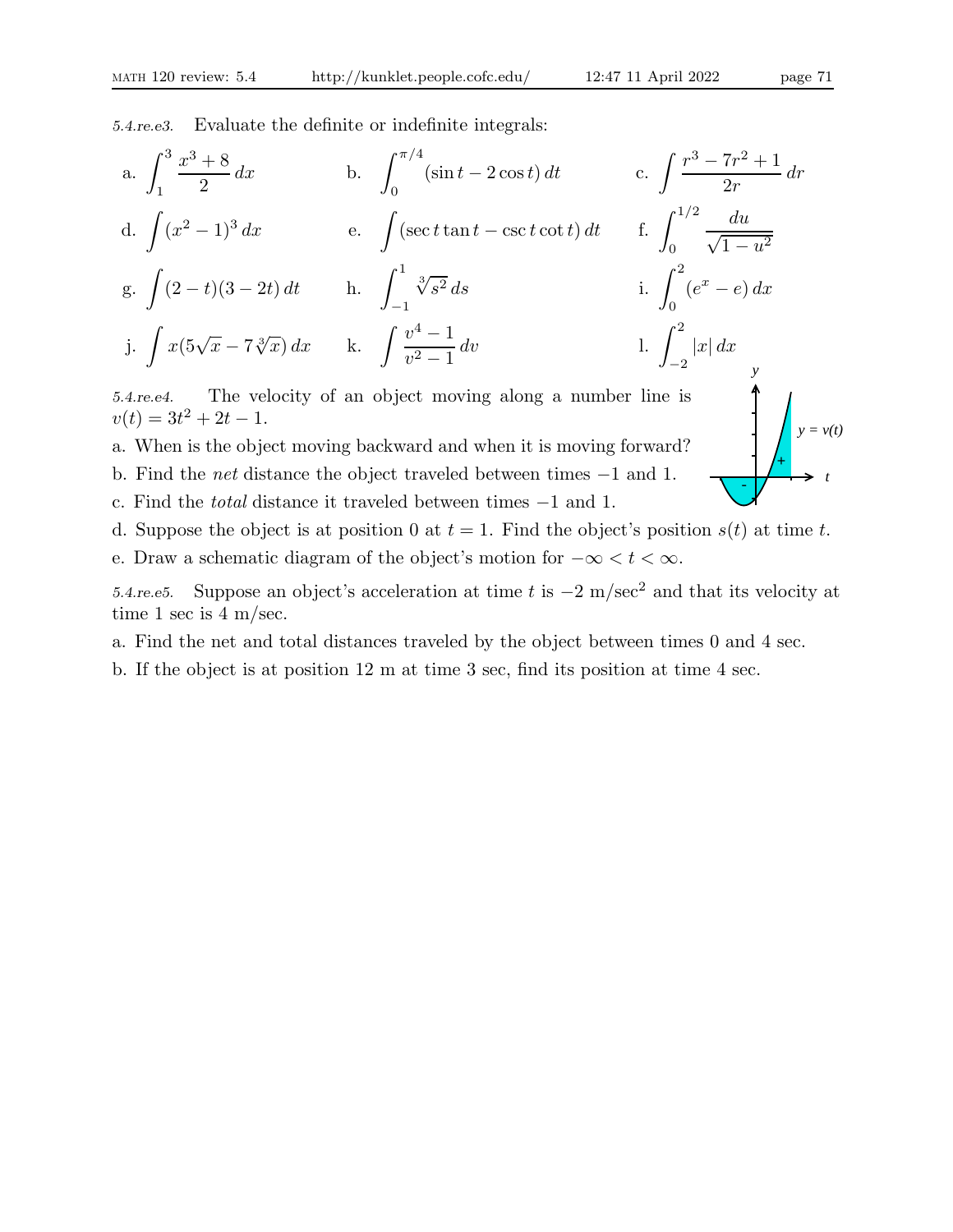The definite integral of a rate of change

 $\Delta h$ 

The Fundamental Theorem, part II (5.3.re.2), says if  $F(t)$  is any quantity that depends on time t, and if  $F'(t)$  is continuous, then

$$
\int_a^b F'(t) dt = F(b) - F(a).
$$

That is

$$
\int_{a}^{b} (\text{rate of change of } F) dt = \text{change in } F \text{ from time } a \text{ to time } b.
$$

5.4.re.e6. If  $g'(t)$  is the rate at which money in my bank account is changing with respect to time t, measured in days, what does  $\int_0^{30} g'(t) dt$  represent?

5.4.re.e7. If  $r(t)$  is the altitude of an elevator in the Willis Tower in Chicago and time t is measured in hours, what do the integrals  $\int_0^{24} r'(t) dt$  and  $\int_0^{24} |r'(t)| dt$  represent?

5.4.re.e8. The number of catfish in a farm pond increases at the rate of  $\frac{300}{t^2}$  fish per month. Here, t is time measured in months, with  $t = 1$  representing January 1. By how many fish will the population have increased by June 1?

#### Answers

5.4.re.e3a. 18 5.4.re.e3b.  $-\frac{3}{\sqrt{2}}$  $\frac{1}{2}+1$  5.4.re.e3c.  $\frac{1}{6}r^3 - \frac{7}{4}x^2 + \frac{1}{2}\ln|r| + C$  5.4.re.e3d.  $\frac{1}{7}x^7 - \frac{3}{5}x^5 + x^3 - x + C$ 5.4.re.e3e. sec  $t + \csc t + C$  5.4.re.e3f.  $\pi/6$  5.4.re.e3g.  $6t - \frac{7}{2}t^2 + \frac{2}{3}t^3 + C$  5.4.re.e3h. 6/5 5.4.re.e3i.  $e^2$  –  $2e-1$  5.4.re.e3j.  $2x^{5/2} - 3x^{7/3} + C$  5.4.re.e3k.  $\frac{1}{3}v^3 + v + C$  5.4.re.e3l. 4 5.4.re.e4a. Factor and make a sign chart for v. Forward  $t < -1$  and  $t > 1/3$ . Backward:  $-1 < t < 1/3$ . 5.4.re.e4b. net distance traveled  $=\int_{-1}^{1} v(t) dt = 0.$  5.4.re.e4c. Total distance  $=\int_{-1}^{1} |v(t)| dt = -\int_{-1}^{1/3} v(t) dt + \int_{1/3}^{1} v(t) dt = \frac{64}{27}.$ 5.4.re.e4d.  $s(t) = t^3 + t^2 - t - 1$ . 5.4.re.e4e. *s t* = −∞  $t = -1$  $t = 0.333$   $\bullet$ 

-32/27 0 5.4.re.e5a. 8 m net; 10 m total. 5.4.re.e5b. 11 m. 5.4.re.e6. The difference between my bank balance in 30 days and my bank balance today. 5.4.re.e7. The first is the net distance traveled by the elevator in 24 hours—its stopping position minus its starting position. The second is the total distance traveled by the elevator in the same time period. 5.4.re.e8. 250 fish.